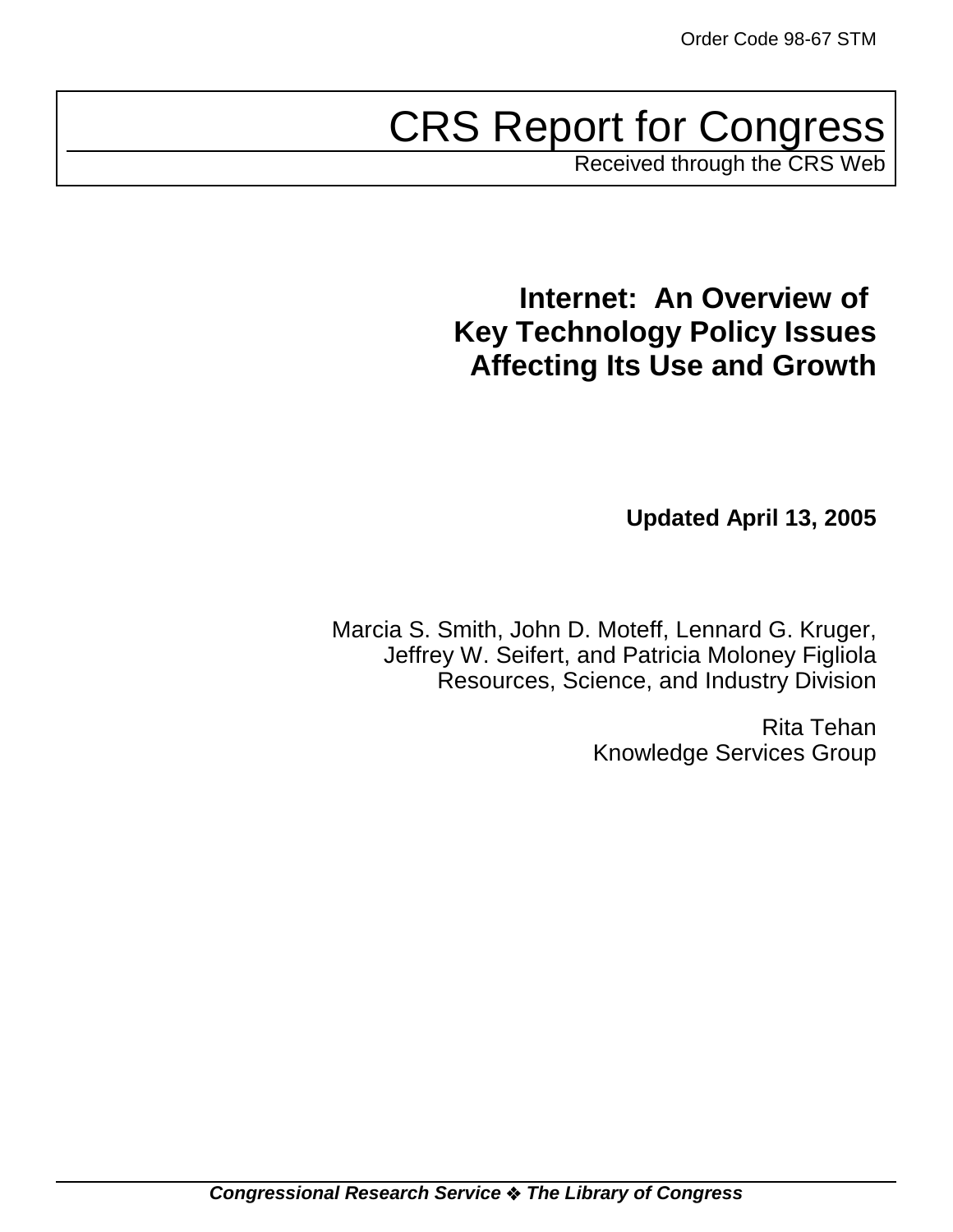### Internet: An Overview of Key Technology Policy Issues Affecting Its Use and Growth

### **Summary**

In the decade between 1994 and 2004, the number of U.S. adults using the Internet increased from 15% to 64%. From electronic mail to accessing information to online purchasing ("electronic commerce"), the Internet touches almost every aspect of modern life. The extent to which use of the Internet continues to grow, however, may be affected by a number of technology policy issues being debated in **Congress** 

First is the availability of high-speed — or "broadband" — Internet access. Broadband Internet access gives users the ability to send and receive data at speeds far greater than Internet access over traditional telephone lines. With deployment of broadband technologies accelerating, Congress is seeking to ensure fair competition and timely broadband deployment to all sectors and geographical locations of American society.

Next are a range of issues that reflect challenges faced by those who do use the Internet, such as security, privacy (including spyware and identity theft), unsolicited commercial electronic mail ("spam"), and protecting children from unsuitable material (such as pornography). Computer security also involves broader concerns, such as the vulnerability of the nation's critical infrastructures to cyber attacks.

Other issues include the administration and governance of the Internet's domain name system (DNS), which is in transition from federal to private sector control. Congress is monitoring how the Department of Commerce is managing and overseeing this transition in order to ensure competition and promote fairness among all Internet constituencies.

The evolving role of the Internet in the political economy of the United States also continues to attract congressional attention. Among the issues are what changes may be needed at the Federal Communications Commission in the Internet age, federal support for information technology research and development, provision of online services by the government ( "e-government"), and availability and use of "open source" software by the government.

A number of laws already have been passed on many of these issues. Congress is monitoring the effectiveness of these laws, and assessing what other legislation may be needed. Several bills are pending in the 109<sup>th</sup> Congress, particularly on broadband deployment and Internet privacy (including identity theft). This report identifies that legislation, but does not track the status of the bills. Other CRS reports referenced in this document do track legislation, and the reader should consult those reports, which are updated more frequently that this one, for current information. This report is updated quarterly.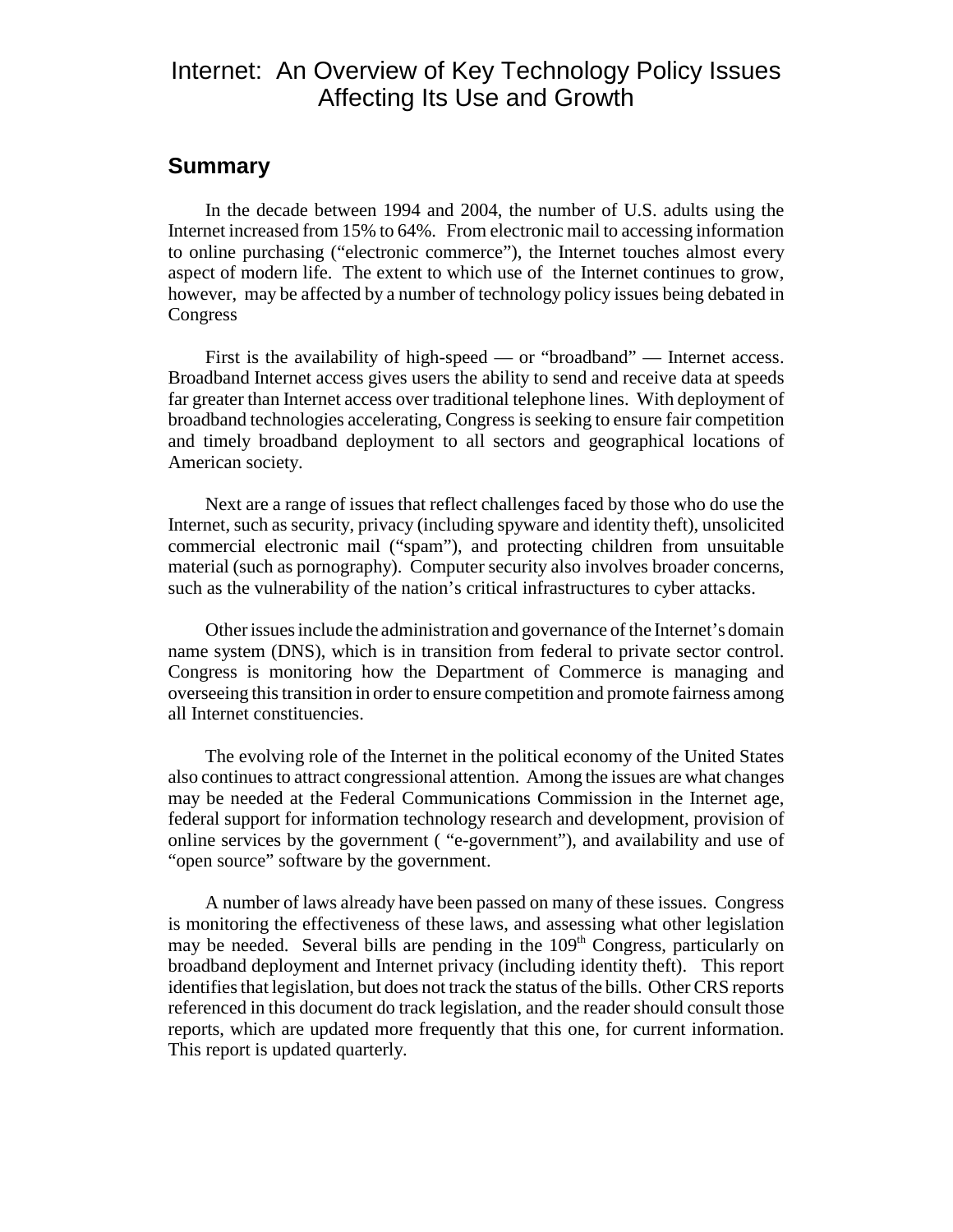### **Contents**

| Number of Users $\dots \dots \dots \dots \dots \dots \dots \dots \dots \dots \dots \dots \dots 2$<br>E-Commerce $\dots \dots \dots \dots \dots \dots \dots \dots \dots \dots \dots \dots \dots \dots \dots \dots$ |  |
|-------------------------------------------------------------------------------------------------------------------------------------------------------------------------------------------------------------------|--|
| Easing Restrictions and Requirements on                                                                                                                                                                           |  |
|                                                                                                                                                                                                                   |  |
|                                                                                                                                                                                                                   |  |
|                                                                                                                                                                                                                   |  |
|                                                                                                                                                                                                                   |  |
|                                                                                                                                                                                                                   |  |
| Collection of Data by Website Operators and Fair Information Practices 11<br>By Government and Law Enforcement Officials 13                                                                                       |  |
| "Spam": Unsolicited Commercial Electronic Mail  15                                                                                                                                                                |  |
|                                                                                                                                                                                                                   |  |
| Top Level Domains $\ldots \ldots \ldots \ldots \ldots \ldots \ldots \ldots \ldots \ldots \ldots \ldots \ldots 18$                                                                                                 |  |
|                                                                                                                                                                                                                   |  |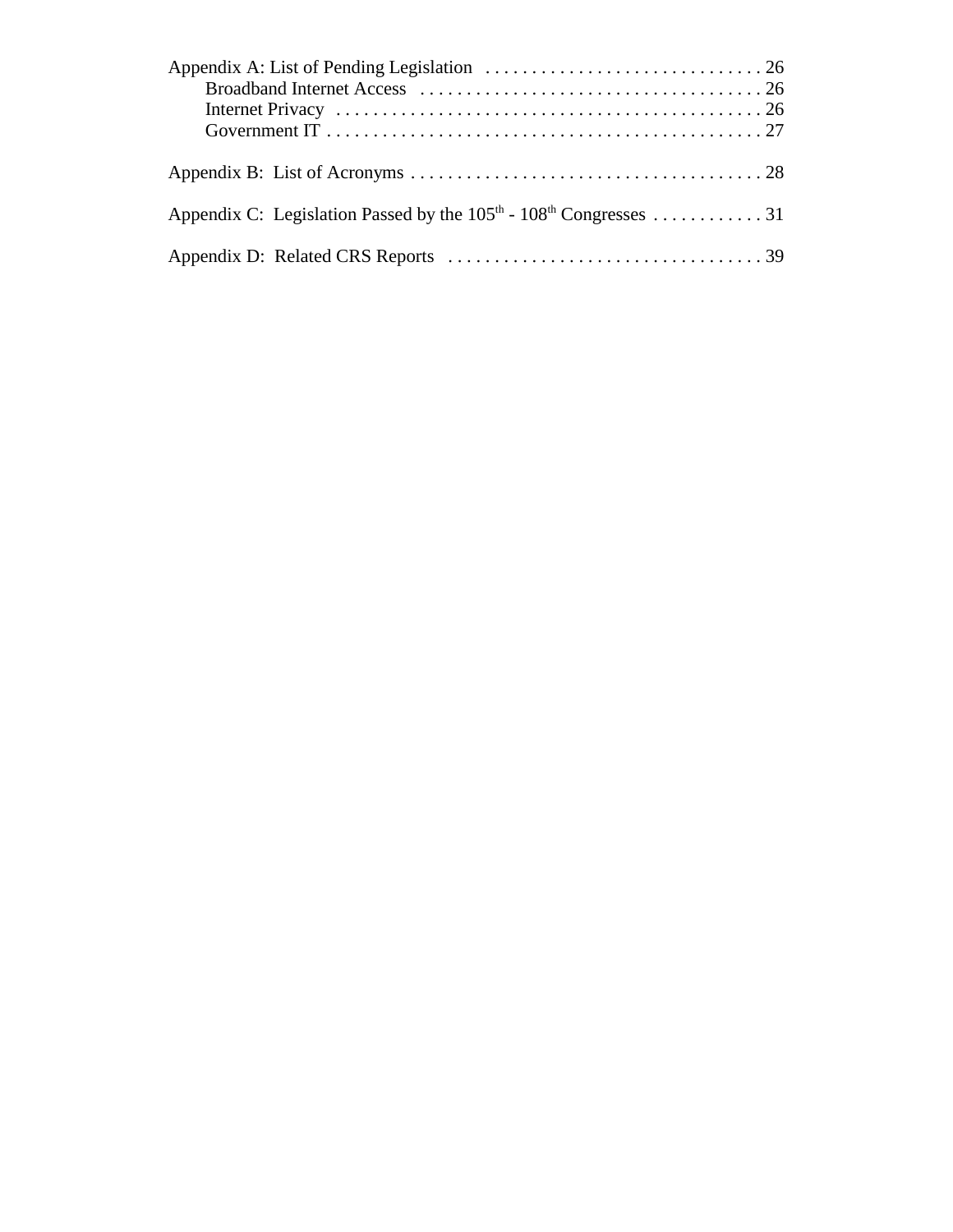# Internet: An Overview of Key Technology Policy Issues Affecting Its Use and Growth

### **Introduction**

The continued growth of the Internet for personal, government, and business purposes may be affected by a number of technology policy issues being debated by Congress. Among them are access to broadband (high-speed) Internet services, computer and Internet security, Internet privacy, the impact of "spam," concerns about what children may encounter (such as pornography) when using the Internet, management of the Internet Domain Name System, and government information technology management.

This report provides overviews of those issues, plus appendices providing a list of related legislation pending before Congress, a list of acronyms, a discussion of related legislation passed in earlier Congresses, and a list of other CRS reports that provide more detail on these and related topics. Other issues that are not directly related to technology could also affect the use and growth of the Internet, such as intellectual property rights. Those issues are not addressed in this report, but the list of CRS products in Appendix D includes several that are on these related topics.

Because this report is updated only quarterly, it does not attempt to track legislation. For more timely information, see the other CRS reports identified in the following sections and in Appendix D.

### **Background: Internet Usage and E-Commerce** Statistics<sup>1</sup>

According to the Pew Internet & American Life Project,<sup>2</sup> the percentage of adults (age 18 or older) in the United States using the Internet increased from approximately 15% in 1994, to 63% (or 128 million) in mid-2004. It also found that 81% of teenagers (age 12-17) use the Internet. On a typical day at the end of 2004, the Pew report shows, about 70 million American adults logged onto the Internet to use e-mail, read news, access government information, buy merchandise, and engage in countless other activities.

<sup>&</sup>lt;sup>1</sup> By Rita Tehan, Knowledge Services Group.

 $2$  Pew Internet and American Life Project. Internet: the Mainstreaming of Online Life. January 25, 2005. See [http://www.pewinternet.org/pdfs/Internet\_Status\_2005.pdf]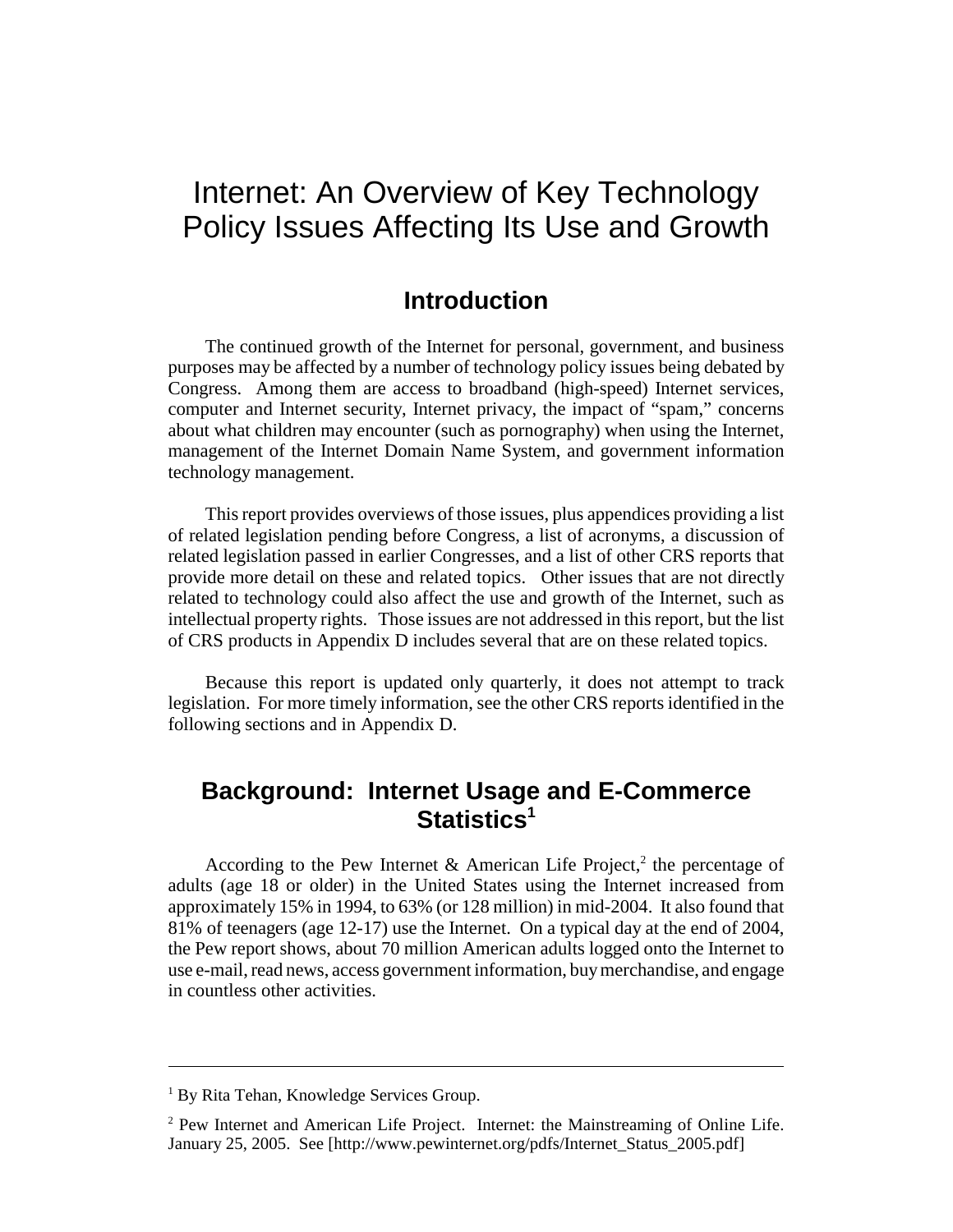#### **Internet Usage in the United States**

**Trends.** *Surveying the Digital Future, Year Four: Ten Years, Ten Trends*<sup>3</sup> highlights the major findings in Year Four of the Annenberg School's Digital Future Project, which is studying the impact of the Internet on Americans. Among the findings are:

- Internet access has risen to its highest level ever. About three-quarters of Americans now go online.
- The number of hours spent online continues to increase, rising to an average of 12.5 hours per week.
- Although the Internet has become the most important source of current information for users, the initially high level of credibility of information on the Internet began to drop in the third year of the study, and declined even further in Year Four.
- The number of users who believe that only about half of the information on the Internet is accurate and reliable is growing and has now passed 40 % of users for the first time.

**Number of Users.** The Federal Communications Commission (FCC) issues biannual reports on broadband Internet access service.<sup>4</sup> In its December 2004 report, the FCC reported that high-speed lines connecting homes and businesses to the Internet increased by 15% during the first half of 2004, from 28.2 million to 32.5 million lines. For the full twelve-month period ending June 30, 2004, high-speed lines increased by 38%.

 Of the 32.5 million high-speed lines in service, 30.1 million served residential and small business subscribers, a 16% increase from the 26.0 million residential and small business high-speed lines reported six months earlier. For the 12-month period ending June 30, 2004, high-speed lines for residential and small business subscribers increased by  $46\%$ .<sup>5</sup>

**Geographic Distribution.** *A Nation Online: Entering the Broadband Age* is the sixth report released by the U.S. Department of Commerce examining Americans' use of computers, the Internet, and other information technology tools.<sup>6</sup>

<sup>&</sup>lt;sup>3</sup> USC Annenberg School, Center for the Digital Future. The Digital Future Report: Surveying the Digital Future, Year Four: Ten Years, Ten Trends," September, 2004. See: [http://www.digitalcenter.org/downloads/DigitalFutureReport-Year4-2004.pdf ]

<sup>&</sup>lt;sup>4</sup> For the purposes of the FCC report, broadband means high-speed lines that deliver services exceeding 200 kilobits (kb) per second in at least one direction. Broadband Internet issues are discussed later in this report.

<sup>&</sup>lt;sup>5</sup> FCC. Federal Communications Commission Releases Data on High-Speed Internet Access Services. Press release, December 22, 2004. Available at [http://www.fcc.gov/Bureaus/Common\_Carrier/Reports/FCC-State\_Link/IAD/hspd1204. pdf].

<sup>6</sup> U.S. Department of Commerce. A Nation Online: Entering the Broadband Age. September (continued...)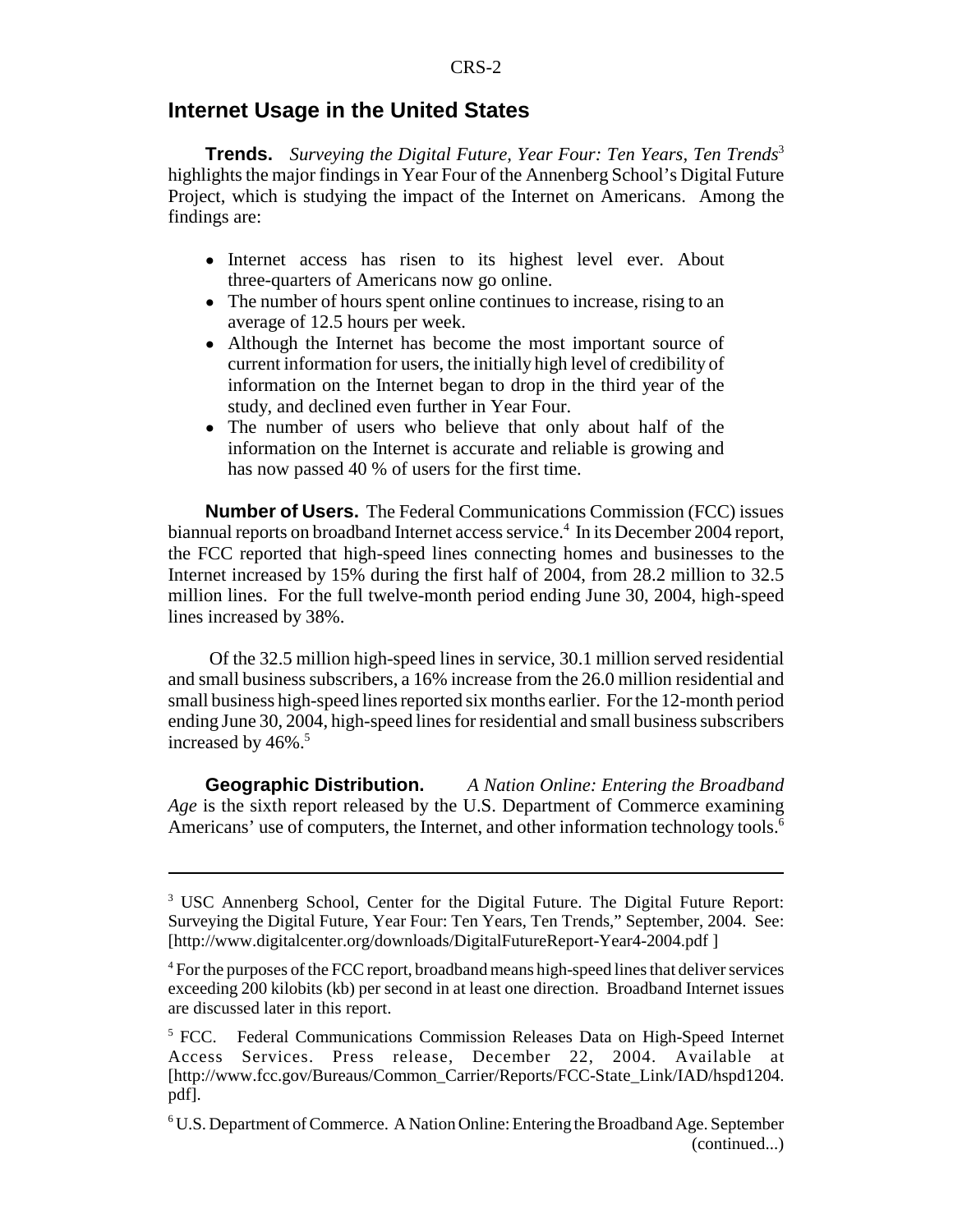The report also examines the geographic differences in broadband adoption and the reasons why some Americans do not have high-speed service. According to that September 2004 report, although the rate of Internet penetration among rural households (54.1%) was similar to that in urban areas (54.8%), the proportion of Internet users with home broadband connections remained much lower in rural areas than in urban areas.

#### **International Internet Usage**

According to a September 2004 report from the Computer Industry Almanac, the worldwide number of Internet users is expected to top 1 billion in 2005.<sup>7</sup> The report concluded that there is little Internet user growth in developed countries, but over the next five years, many Internet users in developing countries are expected to supplement computer-based Internet access with access via wireless devices. The Almanac also found that Internet use is growing strongly in China, and surpassed Japan for second place in 2003.

#### **E-Commerce**

The U.S. Census Bureau releases quarterly retail e-commerce statistics. On February 24, 2005, its estimate of U.S. retail e-commerce sales for the fourth quarter of 2004, adjusted for seasonal variation and holiday and trading-day differences, but not for price changes, was \$18.4 billion, an increase of 4.7% from the third quarter of 2004. Total retail sales for the fourth quarter of 2004 were estimated at \$938.5 billion.8

More than two thirds of online retail purchases are transacted via broadband, according to Nielsen//NetRatings MegaView Online Retail service, which tracks online consumer retail activity and purchasing behavior, and 69% of retail purchases transacted online were conducted via a broadband connection, compared to 31% transacted via narrowband or dial-up access during November 2004.<sup>9</sup>

 $6$  (...continued)

<sup>2004.</sup> See [http://www.ntia.doc.gov/reports/anol/index.html]. Rural/urban geographic distribution figures are on pp 15-19.

<sup>7</sup> Worldwide Internet Users will Top 1 Billion in 2005. Computer Industry Almanac, September 3, 2004. See [http://www.c-i-a.com/pr0904.htm]

<sup>8</sup> U.S. Census Bureau. Quarterly Retail E-commerce Sales, 4th Quarter 2004. See [http://www.census.gov/mrts/www/ecomm.html].

<sup>9</sup> Nielsen//NetRatings press release, January 19, 2005. See [http://www.nielsen-netratings.com/pr/pr\_050119.pdf]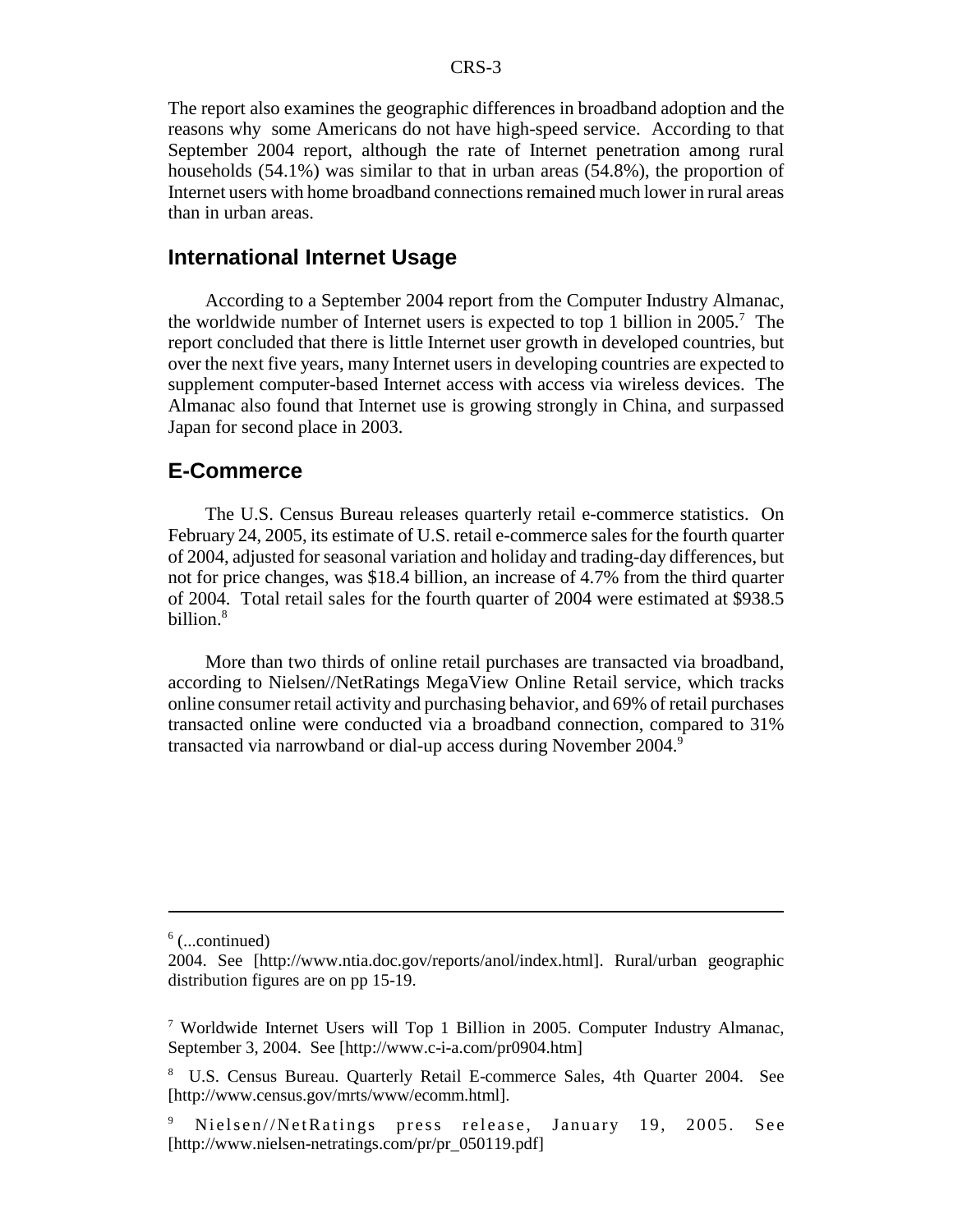### **Broadband Internet Access<sup>10</sup>**

Broadband Internet access gives users the ability to send and receive data at speeds far greater than conventional "dial up" Internet access over existing telephone lines. New broadband technologies — cable modem, digital subscriber line (DSL), satellite, and fixed wireless Internet — are currently being deployed nationwide by the private sector. Concerns in Congress have arisen that while the number of new broadband subscribers continues to grow, the rate of broadband deployment in urban and high income areas appears to be outpacing deployment in rural and low-income areas, thereby creating a potential "digital divide" in broadband access. The Telecommunications Act of 1996 authorizes the FCC to intervene in the telecommunications market if it determines that broadband is not being deployed to all Americans in a "reasonable and timely fashion."

On March 26, 2004, President Bush endorsed the goal of universal broadband access by 2007. Then, on April 26, citing that the U.S. ranks  $10<sup>th</sup>$  in the world in broadband deployment, President Bush announced a broadband initiative which advocates permanently prohibiting all broadband taxes, making spectrum available for wireless broadband, creating technical standards for broadband over power lines, and simplifying rights-of-way processes on federal lands for broadband providers.

At issue is what, if anything, should be done at the federal level to ensure that broadband deployment is timely, that industry competes on a level playing field, and that service is provided to all sectors of American society. Congress continues to debate proposed approaches to addressing broadband deployment, including easing restrictions and requirements on incumbent telephone companies and providing federal financial assistance for broadband deployment in rural and economically disadvantaged areas.

### **Easing Restrictions and Requirements on Incumbent Telephone Companies**

The debate over access to broadband services has prompted policymakers to examine a range of issues to ensure that broadband will be available on a timely and equal basis to all U.S. citizens. One issue under examination is whether present laws and subsequent regulatory policies as they are applied to the ILECs (incumbent local exchange [telephone] companies such as SBC or Verizon) are thwarting the deployment of such services. Two such regulations are the restrictions placed on Bell operating company (BOC) provision of long distance services within their service territories, and network unbundling and resale requirements imposed on all incumbent telephone companies. Whether such requirements are necessary to ensure the development of competition and its subsequent consumer benefits, or are overly burdensome and only discourage needed investment in and deployment of broadband services has been the focus of the policy debate. A related issue, whether and to what

<sup>&</sup>lt;sup>10</sup> By Lennard G. Kruger, Resources, Science, and Industry Division. See also CRS Issue Brief IB10045, *Broadband Internet Access: Background and Issues*, which is updated more frequently than this report.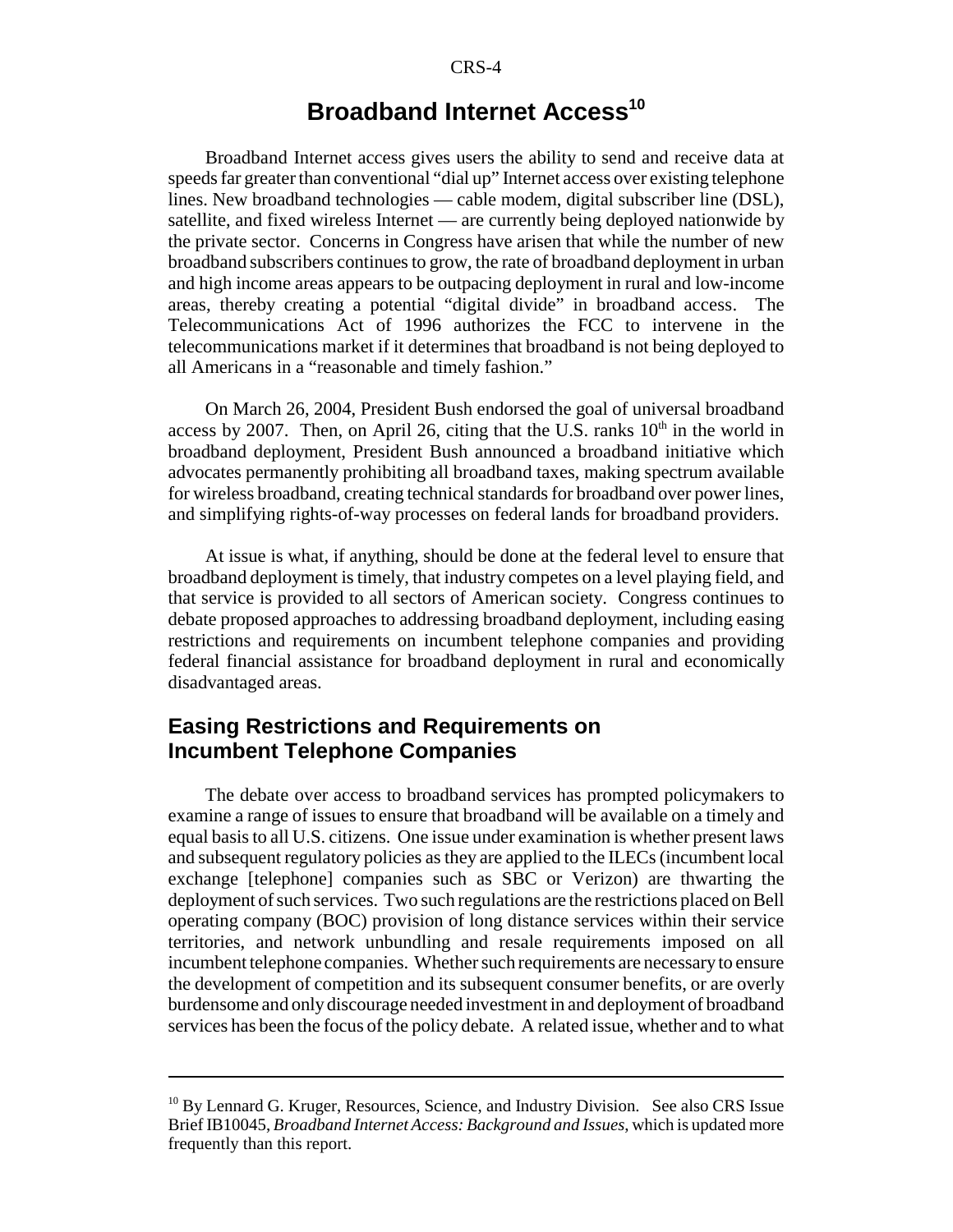degree similar or competing services offered by different providers should be regulated, is also under review.

**Unbundling and Resale.** Present law requires all ILECs to open up their networks to enable competitors to lease out parts of the incumbent's network. These unbundling and resale requirements, which are detailed in Section 251 of the Telecommunications Act of 1996, were enacted in an attempt to open up the local telephone network to competitors. Under these provisions, ILECs are required to grant competitors access to individual pieces, or elements, of their networks (e.g., a line or a switch) and to sell them at below retail prices.

The FCC, in a February 2003 split decision, modified the regulatory framework regarding how ILECs and competitors interact in the telecommunications marketplace. The "triennial review"order (TRO) (CC Docket 01-338), which was released in August 2003, established new guidelines regarding how ILECs must make their networks available to competitors. Included in the FCC's decision were provisions which: no longer required, over a transition period, that line sharing be an unbundled network element and during each year of the transition increased incrementally the price for the high frequency portion of the loop; eliminated unbundling for switching for business customers using high capacity loops, but gave state utility commissions 90 days to rebut the national finding; gives state commissions nine months to make geographic specific determinations regarding the availability of unbundled elements and the unbundled network element platform (UNE-P); removed unbundling requirements on newly deployed hybrid (fibercopper) loops but ensured continued access to existing copper and removes unbundling requirements on all newly deployed fiber to the home.

Court challenges to this order were consolidated (USTA v. FCC) in the U.S. Court of Appeals, D.C. Circuit. In a March 2, 2004 decision, the court vacated a number of key provisions of the TRO, including those dealing with unbundling and delegation of state authority. Claiming that the FCC's conclusions were based on broad assumptions and "...do not support a non-provisional national impairment finding"and that the FCC's definition of impairment "is vague almost to the point of being empty," the Court vacated provisions that call for the unbundling of mass market switching. Similarly, the Court also vacated the FCC's nationwide impairment findings for dedicated transport (e.g. DS-1, DS-3 and dark fiber). Provisions in the TRO that delegate to the states the authority to make determinations regarding the presence of market impairment were also deemed unlawful. According to the court, Congress in the 1996 Act did not "... delegate to the FCC the authority to subdelegate to outside parties [the states]." The Court ruled that it was unlawful for the FCC to give to the states the authority to have such a major role in determining the range of network elements the CLECs should have access to and the use of the UNE-P. (However, the Court did uphold the authority given to the states to petition the FCC to waive, for specific markets, the general "no impairment" finding reached by the FCC over unbundled switching for the enterprise [large business] market.)

The Court, however, upheld the broadband provisions of the order including those that phase out line sharing and remove unbundling requirements for newly deployed hybrid loops and fiber- to-the-home. While the Court did concede that some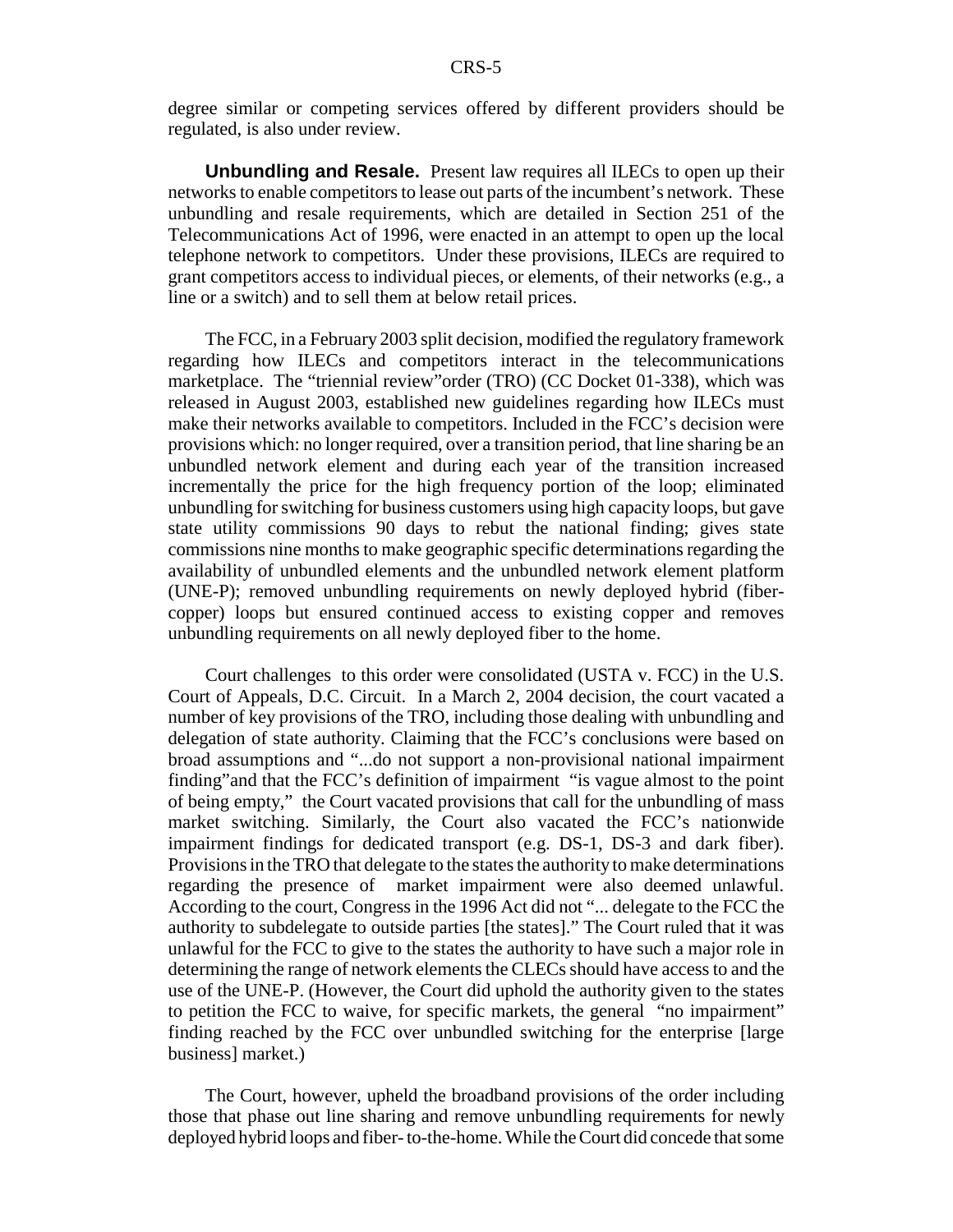impairment might exist, it found that "... the Commission [FCC] reasonably found that other considerations [e.g., the encouragement of facilities based competition, the need to give incumbents greater incentives to invest in their own infrastructure, and the overall policy goal of Section 706 of the 1996 Telecommunications Act to ensure the nationwide deployment of advanced services] outweighed any impairment." While the Court ordered a 60-day stay (until May 3, 2004) of the ruling pending appeal, the FCC requested and was granted a 45-day extension (until June 15, 2004) during which negotiation of commercial agreements on network access were undertaken. To date, a few commercial agreements have been announced. A decision by the Solicitor General and the FCC not to appeal the ruling to the U.S. Supreme Court and a subsequent refusal by the Supreme Court to stay the Appeals Court ruling have resulted in the FCC's implementation, with exceptions, of interim rules freezing current interconnection rates (i.e., those in place as of June 15,2004) and agreements for six months effective September 13, 2004, or until permanent rules are adopted, if earlier. The interim order also calls for a second subsequent six month phase, absent the adoption of permanent rules, that calls for some increase in ILEC rates for existing agreements but calls for the addition of new agreements at marketbased rates.

In a December 15, 2004 action, the FCC adopted final unbundling rules in the TRO remand proceeding. In a 3-2 vote the FCC clarified the relationship between ILECs and competitor's access to the incumbents network elements. Included among these rules are those that eliminated, after a one-year phase out, unbundling for mass market (i.e., residential and small business market) local circuit switching (thereby eliminating the UNE-P); established a test to determine unbundling requirements for DS1 loops and transport; and dropped dark fiber loops from the list of elements the ILEC's must share with competitors. These rules took effect on March 11, 2005, replacing the interim rules released in August 2004.

The focus has now shifted to three forums: to the FCC as it attempts to implement the adopted, permanent rules; to the industry players as they continue to negotiate access agreements; and to the U.S. Court of Appeals, D.C. Circuit, where petitions challenging the FCC established rules have been consolidated for judicial review.

**Open Access.** Cities, counties, and states have taken up the issue of whether to mandate open access requirements on local cable franchises. In June 1999, a federal judge ruled that the city of Portland, Oregon had the right to require open access to the Tele-Communications Incorporated (TCI) broadband network as a condition for transferring its local cable television franchise to AT&T. AT&T appealed the ruling to the U.S. Court of Appeals for the Ninth Circuit. On June 22, 2000, the Court ruled in favor of AT&T, thereby reversing the earlier ruling. The court ruled that high-speed Internet access via a cable modem is defined as a "telecommunications service," and not subject to direct regulation by local franchising authorities. The debate then moved to the federal level, where many interpreted the Court's decision as giving the FCC authority to regulate broadband cable services as a "telecommunications service." On September 28, 2000, the FCC formally issued a Notice of Inquiry (NOI) to explore whether or not the Commission should require access to cable and other high-speed systems by Internet Service Providers (ISPs). On March 14, 2002, the FCC adopted a Declaratory Ruling which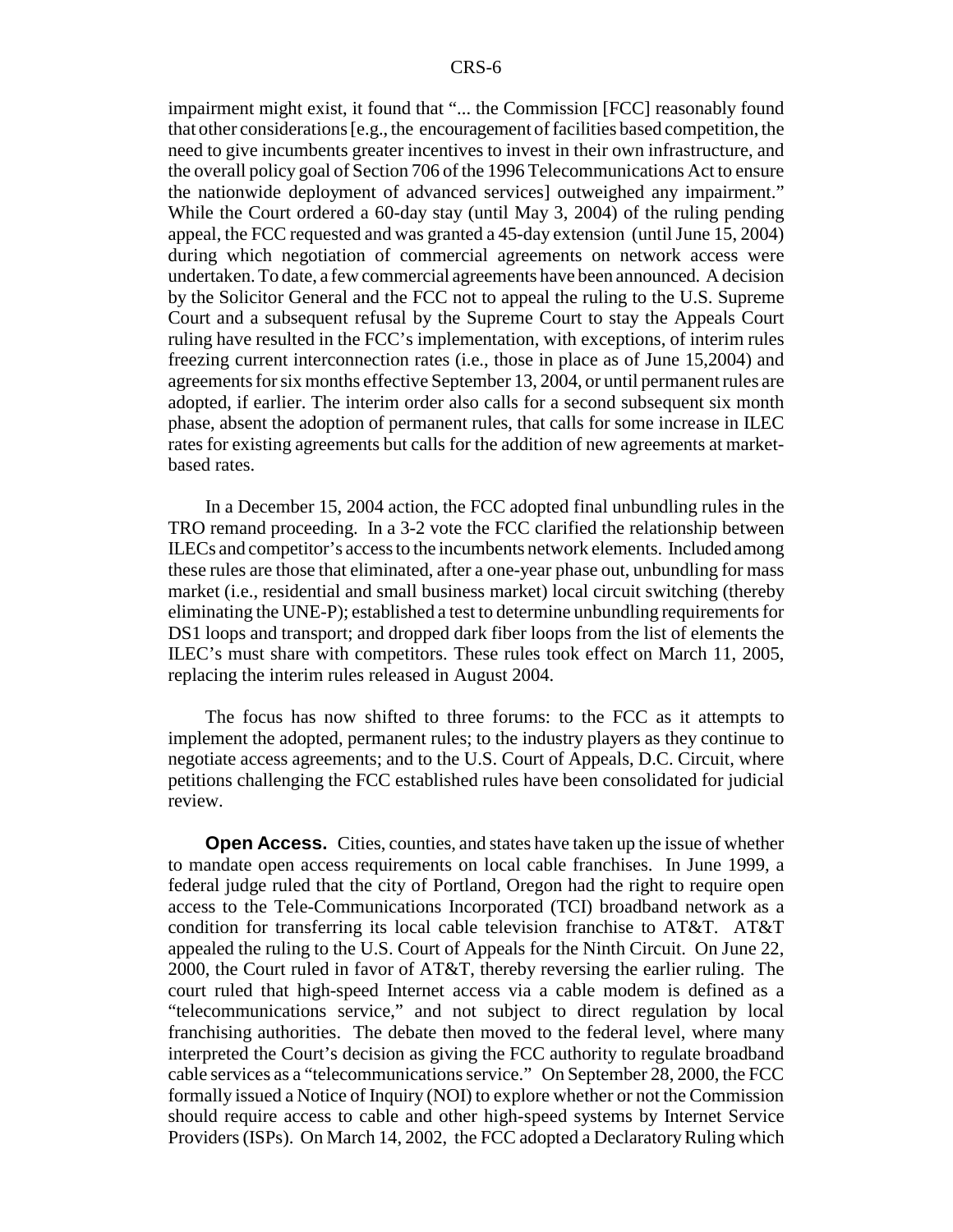classified cable modem service as an "interstate information service," subject to FCC jurisdiction and largely shielded from local regulation. However, on October 6, 2003, the  $9<sup>th</sup>$  U.S. Appeals Court in San Francisco vacated the FCC's Declaratory Ruling that cable modem service is an exclusively "interstate information service." Subsequently on August 27, 2004, the FCC and the DOJ filed a joint petition with the US Supreme Court seeking to overturn the appeals court ruling; the Supreme Court has accepted the case (*National Cable and Telecommunications Association v. Brand X Internet Services*) and oral arguments were held on March 29, 2005.

#### **Federal Assistance for Broadband Deployment**

In the  $109<sup>th</sup>$  Congress, legislation has been introduced to provide financial assistance (including loans, grants, and tax incentives) to encourage broadband deployment (H.R. 144, H.R. 146, S. 14, S. 497, S. 502). For more information on federal assistance for broadband deployment, see CRS Report RL30719, *Broadband and the Digital Divide: Federal Assistance Programs*.

### **Computer and Internet Security11**

On October 21, 2002, all 13 of the Internet's root Domain Name System servers were targeted by a distributed denial of service attack. While the attack had little overall effect on the performance of the Internet, a more sophisticated and sustainable attack might have had a more deleterious impact. As use of the Internet grows, so has concern about security of and security on the Internet. A long list of securityrelated incidents that have received wide-ranging media coverage (e.g. the Melissa virus, the Love Bug, and the Code Red, Code Red II, Nimda, Slammer and Blaster worms) represents the tip of the iceberg. Every day, persons gain access, or try to gain access, to someone else's computer without authorization to read, copy, modify, or destroy the information contained within. These persons range from juveniles to disgruntled (ex)employees, to criminals, to competitors, to politically or socially motivated groups, to agents of foreign governments.

The extent of the problem is unknown. Much of what gets reported as computer "attacks" are probes, often conducted automatically with software widely available for even juveniles to use. But the number of instances where someone has actually gained unauthorized access is not known. Not every person or company whose computer system has been compromised reports it either to the media or to authorities. Sometimes the victim judges the incident not to be worth the trouble. Sometimes the victim may judge that the adverse publicity would be worse. Sometimes the affected parties do not even know their systems have been compromised. There is some evidence to suggest, however, that the number of incidents is increasing. According to the Computer Emergency Response Team (CERT) at Carnegie-Mellon University, the number of incidents reported to it has grown just about every year since the team's establishment — from 132 incidents in 1989 to over 137,000 incidents in 2003. Since many attacks are now coordinated and cascade throughout the internet, CERT no longer tracks the number of incidents

 $11$  By John D. Moteff, Resources, Science, and Industry Division.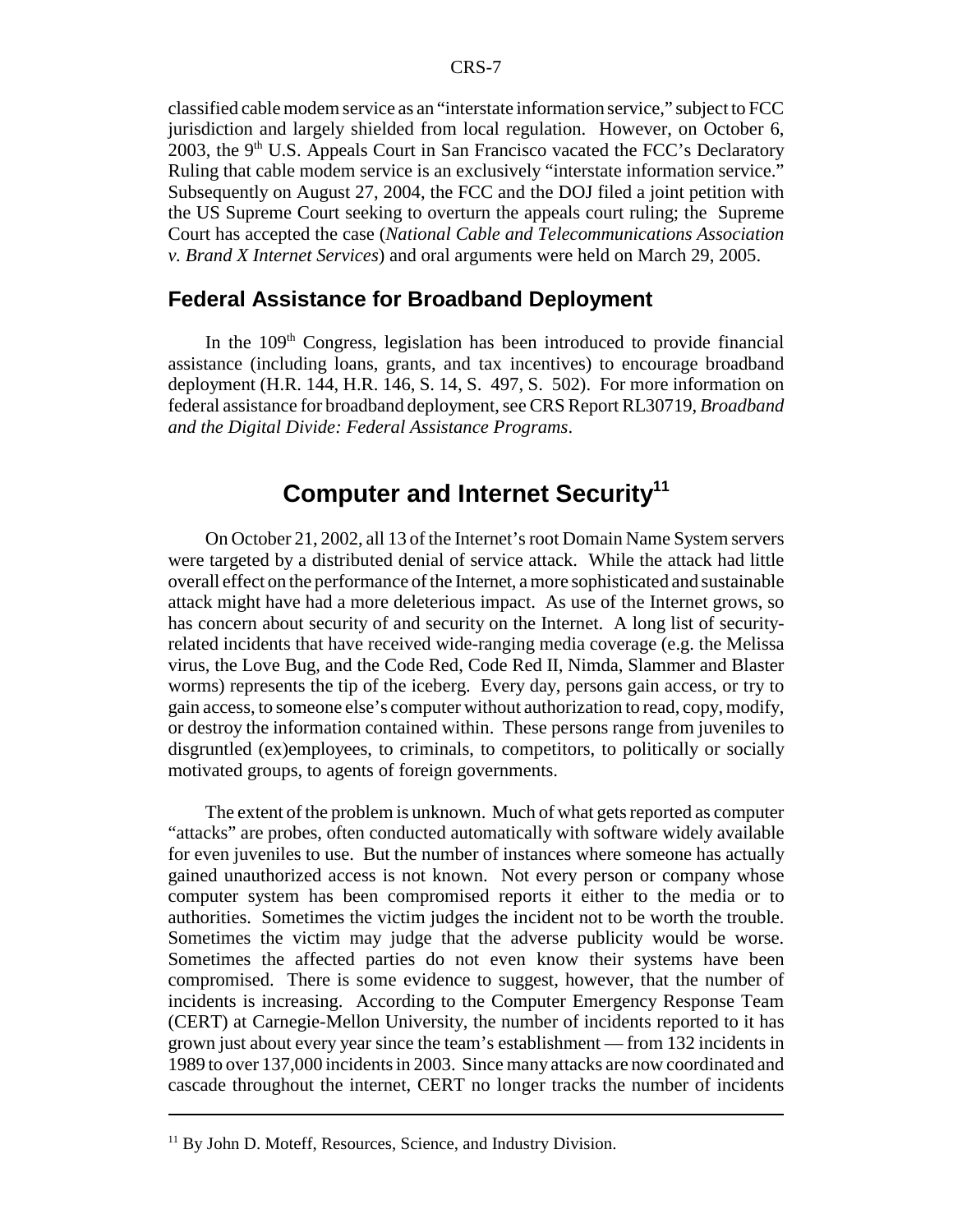reported to them. While the total number of incidents may be rising exponentially, it is interesting to note that, according to the Computer Crime and Security Survey, the percentage of respondents that reported unauthorized use of their computer systems over the previous 12 months has steadily declined over the last four years.<sup>12</sup>

The impact on society from the unauthorized access or use of computers is also unknown. Again, some victims may choose not to report losses. In many cases, it is difficult or impossible to quantify the losses. But social losses are not zero. Trust in one's system may be reduced. Proprietary and/or customer information (including credit card numbers) may be compromised. Any unwanted code must be found and removed. The veracity of the system's data must be checked and restored if necessary. Money may be stolen from accounts or extorted from the victim. If disruptions occur, sales may be lost. If adverse publicity occurs, future sales may be lost and stock prices may be affected. Estimates of the overall financial losses due to unauthorized access vary and are largely speculative. Estimates typically range in the billions of dollars per major event like the Love Bug virus or the series of denialof-service attacks of February  $2000^{13}$ . Similar estimates have been made for the Code Red worms. Estimates of losses internationally range up to the tens of billions of dollars. In the 2004 Computer Crime and Security Survey, 269 responders (out of a total of 494) estimated financial losses of \$141 million in the previous 12 months. The 2004 survey found for the first time that the majority of those reporting losses attributed them to viruses and denial of service attacks, versus the loss of proprietary information and fraud, which had been identified as the primary cause for losses in previous surveys. For more discussion on the economic impact of attacks against computer systems, and the difficulties in measuring it, see CRS Report RL32331, *The Economic Impact of Cyber-Attacks*.

Aside from the losses discussed above, there is also growing concern that unauthorized access to computer systems could pose an overall national security risk should it result in the disruption of the nation's critical infrastructures (e.g., transportation systems, banking and finance, electric power generation and distribution). These infrastructures rely increasingly on computer networks to operate, and are themselves linked by computer and communication networks. In

 $13$  This refers to the series of attacks, in February 2000, directed at on-line giants Yahoo, eBay, Amazon, E Trade, DATEK, Excite, ZDNEt, buy.com, and CNN.

 $12$  The Computer Crime and Security Survey is conducted by the Computer Security Institute (CSI) in cooperation with the San Francisco Federal Bureau of Investigation's Computer Intrusion Squad. The CSI/FBI Survey, as it has become known, has been conducted annually since 1996, and surveys U.S. corporations, government agencies, financial and medical institutions and universities. The Survey does not discuss the reasons for this decline; i.e. whether it is do improved security, non-reporting, attacks that go unnoticed, or fewer attacks. The CSI/FBI survey does not represent a statistical sampling of the nation's computer security practitioners. The survey can be found at [http://www.gocsi.com] . This website was last viewed on April 11, 2005. A different survey conducted by CSO Magazine, in cooperation with the U.S. Secret Service, and CERT (*2004 E-Crime Watch Survey),* released in May 2004, reported that 43% of its respondents reported an increase in e-crimes or intrusions committed against their organization. E-crimes include any crime in which electronic media has been used in its commission. The unit of measure in these two surveys are not the same.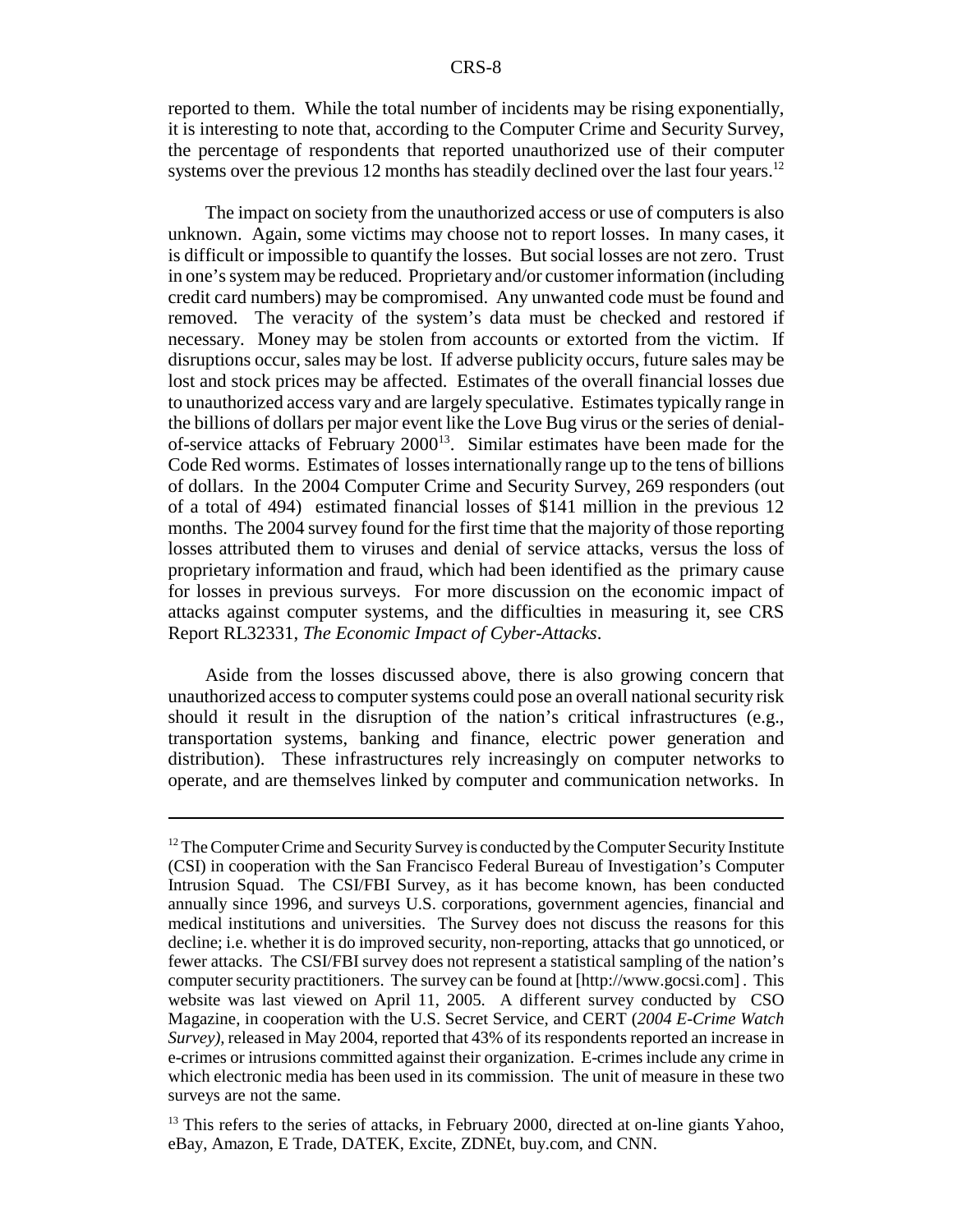February 2003, the President's Critical Infrastructure Board (established by President George W. Bush through E.O. 13231 but later dissolved by E.O. 13286) released a *National Strategy to Secure Cyberspace*. The *Strategy* assigned a number of responsibilities for coordinating the protection of the nation's information infrastructure to the Department of Homeland Security. Most of the Department's efforts in cybersercurity are managed by the National Cyber Security Division (NCSD) within the Information Analysis and Infrastructure Protection Directorate. As part of the *Strategy*, the NCSD has assumed a major role in raising awareness of the risks associated with computer security among all users, from the home user to major corporations, and to facilitate information exchange between all parties. To this end numerous cooperative and coordinating groups and fora have been established. One such activity is U.S.-CERT, a cooperative effort by the National Cyber Security Division and Carnegie Mellon's CERT, which among other services and activities, produces alerts of new and existing attacks and guidelines for preventing or responding to them.

Congress has shown, and continues to show, a strong interest in the security of computers and the Internet. Over the years this interest has been manifested in numerous hearings by a multitude of committees and subcommittees, in both the House and the Senate. Legislation has also been passed. The federal Computer Fraud and Abuse statute (18 U.S.C. 1030) was initially added as part of the Comprehensive Crime Control Act of 1984 (P.L. 98-473). This act, as amended, makes it a federal crime to gain unauthorized access to, damage, or use in an illegal manner, protected computer systems (including federal computers, bank computers, and computers used in interstate and foreign commerce).<sup>14</sup> Legislation specifically requiring system owners/operators to take actions to protect their computer systems has been confined to executive federal agencies (most recently, the Federal Information Security Management Act of 2002, P.L. 107-347, Title III). Other legislation is primarily aimed at protecting privacy by protecting certain personal information held by government and private sector entities and affects computer security indirectly. For example, the Gramm-Leach-Bliley Act (P.L. 106-102, Title V) and the Health Insurance Portability and Accountability Act of 1996 (HIPPA, P.L. 104-191, Title II, Subtitle F) require that entities have in place programs that protect the financial and health-related information, respectively, in their possession. The Sarbannes-Oxley Act of 2002 (P.P. 107-204) also indirectly affects private sector computers and networks, by requiring certain firms to certify the integrity of their financial control systems as part of their annual financial reporting requirements. To the extent that this information resides on computer systems, these requirements extend to those systems. Congress also supports a number of programs that help develop computer security education, training, and research at selected universities. For an overview of federal legislation and other federal documents associated with computer and internet security, see CRS Report RL32357, *Computer Security: A Summary of Selected Federal Laws, Executive Orders, and Presidential Directives*.

It is not clear how these efforts have affected the overall security of the Internet. Given the perceived rise in security threats and attacks, there is a general sense that

<sup>&</sup>lt;sup>14</sup> Some of the penalties under this statute were increased by both the U.S.A. PATRIOT Act (P.L. 107-56, Sec. 814) and the Homeland Security Act of 2002 (P.L. 107-296, Sec. 225(g)).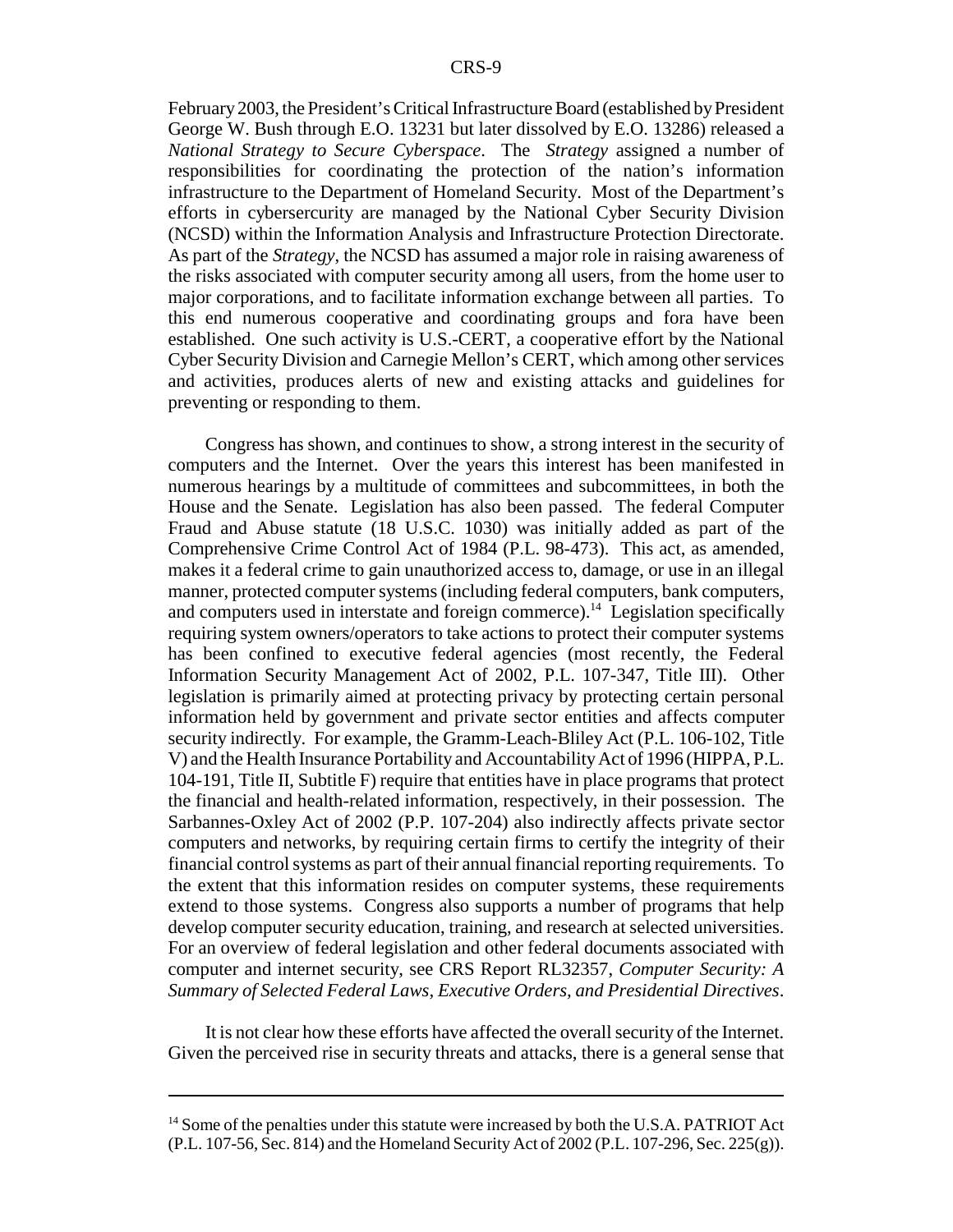more must be done. Aside from the inherent vulnerabilities associated with highly interconnected information networks, two major sources of vulnerabilities exist: software, and network configuration and management. Operating systems and applications developers say they are paying greater attention to designing better security into their software products. But it is still common to have vulnerabilities found in products after they have been put on the market. In some cases, patches have had to be offered at the same time a new product is brought onto the market. Although patches typically are offered to fix these vulnerabilities, many system administrators do not keep their software/configurations current. Many intrusions take advantage of software vulnerabilities noted many months earlier, for which fixes have already been offered.

There are as yet no agreed upon industry standards for determining how secure a firm's computer system should be or for assessing how secure it is in fact. Some observers speculate that it is only a matter of time before owners of computer systems are held responsible for damage done to a third-party computer as a result of inadequately protecting their own systems.<sup>15</sup> Nor are there any agreed upon standards on how secure a vendor's software product should be. The federal government, in cooperation with a number of other countries, has developed a set of International Common Criteria for Information Technology Security Evaluation, to allow certified laboratories to test security products and rate their level of security for government use. These criteria may evolve into industry standards for certifying security products. Some in the security community feel that security will not improve without some requirements imposed upon the private sector. However, both users and vendors of computer software suggest that the market is sufficient to address security in the most cost-effective manner. The Bush Administration, as the Clinton Administration before it, has chosen to use engagement and not regulation to encourage the private sector to improve security. However, both Administrations did not rule out the use of regulation if necessary. For a discussion of the difficulties associated with setting standards, see CRS Report RL32777, *Creating a National Framework for Cybersecurity: An Analysis of Issues and Options*.

So far in the 109<sup>th</sup> Congress, legislation has been introduced that again, primarily addresses privacy issues with indirect impact on computer security. In light of recent large losses of personal information through fraud, lost records, and unauthorized access, a number of bills have been introduced that extend the requirements to safeguard and protect personal information, as found in Gramm-Leach-Bliley and HIPPA, to "information brokers" (H.R. 1080, H.R. 1263, S. 500). In addition, bills have been introduced that require any organization engaged in interstate commerce which holds personal information to inform consumers of any security breach that may have compromised their information (H.R. 1069). Bills commonly referred to as "spyware" legislation have also been introduced (H.R. 29, HR. 744, and S. 687, discussed in the next section). Addressing a different issue, H.R. 285 would elevate cybersecurity within the Department of Homeland Security's bureaucracy by creating a position of Assistant Secretary for Cybersecurity within the Information Analysis and Infrastructure Protection Directorate.

<sup>15</sup> See *Computerworld. IT Security Destined for the Courtroom*. May 21, 2001. Vol. 35. No.21.p. 1,73.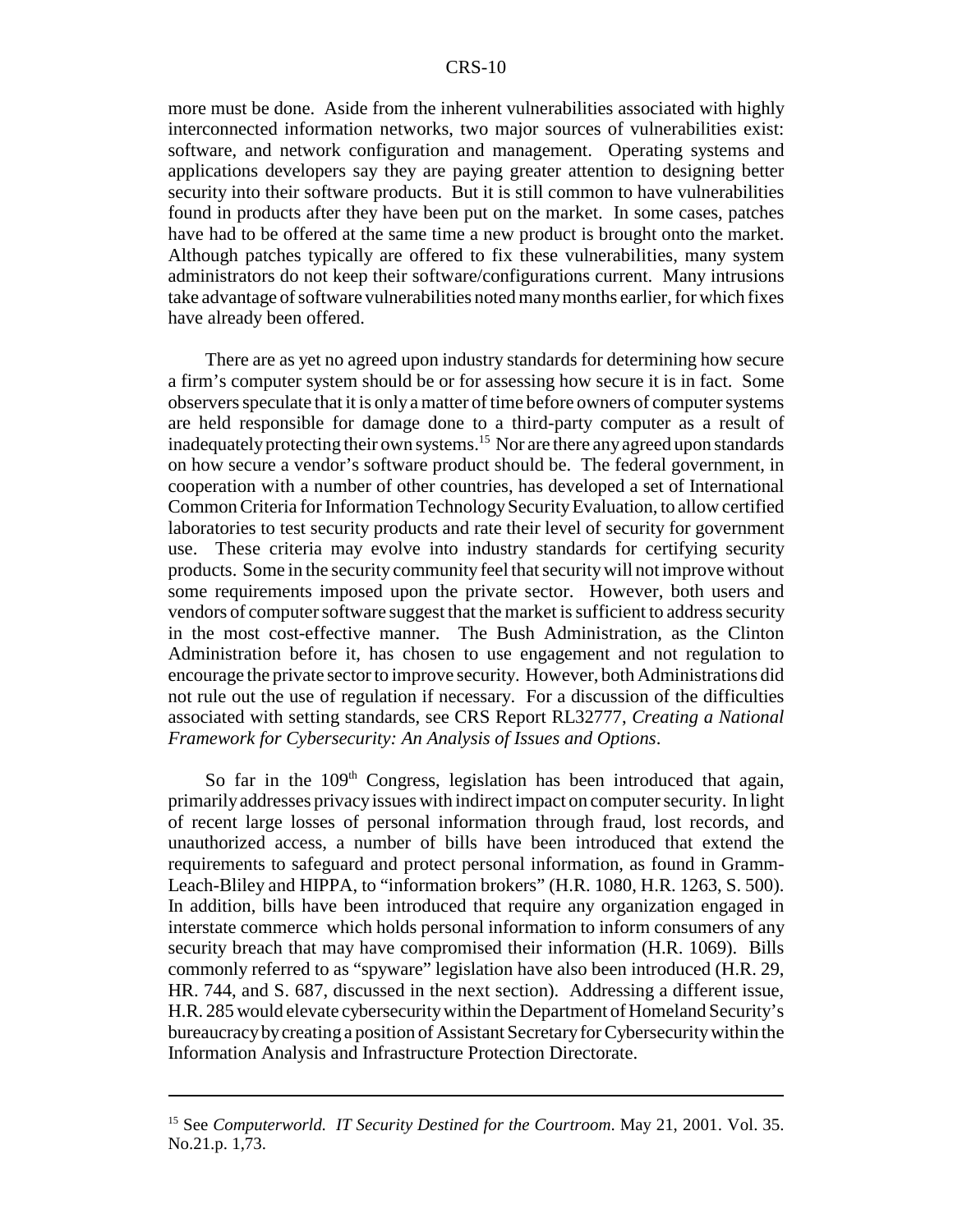#### CRS-11

### **Internet Privacy<sup>16</sup>**

Internet privacy issues encompass a range of concerns. One is that the Internet makes it easier for government and private sector entities to obtain information about consumers and possibly use that information to the consumers' detriment. That issue focuses on the extent to which website operators, or surreptitiously installed software ("spyware"), collect personally identifiable information (PII) and share that information with third parties, usually without the knowledge or consent of the people concerned. Another aspect is the extent to which Internet activities such as electronic mail (e-mail) and visits to websites are monitored by government or law enforcement officials, employers, or e-mail service providers.

#### **Collection of Data by Website Operators and Fair Information Practices**

One aspect of the Internet privacy issue is whether commercial websites should be required to adhere to four "fair information practices" proposed by the Federal Trade Commission (FTC): providing *notice* to users of their information practices before collecting personal information, allowing users *choice* as to whether and how personal information is used, allowing users *access* to data collected and the ability to contest its accuracy, and ensuring *security* of the information from unauthorized use. Some add *enforcement* as a fifth practice. In particular, the question is whether industry can be relied upon to regulate itself, or if legislation is needed.

**Commercial Websites.** Although the FTC and the Clinton Administration favored self regulation, in 1998, frustrated at industry's slow pace, the FTC sought and Congress passed the Children's Online Privacy Protection Act (COPPA, part of P.L. 105-277). Many bills have been introduced since that time to extend protection to others, but the only ones that have passed involve federal government websites (see below). Industry has taken steps to demonstrate that it can self regulate. One example is the establishment of "seals" by groups such as the Better Business Bureau and TRUSTe. To display a seal, a website operator must agree to abide by certain privacy principles, a complaint resolution process, and to being monitored for compliance. Another approach is using software called "P3P" (Platform for Privacy Preferences Project) that gives individuals the option to allow their Web browser to match the privacy policies of websites they access with the user's selected privacy preferences. Advocates of self regulation argue that these efforts demonstrate industry's ability to police itself. Advocates of further legislation argue that while these efforts are useful, they do not carry the weight of law, limiting remedies for consumers whose privacy has been violated. They also point out that while a site may disclose its privacy policy, that does not necessarily equate to having a policy that protects privacy. For the status of legislation pending in the  $109<sup>th</sup>$  Congress, see CRS Report RL31408, *Internet Privacy: Overview and Pending Legislation*.

<sup>&</sup>lt;sup>16</sup> By Marcia S. Smith, Resources, Science, and Industry Division. See also CRS Report RL31408, *Internet Privacy: Overview and Pending Legislation*, which is updated more frequently than this report.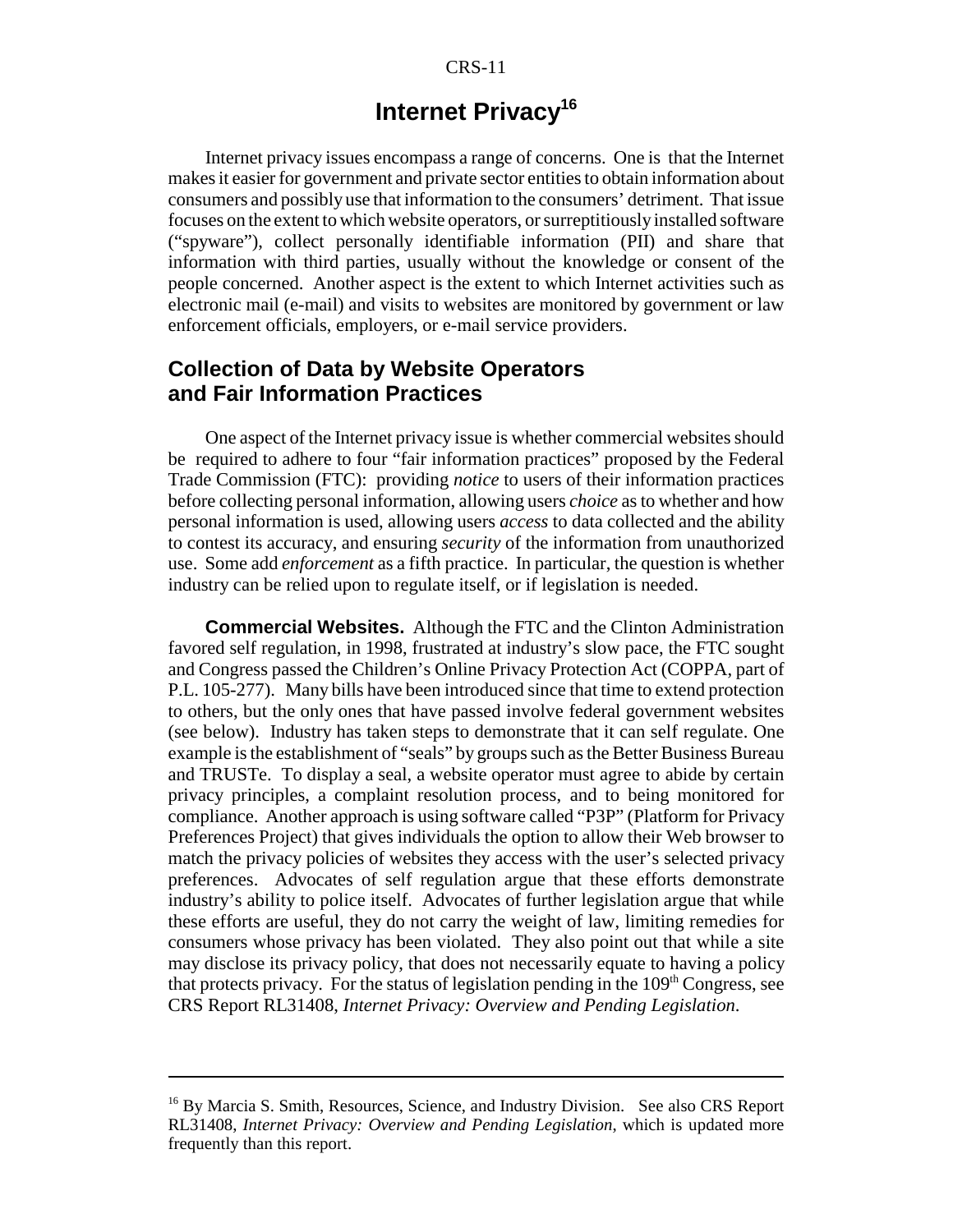**Federal Websites.** In June 2000, controversy erupted over the privacy of visitors to government websites. The issue concerned federal agencies' use of computer "cookies"(small text files placed on users' computers when they access a particular website) to track activity at their websites. Federal agencies had been directed by President Clinton and the Office of Management and Budget (OMB) to ensure that their information collection practices adhere to the Privacy Act of 1974. A September 5, 2000 letter from OMB to the Department of Commerce further clarified that "persistent" cookies, which remain on a user's computer for varying lengths of time (from hours to years), are not allowed unless four specific conditions are met. "Session" cookies, which expire when the user exits the browser, are permitted.

In June 2000, however, it became known that contractors for the Office of National Drug Control Policy (ONDCP) were using cookies to collect information about those using ONDCP's website during an anti-drug campaign. The White House directed ONDCP to cease using cookies, and OMB issued a memorandum reminding agencies to post and comply with privacy policies and detailing the limited circumstances under which agencies should collect personal information. Congress has included provisions in the Treasury-General Government (or Treasury-Transportation) Appropriations Acts every year since FY2001 prohibiting agency from collecting, reviewing, or creating aggregate lists that include PII about an individual's access to or use of a federal website, or enter into agreements with third parties to do so, with exceptions. Congress also passed the E-Government Act (P.L. 107-347) which requires federal websites to provide a privacy notice about their information practices, and to translate their privacy policies into a standardized machine-readable format, enabling P3P to work, for example.

#### **Spyware**

Spyware is another focus of congressional concern. There is no firm definition of spyware, but one example is software products that include a method by which information is collected about the use of the computer on which the software is installed, and the user. When the computer is connected to the Internet, the software periodically relays the information back to the software manufacturer or a marketing company. Some spyware traces a user's Web activity and causes advertisements to suddenly appear on the user's monitor — called "pop-up" ads — in response. Typically, users have no knowledge that the software they obtained included spyware and that it is now resident on their computers. A central point of the debate is whether new laws are needed, or if industry self-regulation, coupled with enforcement actions under existing laws such as the Federal Trade Commission Act, is sufficient. Three bills — H.R. 29, H.R. 744, and S.  $687$  — are pending in the 109th Congress (see CRS Report RL32706, *Spyware: Background and Policy Issues for Congress*).

#### **Identity Theft and "Phishing"**

The growth in the number of cases of "identity theft," where one individual assumes the identity of another to commit fraud, is alarming to many consumers, including many Members of Congress. Despite widespread public perception that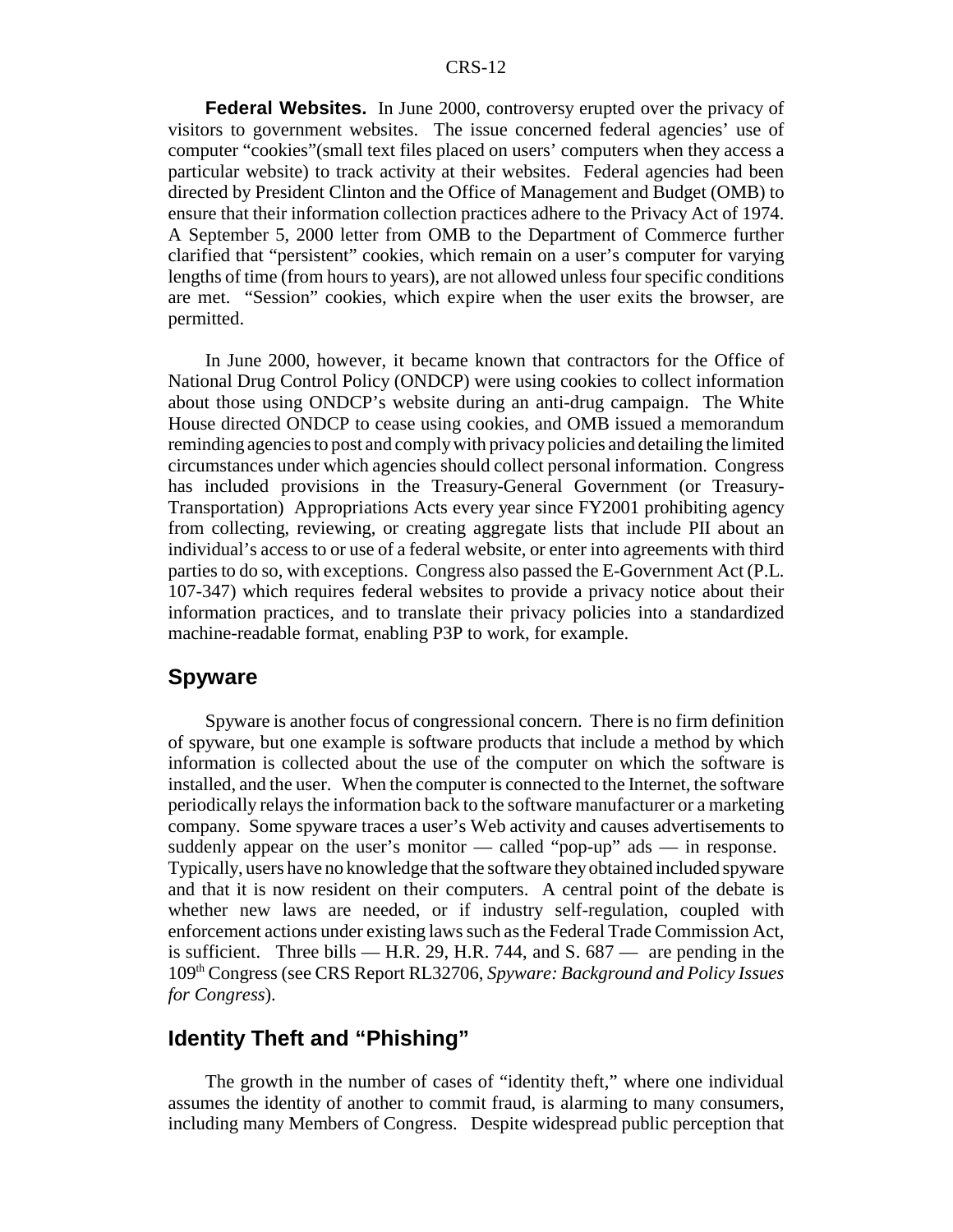the Internet is a major contributor to the rise in identity theft, surveys indicate that comparatively few individuals who know how a thief acquired their personally identifiable information (PII) cite the Internet. Some attribute the rise in identity theft instead to carelessness by businesses in handling PII, and by credit issuers that grant credit without proper checks.

The Internet may play a role, however. Today, attention is focused on a relatively new scam called "phishing." Phishing refers to a practice where someone misrepresents their identity or authority in order to induce another person to provide PII over the Internet. Some common phishing scams involve e-mails that purport to be from a financial institution, ISP, or other trusted company claiming that a person's record has been lost. The e-mail directs the person to a website that mimics the legitimate business' website and asks the person to enter a credit card number and other PII so the record can be restored. In fact, the e-mail or website is controlled by a third party who is attempting to extract information that will be used in identity theft or other crimes. The FTC issued a consumer alert on phishing in June 2004.<sup>17</sup>

Several laws restrict the disclosure of consumer information and require companies to ensure the security and integrity of the data in certain contexts — Section 5 of the Federal Trade Commission Act, the Fair Credit Reporting Act (FCRA), and Title V of the Gramm-Leach-Bliley Act. Congress also has passed several laws specifically related to identity theft: the 1998 Identity Theft and Assumption Deterrence Act; the 2003 Fair and Accurate Credit Transactions (FACT) Act; and the 2004 Identity Theft Penalty Enhancement Act. Those laws are summarized in CRS Report RL31919, *Remedies Available to Victims of Identity Theft*. At a March 10, 2005 Senate Banking Committee hearing, FTC Chairwoman Majoras referred to the "complicated maze" of laws that govern consumer data, based on the type of company or institution involved, the type of data collected or sold, and the purpose for which it will be used. A number of bills are pending the  $109<sup>th</sup>$ Congress that are related to identity theft, and hearings have been held. See CRS Report RS22082, *Identity Theft: The Internet Connection*, for more on the role the Internet may play in this crime.

#### **Monitoring of E-Mail and Web Activity**

**By Government and Law Enforcement Officials.** In the summer of 2000, it became known that the FBI, with a court order, was installing software on ISP's equipment to intercept e-mail and monitor an individual's Web activity. The extent to which that software program, originally called Carnivore (later renamed "DCS 1000"), could differentiate between e-mail and Web activity involving a subject of an FBI investigation and other people's e-mail and Web activity was of considerable debate, with critics claiming that Carnivore violated the privacy of innocent users. The  $21<sup>st</sup>$  Century Department of Justice Authorization Act (P.L. 107-273) required the Justice Department to report to Congress on its use of DCS 1000 or any similar system at the end of FY2002 and FY2003. The reports were obtained by the Electronic Privacy Information Center (EPIC) through the Freedom of

<sup>&</sup>lt;sup>17</sup> FTC. How Not to Get Hooked by a 'Phishing" Scam. June 2004. [http://www.ftc.gov/ bcp/conline/pubs/alerts/phishingalrt.pdf]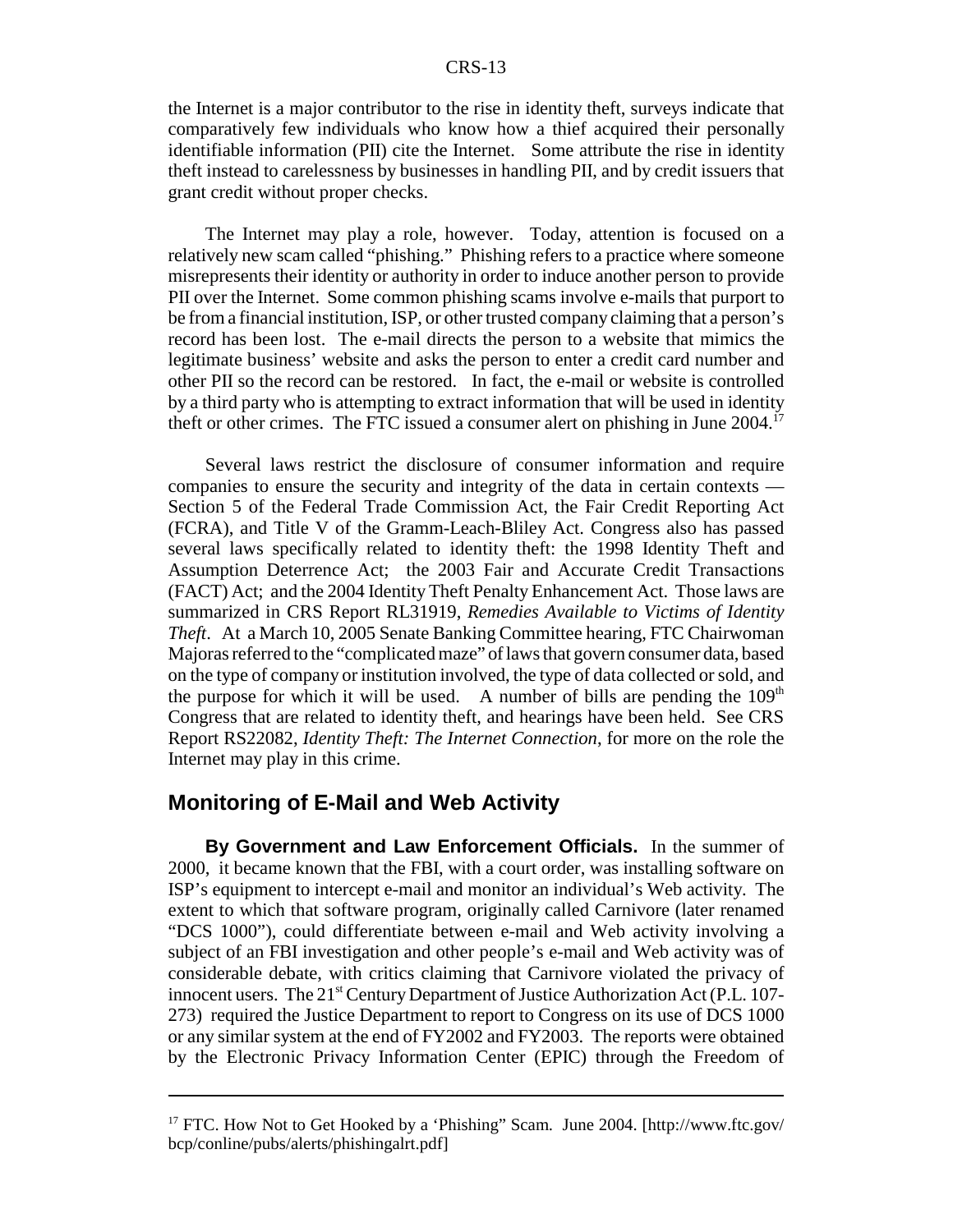Information Act in 2005. According to the reports, the FBI no longer uses Carnivore/DCS 1000, but uses commercially available software instead.

The overall environment for debating privacy issues changed substantially after the September 11, 2001, terrorist attacks. Congress passed the USA PATRIOT Act (P.L. 107-56), which expands the ability of government and law enforcement authorities to monitor Internet activities. The Internet privacy-related provisions of the USA PATRIOT Act are discussed in CRS Report RL31289, *The Internet and the USA PATRIOT Act: Potential Implications for Electronic Privacy, Security, Commerce, and Government*. One of the more controversial provisions is Section 212, which *allows* ISPs to divulge records or other information (*but not the contents* of communications) pertaining to a subscriber if they believe there is immediate danger of death or serious physical injury or as otherwise authorized, and *requires* them to divulge such records or information (excluding contents of communications) to a governmental entity under certain conditions. As amended in 2002 (by section 225 of the Homeland Security Act), it also allows an ISP to divulge *the contents* of communications to a Federal, state, or local governmental entity if it has a good faith belief that an emergency involving danger of death or serious physical injury requires disclosure of the information without delay. The amended version of the language lowered the threshold for permitting ISPs to divulge contents. Privacy advocates are concerned about the revised language. EPIC notes, for example, that allowing an ISP to disclose the contents of a communication to any governmental entity (instead of a "law enforcement agency" as had been stated in the original Act) not only poses increased risk to personal privacy, but also is a poor security strategy.

Several of the Internet-related sections of the USA PATRIOT Act, including Sec. 212, are covered by a "sunset" clause under which they will expire on December 31, 2005. Legislation was introduced in the last Congress that would either have extended the sunset clause to additional sections, or abolished the sunset clause entirely. No bill passed, and the debate has resumed in the  $109<sup>th</sup> Congress$ .

**By Employers.** Another issue is whether employers should be required to notify their employees if e-mail or other computer-based activities are monitored. The public policy concern appears to be less about whether companies should be able to monitor activity, but whether they should notify their employees of that monitoring.

**By E-Mail Service Providers.** In what is widely-regarded as a landmark ruling concerning Internet privacy, a U.S. Circuit Court of Appeals ruled in 2004 that an e-mail service provider did not violate the Wiretap Act (18 U.S.C. §§ 2510-2522) when it intercepted and read subscribers' e-mails to obtain a competitive business advantage. The case involved an e-mail service provider that sold out-of-print books. The company used software to intercept and copy e-mail messages sent to its subscribers (who were dealers looking for buyers of rare and out-of-print books) by a competitor so company officials could read the e-mails and obtain a competitive advantage. The case turned on the distinction between the e-mail being in transit, or in storage (and therefore governed by a different law, the Stored Communications Act, 18 U.S.C. §§ 2701-2711). Privacy advocates expressed deep concern about the ruling. The Department of Justice is appealing the case.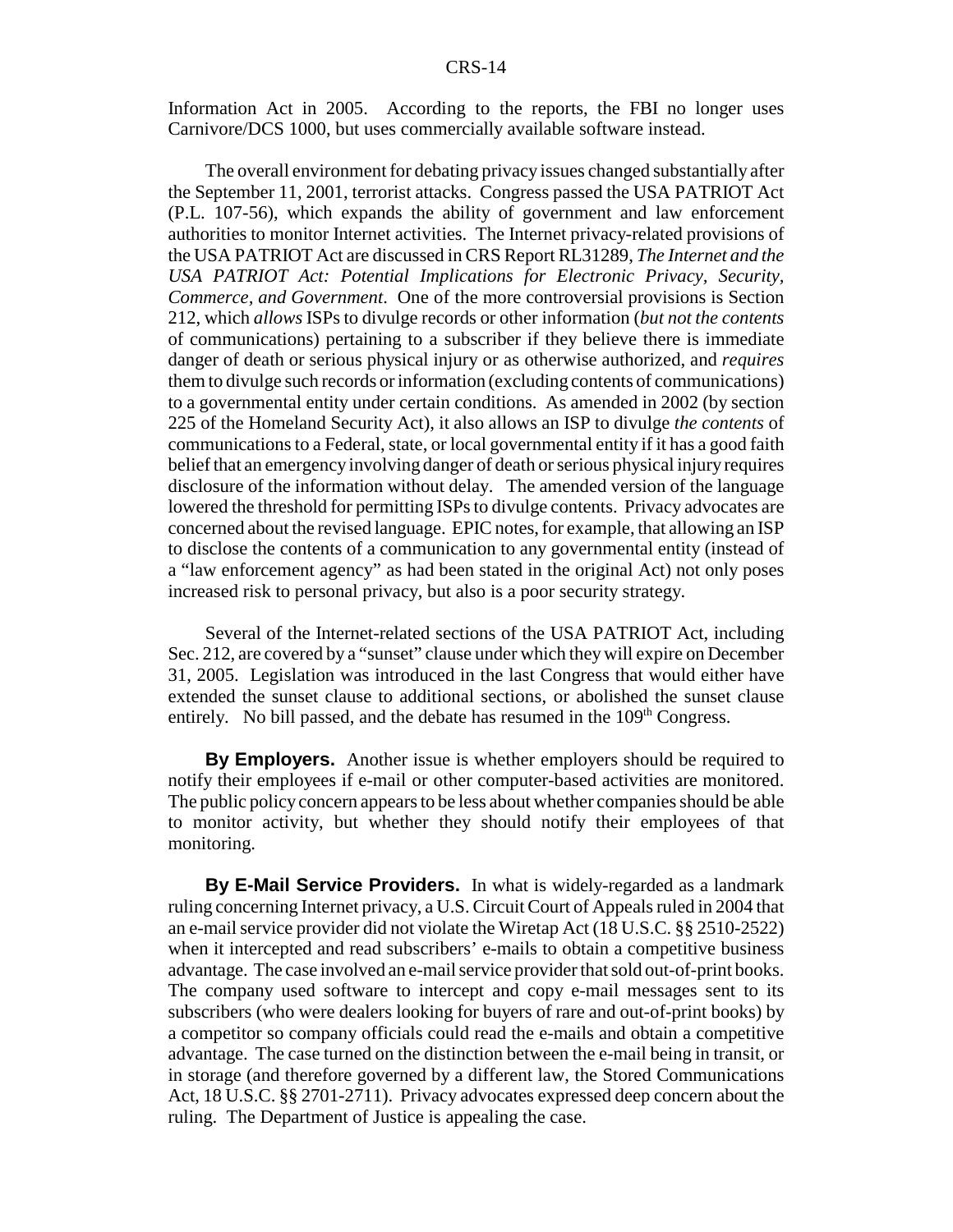## **"Spam": Unsolicited Commercial Electronic Mail<sup>18</sup>**

One aspect of increased use of the Internet for electronic mail (e-mail) has been the advent of unsolicited advertising, also called "unsolicited commercial e-mail (UCE)," "unsolicited bulk e-mail," "junk e-mail, "or "spam." Complaints focus on the fact that some spam contains or has links to pornography, that much of it is fraudulent, that it is a nuisance, and the volume is increasing.

In 2003, Congress passed a federal anti-spam law, the CAN-SPAM Act (P.L. 108-187), which became effective on January 1, 2004. The act preempts state laws that specifically address spam but not state laws that are not specific to e-mail, such as trespass, contract, or tort law, or other state laws to the extent they relate to fraud or computer crime. It does not ban unsolicited commercial e-mail. Rather, it allows marketers to send commercial e-mail as long as it conforms with the law, such as including a legitimate opportunity for consumers to "opt-out" of receiving future commercial e-mails from that sender. It does not require a centralized "do not email" registry to be created by the Federal Trade Commission (FTC), similar to the National Do Not Call registry for telemarketing. The bill requires only that the FTC develop a plan and timetable for establishing a "do not e-mail" registry and to inform Congress of any concerns it has with regard to establishing it. The FTC reported to Congress in June 2004 that without a technical system to authenticate the origin of e-mail messages, a Do Not Email registry would not reduce the amount of spam, and, in fact, might increase it. Authentication is a technical approach that could be used to control spam that is under study by a number of groups, including ISPs, who are attempting to develop a single authentication standard for the industry.

Many argue that technical approaches, such as authentication, and consumer education, are needed to solve the spam problem — that legislation alone is insufficient. Nonetheless, there is considerable interest in assessing how effective the CAN-SPAM Act is in reducing spam. The effectiveness of the law may be difficult to determine, however, if for no other reason than there are various definitions of spam. Proponents of the law argue that consumers are most irritated by *fraudulent* e-mail, and that the law should reduce the volume of such e-mail because of the civil and criminal penalties included therein. Skeptics counter that consumers object to *unsolicited* commercial e-mail, and since the bill legitimizes commercial e-mail (as long as it conforms with the law's provisions), consumers actually may receive more, not fewer, unsolicited commercial e-mail messages. Thus, whether "spam" is reduced depends in part on how it is defined.

Although consumers are most familiar with spam on their personal computers, it also is becoming an issue in text messaging on wireless telephones, pagers, and personal digital assistants (PDAs). The CAN-SPAM Act included a provision requiring the FCC to establish regulations to protect wireless consumers from spam. The FCC issued those rules in August 2004. See CRS Report RL31636, *Wireless*

<sup>&</sup>lt;sup>18</sup> By Marcia S. Smith, Resources, Science, and Industry Division. See also CRS Report RL31953, "*Spam: An Overview of Issues Concerning Commercial Electronic Mail*," which is updated more frequently than this report.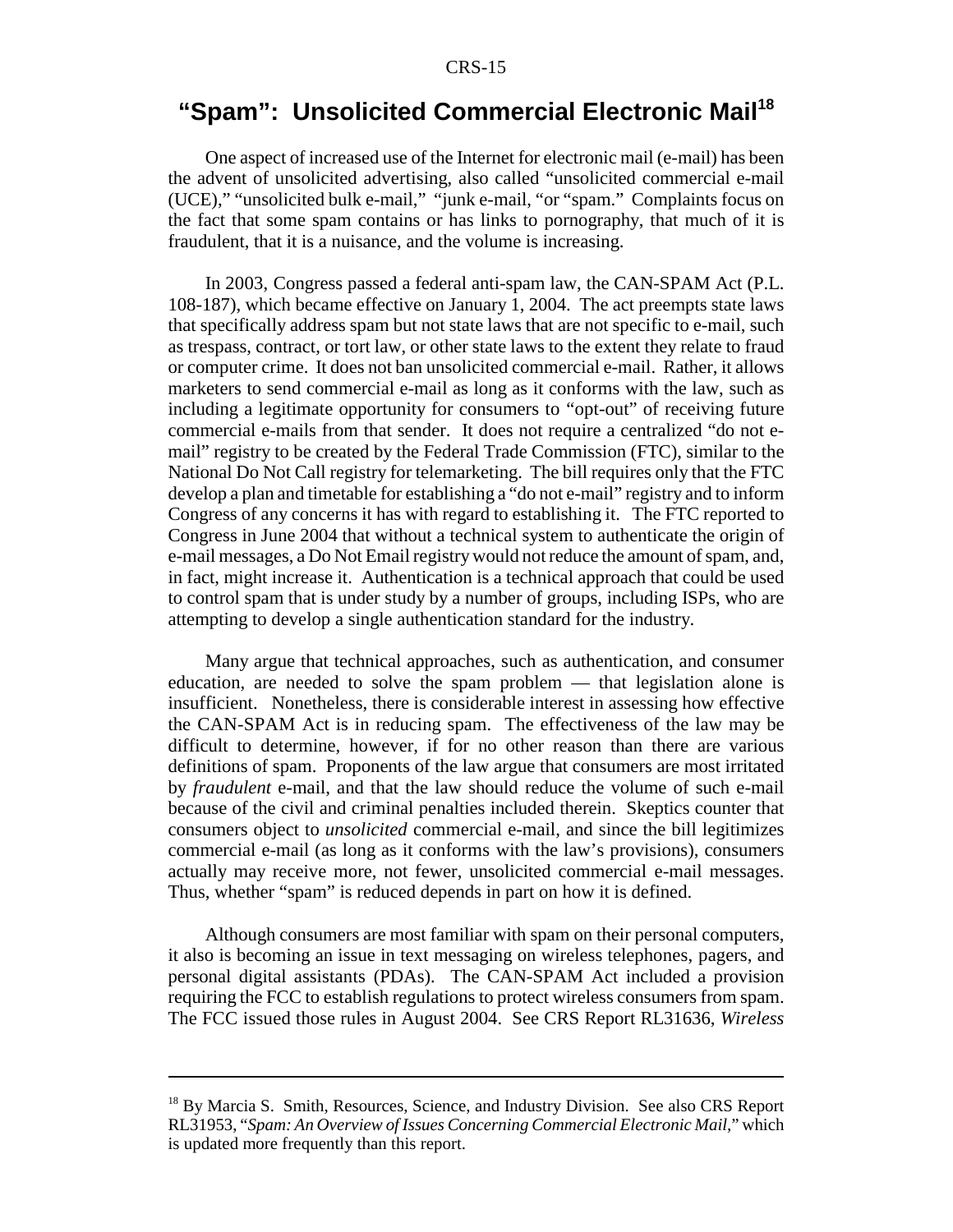*Privacy and Spam: Issues for Congress*, for more on wireless privacy and wireless spam.

### **Protecting Children from Unsuitable Material<sup>19</sup>**

Preventing children from encountering unsuitable material, such as pornography, as they use the Web has been a major congressional concern for many years. Several laws have been passed. They are summarized in CRS Report RS21328, *Internet: Status of Legislative Attempts to Protect Children from Unsuitable Material on the Web*.

The laws include the 1996 Communications Decency Act (CDA), the 1998 Child Online Protection Act (COPA), and the 2000 Children's Internet Protection Act (CIPA). Federal courts ruled, in turn, that certain sections of CDA, COPA and CIPA were unconstitutional. All the decisions were appealed to the Supreme Court. The Supreme Court upheld the lower court decision on CDA in 1997. It heard COPA twice, in 2002 and 2004, and each time remanded the case to a lower court. The Supreme Court upheld CIPA in 2003. CIPA requires schools and libraries that receive federal funding to use filtering technologies to block minors' access to Web pages that contain material that is obscene, child pornography, or "harmful to minors" (as defined in CIPA). It also requires libraries receiving federal funds to block websites containing obscene material or child pornography from access by adults.

Congress also passed the "Dot Kids" Act (P.L. 107-317), which creates a kid friendly space on the Internet, and the "Amber Alert" Act (P.L. 108-21) which, inter alia, prohibits the use of misleading domain names to deceive a minor into viewing material that is harmful to minors.

Congressional attention on protecting children initially focused on the Web as the potential source of unsuitable material, but concern is rising about the availability of pornography on "peer-to-peer" (P2P) networks. These networks use file-sharing software to allow individual users to communicate directly with each other via computer, rather than accessing websites. Such file-sharing programs are perhaps best known because of their widespread use for downloading copyrighted music, raising concerns about copyright violations.20 P2P networks can be used for sharing any type of files, however, not only music. A February 2003 GAO report found that "When searching and downloading images on peer-to-peer networks, juvenile users face a significant risk of inadvertent exposure to pornography, including child

<sup>&</sup>lt;sup>19</sup> By Marcia S. Smith, Resources, Science, and Industry Division. See also CRS Report RS21328, *Internet: Status Report on Legislative Attempts to Protect Children from Unsuitable Material on the Web*, and CRS Report 95-804, *Obscenity and Indecency: Constitutional Principles and Federal Statutes*.

<sup>&</sup>lt;sup>20</sup> For more on these issues, see CRS Report RL31998, File-Sharing Software and Copyright Infringement: Metro-Goldwyn-Mayer Studios, Inc. v. Grokster, Ltd.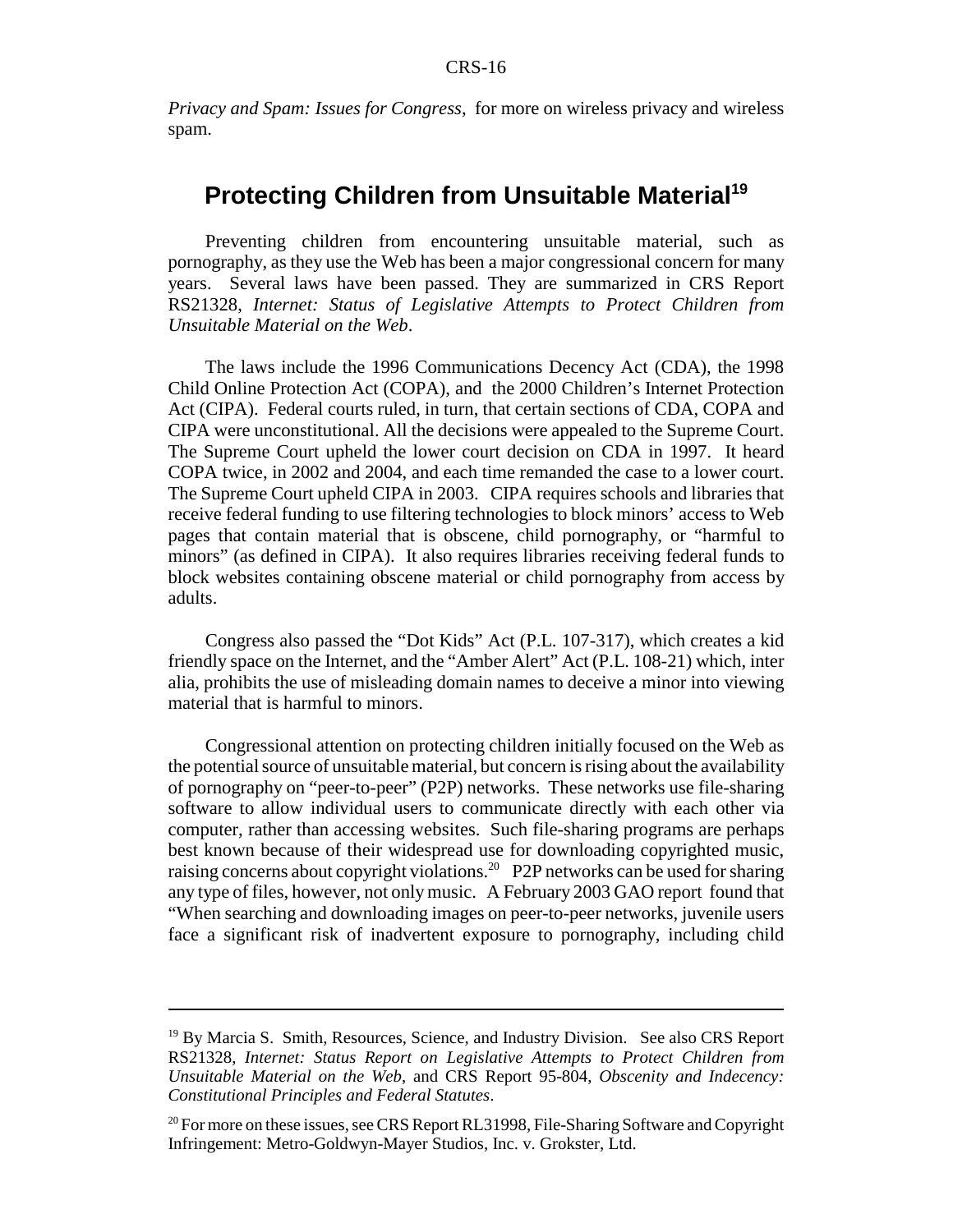#### CRS-17

pornography."<sup>21</sup> Then-Attorney General Ashcroft announced the results of a major law enforcement effort against P2P networks that distribute child pornography in May  $2004<sup>22</sup>$  Legislation was introduced, and hearings were held, in the last Congress, but no bill passed. Congressional interest in P2P networks is expected to continue in the  $109<sup>th</sup>$  Congress.

### **Internet Domain Names**<sup>23</sup>

The 109<sup>th</sup> Congress continues to monitor issues related to the Internet domain name system (DNS). Internet domain names were created to provide users with a simple location name for computers on the Internet, rather than using the more complex, unique Internet Protocol (IP) number that designates their specific location. As the Internet has grown, the method for allocating and designating domain names has become increasingly controversial.

#### **Background**

The Internet originated with research funding provided by the Department of Defense Advanced Research Projects Agency (DARPA) to establish a military network. As its use expanded, a civilian segment evolved with support from the National Science Foundation (NSF) and other science agencies. No formal statutory authorities or international agreements govern the management and operation of the Internet and the DNS. Prior to 1993, NSF was responsible for registration of nonmilitary generic Top Level Domains (gTLDs) such as .com, .org, and .net. In 1993, the NSF entered into a five-year cooperative agreement with Network Solutions, Inc. (NSI) to operate Internet domain name registration services. With the cooperative agreement between NSI and NSF due to expire in 1998, the Clinton Administration, through the Department of Commerce (DOC), began exploring ways to transfer administration of the DNS to the private sector.

In the wake of much discussion among Internet stakeholders, and after extensive public comment on a previous proposal, the DOC, on June 5, 1998, issued a final statement of policy, *Management of Internet Names and Addresses* (also known as the "White Paper"). The White Paper stated that the U.S. government was prepared to recognize and enter into agreement with "a new not-for-profit corporation formed by private sector Internet stakeholders to administer policy for the Internet name and address system." On October 2, 1998, the DOC accepted a proposal for an Internet

<sup>&</sup>lt;sup>21</sup> U.S. General Accounting Office. File-Sharing Programs: Peer-to-Peer Networks Provide Ready Access to Child Pornography. GAO-03-351. February 2003. p. 3. [http://www.gao.gov]

<sup>&</sup>lt;sup>22</sup> Department of Justice. Departments of Justice, Homeland Security Announce Child Pornography File-Sharing Crackdown. Press release, May 14, 2004. [http://www.usdoj.gov/opa/pr/2004/May/04\_crm\_331.htm]

<sup>&</sup>lt;sup>23</sup> By Lennard G. Kruger, Resources, Science, and Industry Division. See also CRS Report 97-868, *Internet Domain Names: Background and Policy Issues*, which is updated more frequently than this report.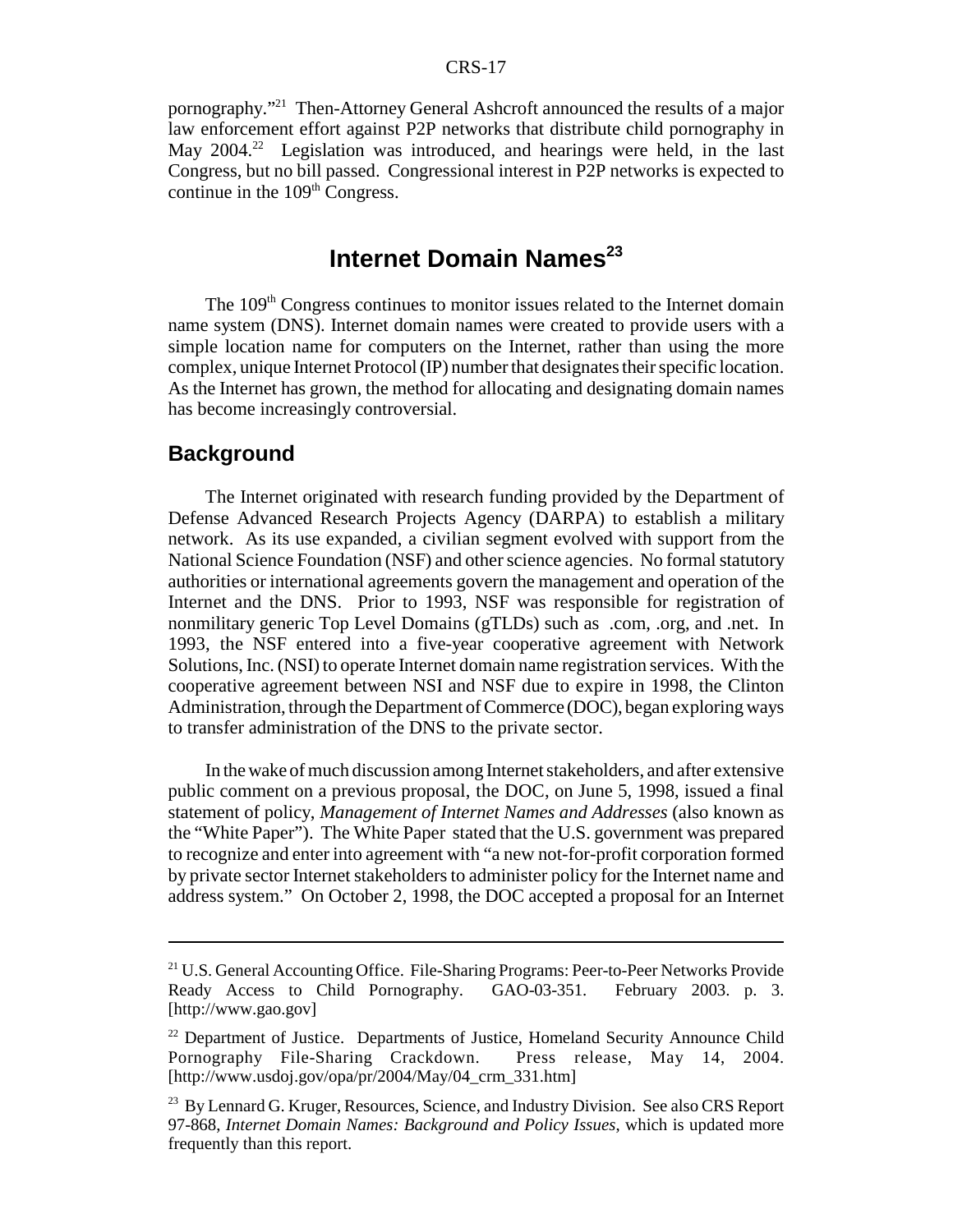Corporation for Assigned Names and Numbers (ICANN). On November 25, 1998, DOC and ICANN signed an official Memorandum of Understanding (MOU), whereby DOC and ICANN agreed to jointly design, develop, and test the mechanisms, methods, and procedures necessary to transition management responsibility for DNS functions to a private-sector not-for-profit entity.

The White Paper also signaled DOC's intention to ramp down the government's Cooperative Agreement with NSI, with the objective of introducing competition into the domain name space while maintaining stability and ensuring an orderly transition. During this transition period, government obligations will be terminated as DNS responsibilities are transferred to ICANN. Specifically, NSI committed to a timetable for development of a Shared Registration System that permits multiple registrars to provide registration services within the .com, .net., and .org gTLDs. NSI (now VersiSign) will continue to administer the root server system until receiving further instruction from the government.

 Significant disagreements between NSI on the one hand, and ICANN and DOC on the other, arose over how a successful and equitable transition would be made from NSI's previous status as exclusive registrar of .com, org. and net. domain names, to a system that allows multiple and competing registrars. On November 10, 1999, ICANN, NSI, and DOC formally signed an agreement which provided that NSI (now VeriSign) was required to sell its registrar operation by May 10, 2001 in order to retain control of the dot-com registry until 2007. In April 2001, arguing that the registrar business is now highly competitive, VeriSign reached a new agreement with ICANN whereby its registry and registrar businesses would not have to be separated. With DOC approval, ICANN and VeriSign signed the formal agreement on May 25, 2001. On September 17, 2003, ICANN and the Department of Commerce agreed to extend their MOU until September 30, 2006. The MOU specifies transition tasks which ICANN has agreed to address. ICANN will implement an objective process for selecting new Top Level Domains; implement an effective strategy for multilingual communications and international outreach; and develop a contingency plan, consistent with the international nature of the Internet, to ensure continuity of operations in the event of a severe disruption of operations.

#### **Issues**

The Department of Commerce remains responsible for monitoring the extent to which ICANN satisfies the principles of the White Paper as it makes critical DNS decisions. In the 109<sup>th</sup> Congress, the Senate Committee on Commerce, Science and Transportation and the House Committee on Energy and Commerce will likely conduct oversight on how the Administration manages and oversees ICANN's activities and policies as it strives to meet the conditions of the Department of Commerce MOU. The 109<sup>th</sup> Congress is also likely to assess the role of the federal government in Internet governance, the nature and implications of the transition of the DNS to private sector ownership, and the role that the international community might play in that transition.

**Top Level Domains.** At its July 16, 2000 meeting in Yokohama, Japan, the ICANN Board of Directors adopted a policy for the introduction of new top-level domains (TLDs), which could expand the number of domain names available for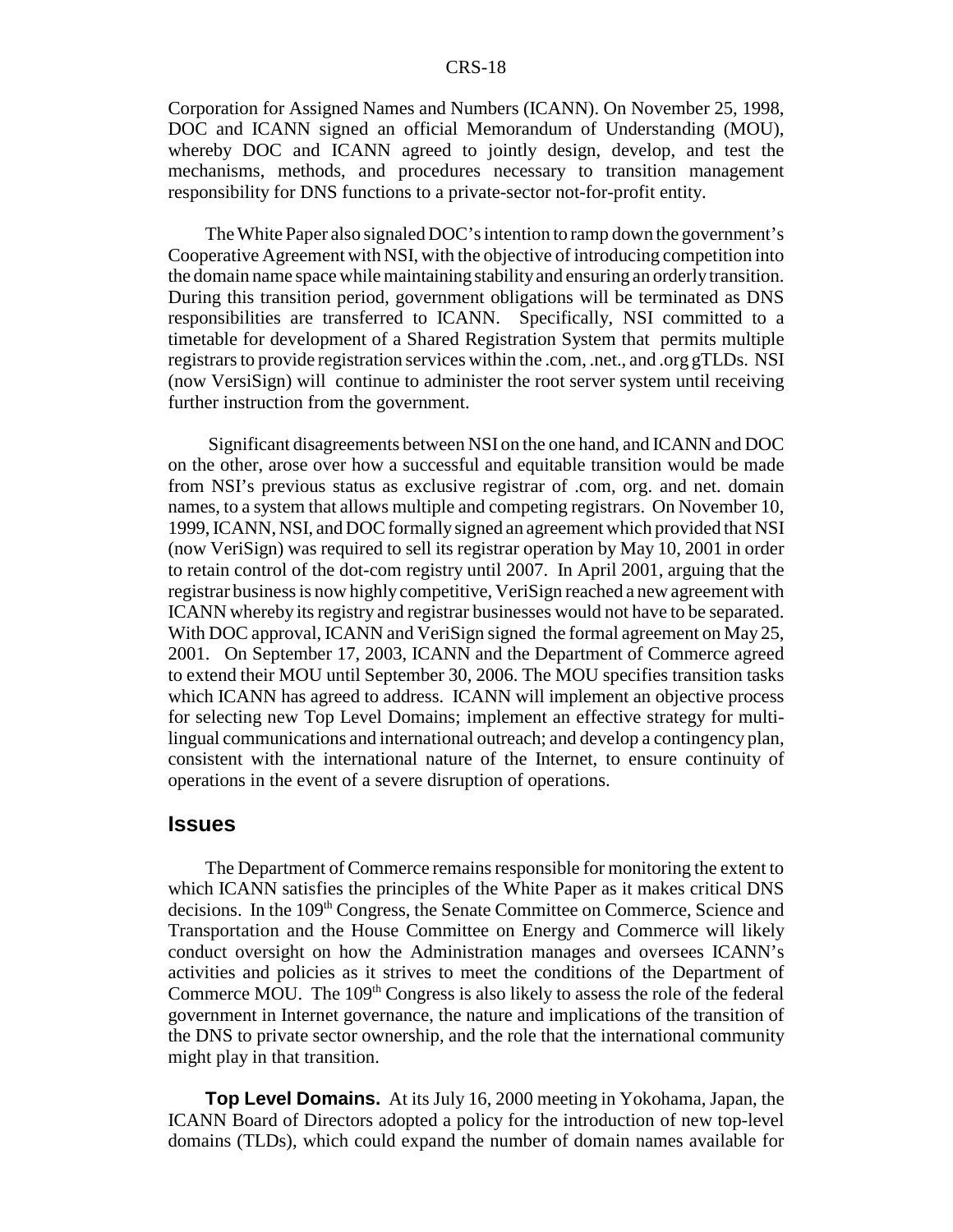registration by the public. After considering a total of 47 applications, the ICANN Board selected seven companies or organizations each to operate a registry for one of seven new TLDs, as follows: .biz, .aero, .name, .pro, .museum, .info, and .coop. On December 15, 2003, ICANN formally invited applications from all parties for new TLDs. The application period closed on March 15, 2004; ten applications were received. ICANN has entered into negotiations on approving four of the candidate TLDs. Meanwhile, in December 2004, ICANN issued a request for proposals for operating the .net registry. On March 28, 2005, ICANN published an evaluation report identifying Verisign as the highest ranked applicant for operating the .net registry. ICANN says it will now enter into negotiations with Versign for operating the .net registry.

**Governance.** On June 22, 2002, ICANN released a "Blueprint for Reform," which calls for a significant restructuring of ICANN. Specifically, the Board of Directors would be composed of fifteen members: the ICANN President, eight members appointed by a nominating committee, and six selected by three Supporting Organizations. The reform blueprint also recommends that ICANN collect a fee of 25 cents per registered domain name. New bylaws based on the reform proposal were formally adopted by the ICANN Board at the October 2002 Board meeting in Shanghai. Some in the Internet community have spoken against the ICANN reforms, asserting that its elimination of elected At-Large board members precludes effective representation of unaffiliated Internet users. In a related development, the United Nations, at the December 2003 World Summit on the Information Society (WSIS), debated and agreed to study the issue of how to achieve greater international involvement in the governance of the Internet and the domain name system. The study is being conducted by the UN's Working Group on Internet Governance (WGIG). The United Nations will revisit the issue in November 2005, after the WGIG study is complete. On December 22, 2004, ICANN announced that it will contribute \$100,000 to help support the WGIG study.

On March 31, 2005, the National Research Council (NRC) released a report entitled, *Signposts in Cyberspace: The Domain Name System and Internet Navigation*. The report was mandated by Congress in 1998 (P.L. 105-305) and sponsored by the DOC and NSF. Among its recommendations, the NRC concluded that the domain name system should continue to be administered by a nongovernmental body and not be turned over to an intergovernmental organization.

**Trademark Disputes.** The increase in conflicts over property rights to certain trademarked names has resulted in a number of lawsuits. The White Paper called upon the World Intellectual Property Organization (WIPO) to develop a set of recommendations for trademark/domain name dispute resolutions, and to submit those recommendations to ICANN. At ICANN's August 1999 meeting in Santiago, Chile, the board of directors adopted a dispute resolution policy to be applied uniformly by all ICANN-accredited registrars. Under this policy, registrars receiving complaints will take no action until receiving instructions from the domain-name holder or an order of a court or arbitrator. An exception is made for "abusive registrations" (i.e. cybersquatting and cyberpiracy), whereby a special administrative procedure (conducted largely online by a neutral panel, lasting 45 days or less, and costing about \$1,000) will resolve the dispute. Implementation of ICANN's Domain Name Dispute Resolution Policy commenced on December 9, 1999.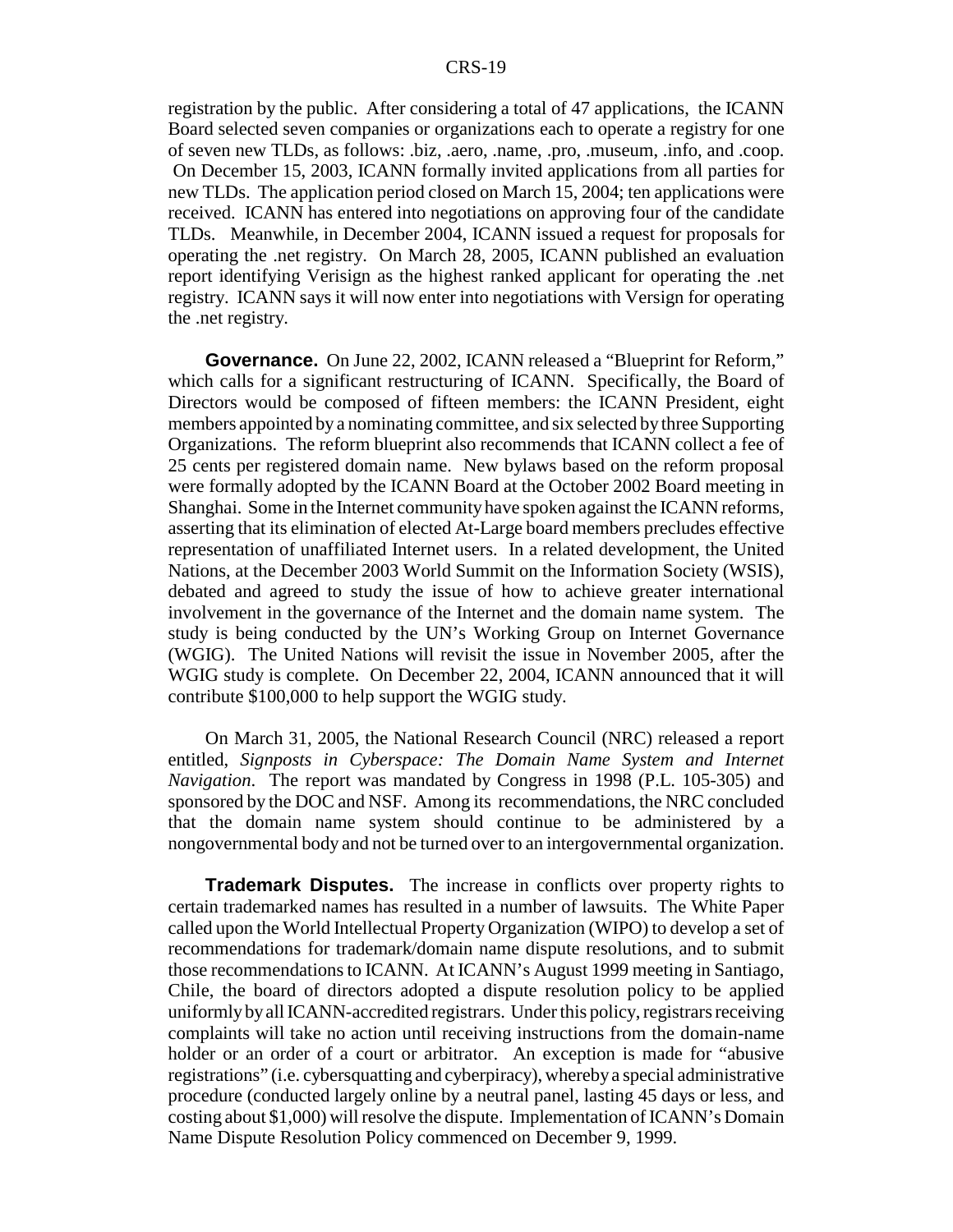Meanwhile, the 106<sup>th</sup> Congress passed the Anticybersquatting Consumer Protection Act (incorporated into P.L. 106-113, the FY2000 Consolidated Appropriations Act). The act gives courts the authority to order the forfeiture, cancellation, and/or transfer of domain names registered in "bad faith" that are identical or similar to trademarks, and provides for statutory civil damages of at least \$1,000, but not more than \$100,000, per domain name identifier.

WIPO initiated a second study which produced recommendations on how to resolve disputes over bad faith, abusive, misleading or unfair use of other types of domain names such as personal names, geographical terms, names of international organizations, and others. WIPO released its second report on September 3, 2001, recommending that generic drug names be canceled upon complaint and that international intergovernmental organization names be subject to a dispute resolution process. WIPO did not recommend new rules regarding personal, geographical, or trade names.

**Privacy.** Any entity who registers a domain name is required to provide contact information (phone number, address, email) which is entered into a public online database (the "WHOIS" database). Over the past several years, registrants who wish to maintain their privacy have been able to register anonymously using a proxy service offered by some registrars. In February 2005, the National Telecommunications and Information Administration (NTIA) — which has authority over the .us domain name — notified Neustar (the company that administers .us) that proxy or private domain registrations will no longer be allowed for .us domain name registrations, and that registrars must provide correct WHOIS information for all existing customers by January 26, 2006. According to NTIA, this action will provide an assurance of accuracy to the American public and to law enforcement officials. The NTIA policy is opposed by privacy groups and registrars (such as Go Daddy) who argue that the privacy, anonymity, and safety of people registering .us domain names will be needlessly compromised.

In a related development, in 2004, Congress passed the Fraudulent Online Identity Sanctions Act (Title II of the Intellectual Property Protection and Courts Amendments Act, P.L. 108-482). The act increases criminal penalties for those who submit false contact information when registering a domain name that is subsequently used to commit a crime or engage in copyright or trademark infringement.

### Government Information Technology Management<sup>24</sup>

The evolving role of the Internet in the political economy of the United States continues to attract increased congressional attention to government information technology management issues. Interest has been further heightened by national information infrastructure development efforts, e-government projects, and homeland security initiatives. Although wide-ranging, most government information

<sup>24</sup> See also CRS Report RL30661, *Government Information Technology Management: Past and Future Issues (the Clinger-Cohen Act)*.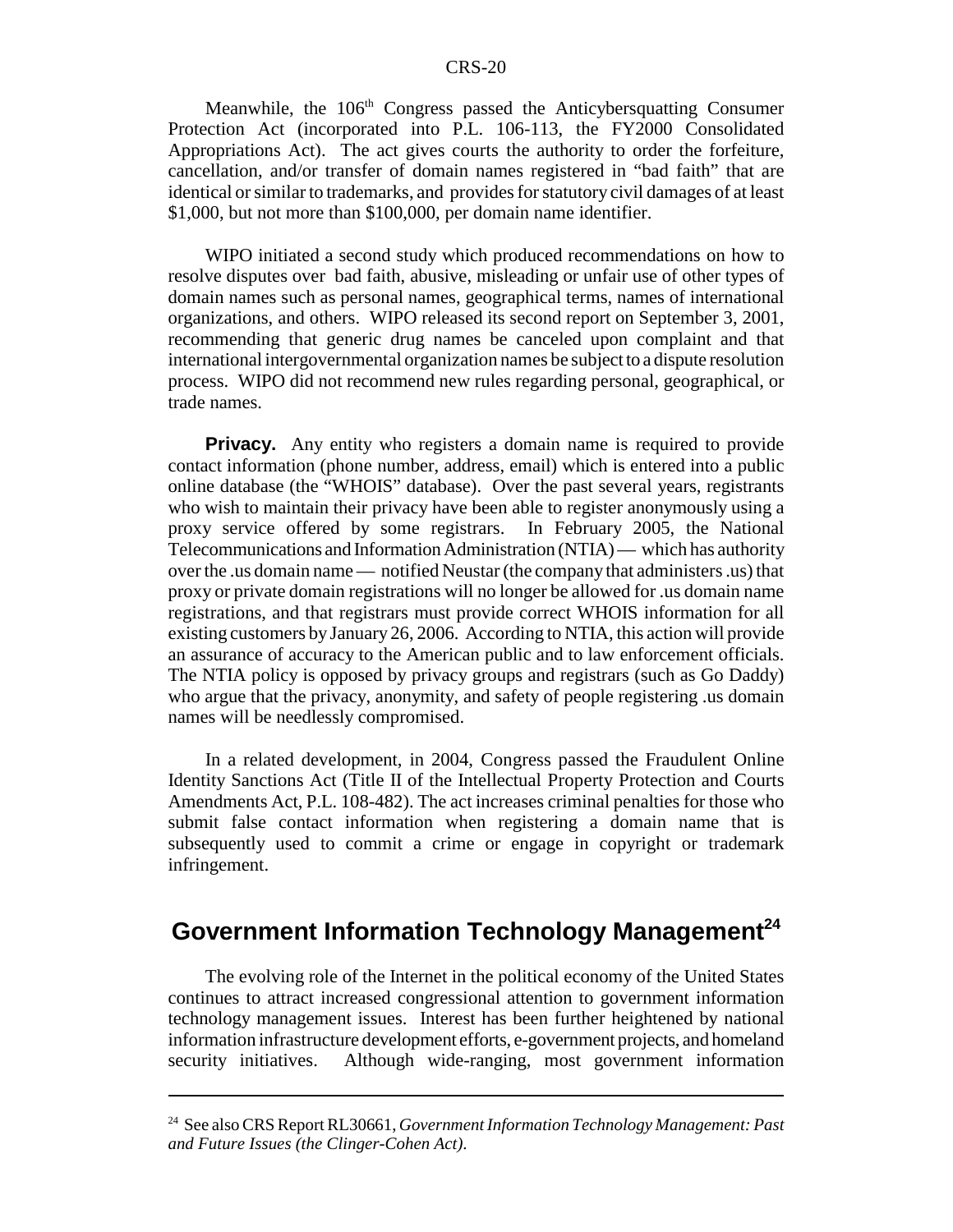technology management issues focus on challenges faced by the FCC in regulating in the Internet era, on information technology research and development, on the provision of online services by the government ("e-government"), and on the availability and use of "open source" software.

### **The Federal Communications Commission**<sup>25</sup>

 The Federal Communications Commission (FCC), established by the 1934 Communications Act, regulates interstate and international communications by radio, television, wire, satellite, and cable. The FCC has had to continually adapt to everchanging telecommunications technologies, policies, and services over those decades. The Internet age is another challenging milestone in the FCC's evolution. The agency must adhere to the statutory requirements of the 1934 Act, while "convergence" in the communications industry towards an all-digital, broadband world is blurring the distinctions between the services that the agency regulates. Convergence makes distinguishing among types of data increasingly difficult, while the FCC must differentiate among services based on distinctions drawn in 1934. When all data look the same, and functionally similar services are provided by companies governed by different titles of the 1934 Act, questions of fairness and competitive advantage may arise. As newer technologies and services are developed and deployed, applying legacy regulations to them may become more strained.

The FCC plans to address two issues directly related to convergence during the 109th Congress: the proper regulatory classification of services via the Internet protocol (e.g., Voice over Internet Protocol [VoIP]), and law enforcement's ability to conduct wiretaps effectively under the Communications Assistance for Law Enforcement Act (CALEA). These issues are considered particularly important because, as the FCC addresses them, a new regulatory environment for telecommunications and information services may be created.

The FCC is also expected to remain focused on broadband deployment issues (discussed earlier). Policies may be promulgated to encourage new providers to roll out new services (such as Broadband over Powerlines  $-$  BPL $^{26}$ ), and to continue to promote broadband deployment to underserved areas and populations, such as rural and low-income communities, through universal service and other programs (e.g., the E-Rate).

One of the difficulties in addressing the issues facing the FCC is that so many of them intersect. Many of the broadband issues are so inter-related that it is often difficult to distinguish where one issue ends and another begins. For example, VoIP, CALEA, and BPL are all tied to the concept of broadband convergence and reliance

<sup>&</sup>lt;sup>25</sup> By Patricia Moloney Figliola, Resources, Science, and Industry Division. For more information, see CRS Report RL32589, *The Federal Communications Commission: Current Structure and its Role in the Changing Telecommunications Landscape*, and CRS Issue Brief IB10045: *Broadband Internet Access: Background and Issues*, which are updated more frequently than this report.

<sup>26</sup> For more information, see CRS Report RS32421, *Broadband over Powerlines: Regulatory and Policy Issues*.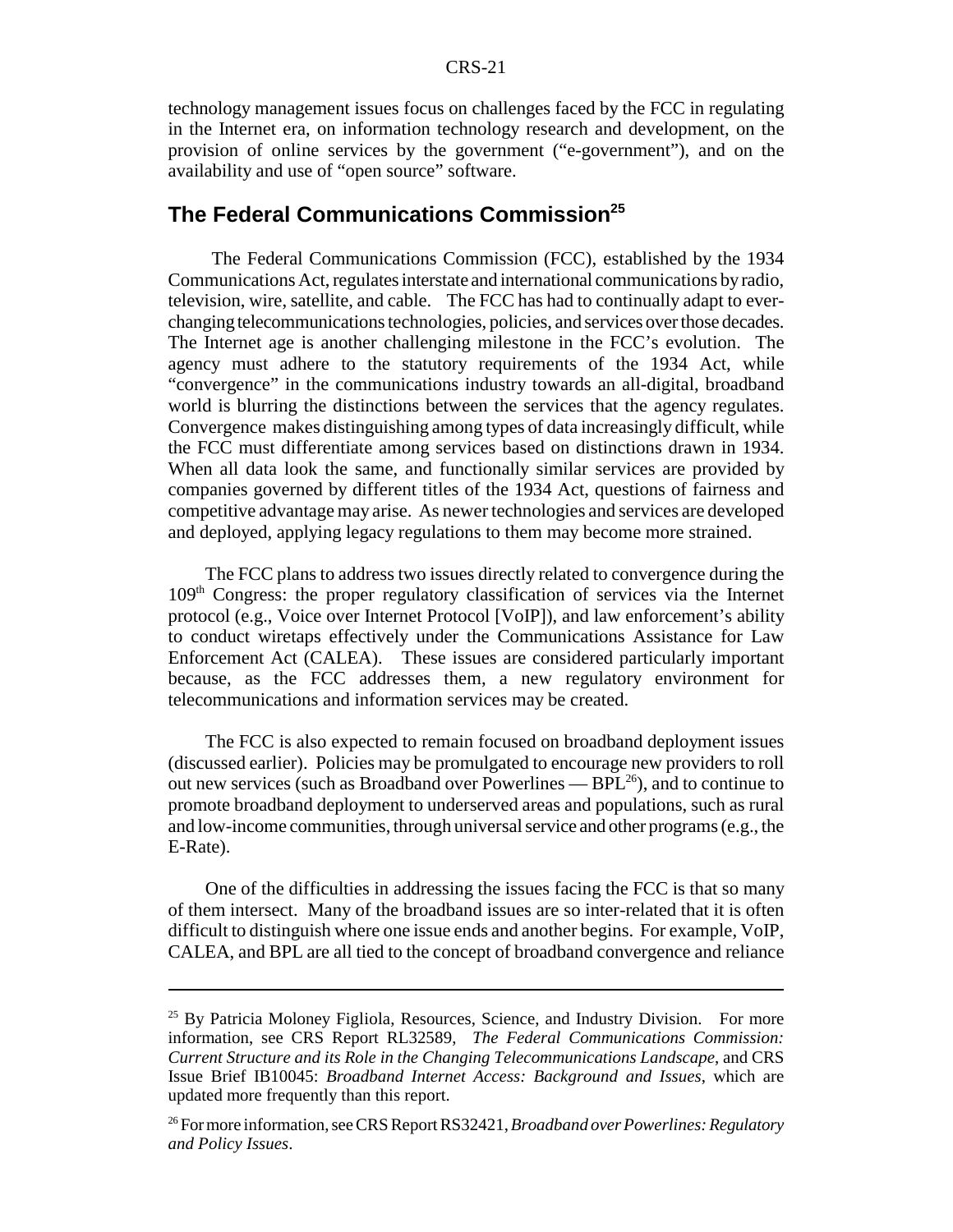#### CRS-22

on the Internet for information. It becomes difficult, if not impossible, to discuss one without touching on the others. Effectively addressing these types of issues may well be the greatest challenge facing the FCC in the near future.

### **Information Technology R&D<sup>27</sup>**

At the federal level, almost all of the funding for information science and technology and Internet development is part of a single government-wide initiative, the Networking and Information Technology Research and Development program (NITRD). This program was previously (1997-2000) called the Computing, Information, and Communications program (CIC) and, prior to that (1992-1997), the High Performance Computing and Communications program (HPCC). The NITRD is an interagency effort to coordinate key advances in information technology (IT) research and leverage funding into broader advances in computing and networking technologies. Under the NITRD, participating agencies receive support for highperformance computing science and technology, information technology software and hardware, networks and Internet-driven applications, and education and training for personnel.

For FY2006, the President requested a budget of \$2.155 billion for the NITRD program, a 4.5% decrease from the FY2005 budget of \$2.256 billion. (See CRS Issue Brief IB10130 for updated information.) The majority of funding goes to the National Science Foundation, National Institutes of Health, National Aeronautics and Space Administration, Defense Advanced Research Projects Agency, and the Department of Energy's Office of Science.

Research emphases are focused on six program component areas (also called PCAs): high-end computing research; human computer interaction and information management; large-scale networking; software design and productivity; highconfidence software and systems; and social, economic, and workforce implications of IT and IT workforce development. Key issues facing Congress include the following: is NITRD accomplishing its goals and objectives to enhance U.S. information technology research and development; is the funding level appropriate or should it be changed to reflect changing U.S. priorities; and defining the private sector's role in this initiative.

### **Electronic Government (E-Government)<sup>28</sup>**

Electronic government (e-government) is an evolving concept, meaning different things to different people. However, it has significant relevance to four important areas of governance: (1) delivery of services (government-to-citizen, or

<sup>&</sup>lt;sup>27</sup> By Patricia Moloney Figliola, Resources, Science, and Industry Division. See also CRS Issue Brief IB10130, *The Federal Networking and Information Technology Research and Development Program; Funding Issues and Activities*, which is updated more frequently than this report.

<sup>&</sup>lt;sup>28</sup> By Jeffrey W. Seifert, Resources, Science, and Industry Division. See also CRS Report RL31057, *A Primer on E-Government: Sectors, Stages, Opportunities, and Challenges of Online Governance*, which is updated more frequently than this report.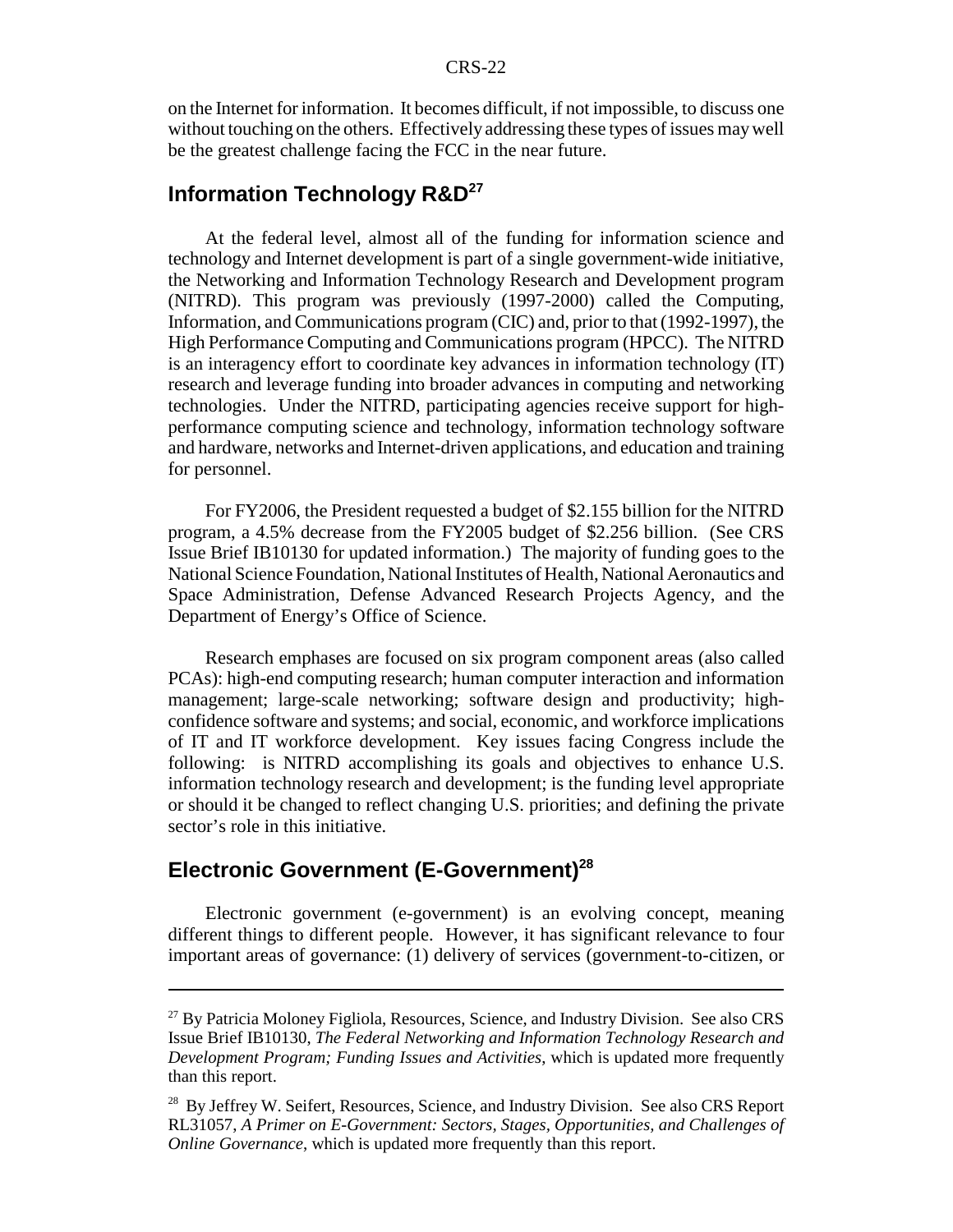G2C); (2) providing information (also G2C); (3) facilitating the procurement of goods and services (government-to-business, or G2B, and business-to-government, or B2G); and (4) facilitating efficient exchanges within and between agencies (government-to-government, or G2G). For policymakers concerned about egovernment, a central area of concern is developing a comprehensive but flexible strategy to coordinate the disparate e-government initiatives across the federal government.

The movement to put government online raises as many issues as it provides new opportunities. Some of these issues include, but are not limited to: security, privacy, management of governmental technology resources, accessibility of government services (including "digital divide" concerns as a result of a lack of skills or access to computers, discussed earlier), and preservation of public information (maintaining comparable freedom of information procedures for digital documents as exist for paper documents). Although these issues are neither new nor unique to e-government, they do present the challenge of performing governance functions online without sacrificing the accountability of or public access to government that citizens have grown to expect. Some industry groups have also raised concerns about the U.S. government becoming a publicly funded market competitor through the provision of fee-for-services such as the U.S. Postal Service's now-discontinued eBillPay service, which allowed consumers to schedule and make payments to creditors online [http://www.usps.com/paymentservices/ops\_discontinued.htm].

E-government initiatives vary significantly in their breadth and depth from state to state and agency to agency. Perhaps one of the most well-known federal examples is the FirstGov website [http://www.firstgov.gov]. FirstGov is a Web portal designed to serve as a single locus point for finding federal government information on the Internet. The FirstGov site also provides access to a variety of state and local government resources. Another example is the Grants.gov initiative [http://www.grants.gov/], which is designed to provide a single portal for all available federal grants, enabling users to search, download applications, and apply for grants online. At the Department of Treasury, the Internal Revenue Service (IRS) administers the Free File initiative [http://www.irs.gov/efile/article/0,,id=118986,00.html], which has partnered with industry to provide free online tax preparation and electronic filing services for eligible taxpayers.

Pursuant to the July 18, 2001 OMB Memorandum M-01-28, an E-Government Task Force was established to create a strategy for achieving the Bush Administration's e-government goals.<sup>29</sup> In doing so, the Task Force identified 23 interagency initiatives designed to better integrate agency operations and information technology investments. These initiatives, sometimes referred to as the Quicksilver projects, are grouped into five categories; government-to-citizen, government-togovernment, government-to-business, internal effectiveness and efficiency, and addressing barriers to e-government success. Examples of these initiatives include an e-authentication project led by the General Services Administration (GSA) to increase the use of digital signatures, the eligibility assistance online project (also

 $^{29}$  See [http://www.whitehouse.gov/omb/inforeg/egovstrategy.pdf].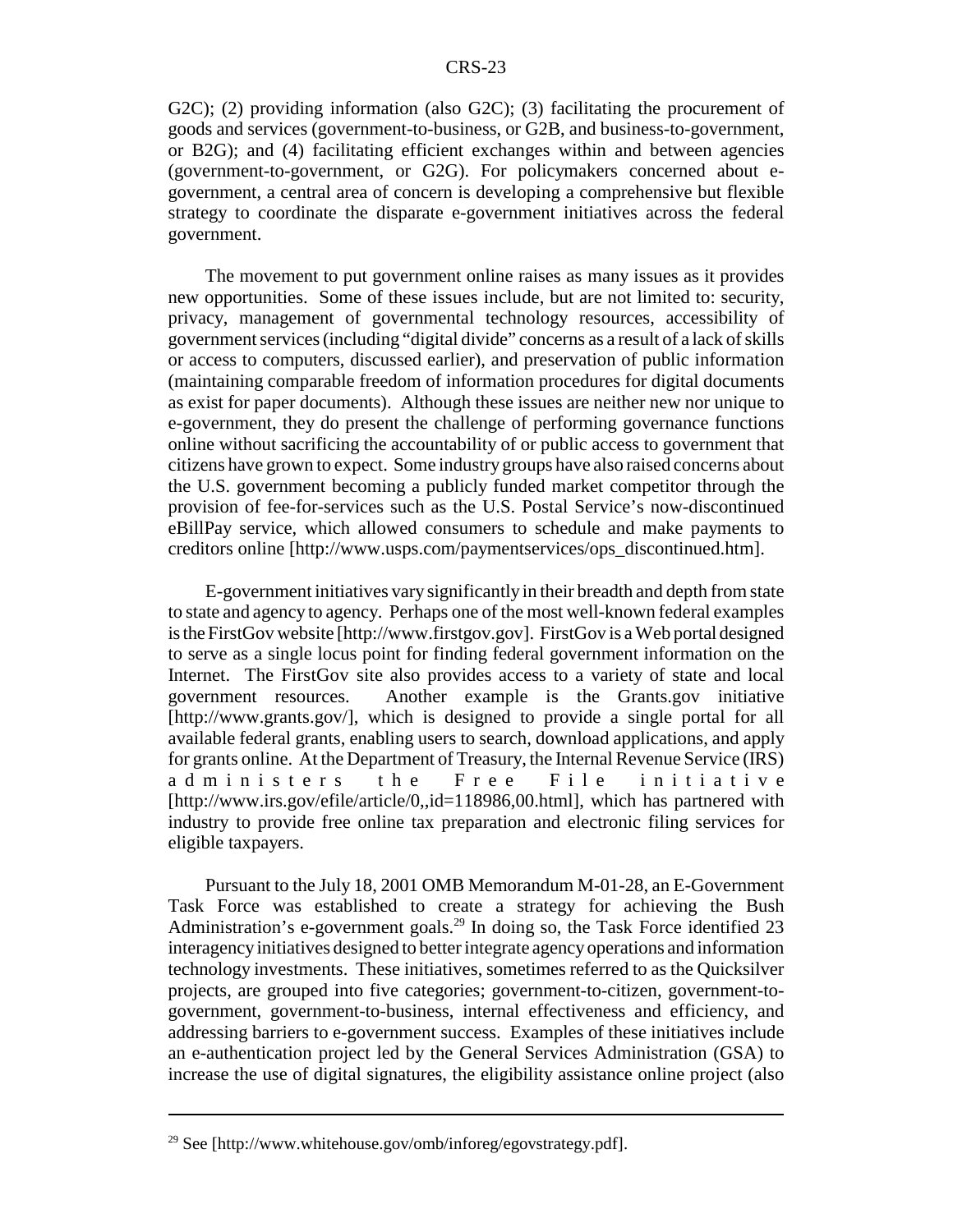referred to as GovBenefits.gov) led by the Department of Labor to create a common access point for information regarding government benefits available to citizens, and the Small Business Administration's One-Stop Business Compliance project, being designed to help businesses navigate legal and regulatory requirements. A  $24<sup>th</sup>$ initiative, a government wide payroll process project, was subsequently added by the President's Management Council. In 2002 the e-Clearance initiative, originally included as part of the Enterprise Human Resources Integration project, was established as a separate project, for a total of 25 initiatives. As the initial round of e-government projects continue to develop, OMB has stated it plans to focus attention on initiatives that consolidate information technology systems in six functional areas, or lines of business. These include data and statistics, human resources, criminal investigations, financial management, public health monitoring, and monetary benefits.

 On December 17, 2002, President Bush signed the E-Government Act of 2002 (P.L. 107-347) into law. The law contains a variety of provisions related to federal government information technology management, information security, and the provision of services and information electronically. One of the most recognized provisions involves the creation of an Office of Electronic Government within OMB. The Office is headed by an Administrator, who is responsible for carrying out a variety of information resources management (IRM) functions, as well as administering the interagency E-Government Fund provided for by the law.

For the 109<sup>th</sup> Congress, oversight of the Quicksilver projects, the implementation of the E-Government Act, and the development of a second group of e-government projects are anticipated to be significant issues. Other issues include ongoing efforts to develop a federal enterprise architecture, which serves as a blueprint of the business functions of an organization, and the technology used to carry out these functions [http://www.feapmo.gov/]; the recruitment and retention of IT managers, at both the chief information officer (CIO) and project manager levels; and balancing the sometimes competing demands of e-government and homeland security.

### **Open Source Software30**

The use of open source software by the federal government has been gaining attention as organizations continue to search for opportunities to enhance their information technology (IT) operations while containing costs. For the federal government and Congress, the debate over the use of open source software intersects several other issues, including, but not limited to, the development of homeland security and e-government initiatives, improving government information technology management practices, strengthening computer security, and protecting intellectual property rights. In the 109<sup>th</sup> Congress, the debate over open source software is anticipated to revolve primarily around information security and intellectual property rights. However, issues related to cost and quality are likely to be raised as well.

<sup>&</sup>lt;sup>30</sup> By Jeffrey W. Seifert, Resources, Science, and Industry Division. See also CRS Report RL31627, *Computer Software and Open Source Issues: A Primer.*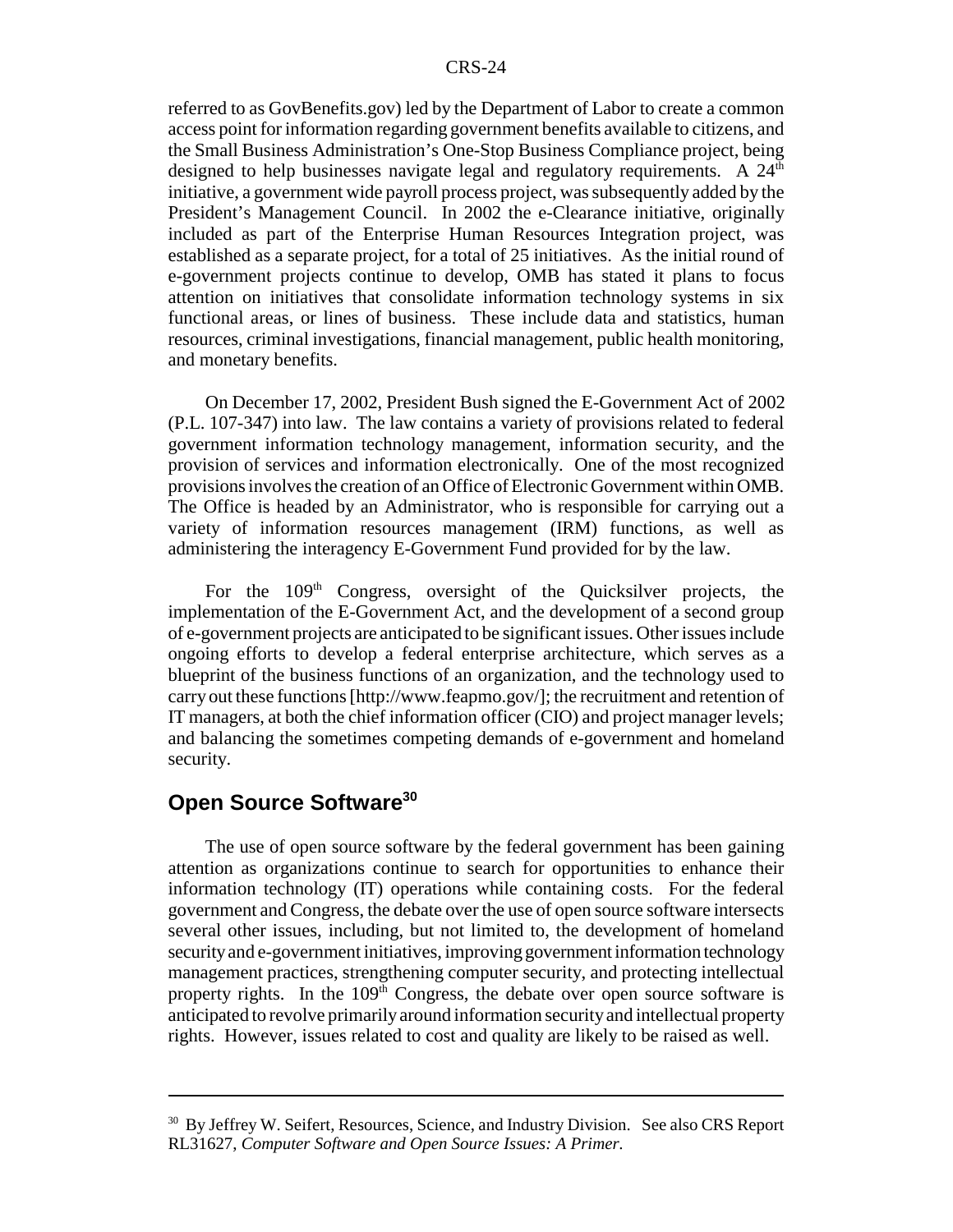#### CRS-25

*Open source* software refers to a computer program whose source code, or programming instructions, is made available to the general public to be improved or modified as the user wishes. Some examples of open source software include the Linux operating system and Apache Web server software. In contrast, *closed source*, or proprietary, programs are those whose source code is not made available and can only be altered by the software manufacturer. In the case of closed source software, updates to a program are usually distributed in the form of a patch or as a new version of the program that the user can install but not alter. Some examples of closed source software include Microsoft Word and Corel WordPerfect. The majority of software products most commonly used, such as operating systems, word processing programs, and databases, are closed source programs.

 For proponents, open source software is often viewed as a means to reduce an organization's dependence on the software products of a few companies while possibly improving the security and stability of one's computing infrastructure. For critics, open source software is often viewed as a threat to intellectual property rights with unproven cost and quality benefits. So far there appear to be no systematic analyses available that have conclusively compared closed source to open source software on the issue of security. In practice, computer security is highly dependent on how an application is configured, maintained, and monitored. Similarly, the costs of implementing an open source solution are dependent upon factors such as the cost of acquiring the hardware/software, investments in training for IT personnel and end users, maintenance and support costs, and the resources required to convert data and applications to work in the new computing environment. Consequently, some computer experts suggest that it is not possible to conclude that either open source or closed source software is inherently more secure or more cost efficient.

The growing emphasis on improved information security and critical infrastructure protection overall, will likely be an influential factor in future decisions to implement open source solutions. The rapidly changing computer environment may also foster the use of a combination of open source and closed source applications, rather than creating a need to choose one option at the exclusion of another.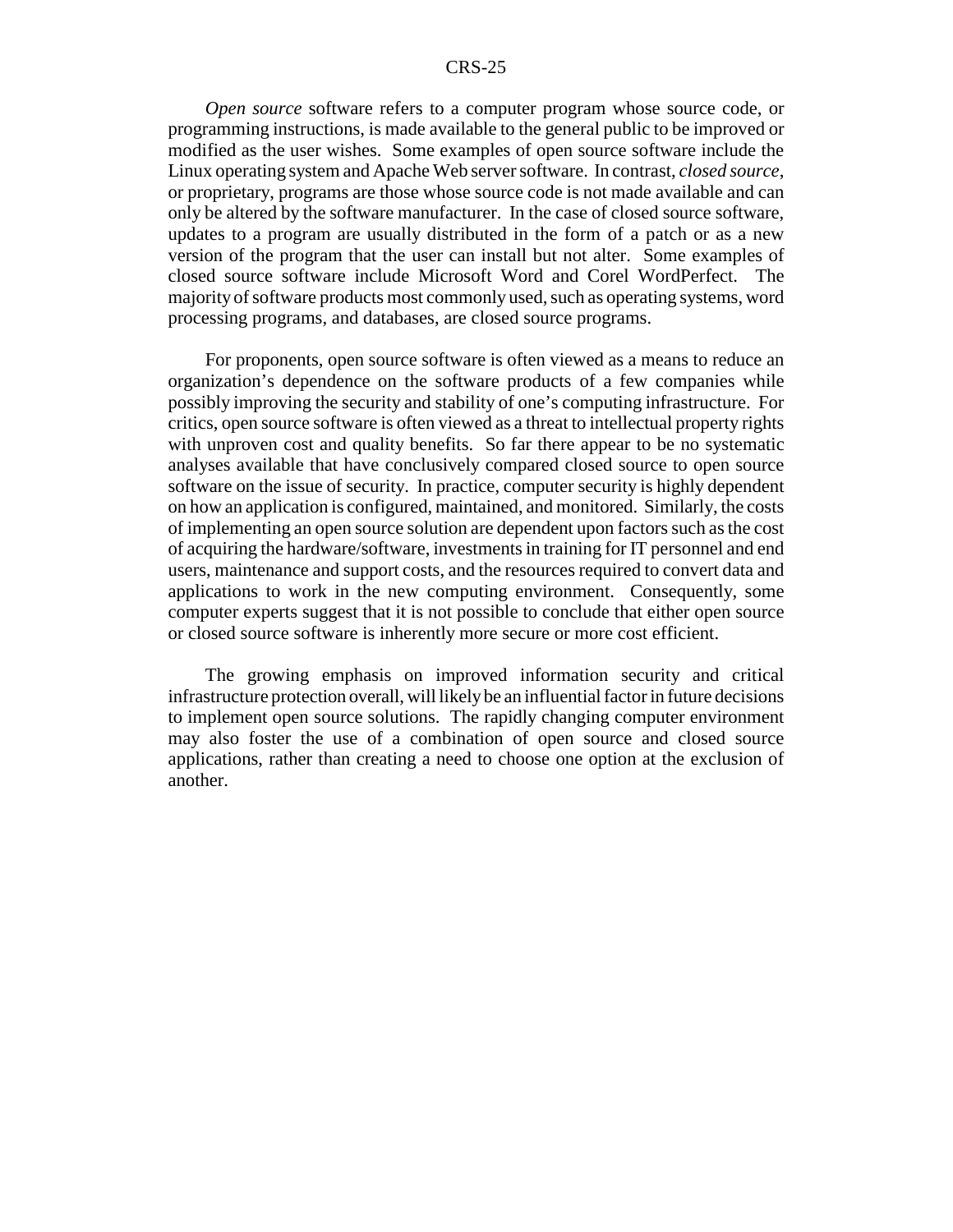### **Appendix A: List of Pending Legislation**

Following is a list of legislation pending before the  $109<sup>th</sup> Congress$  on the topics covered in this report. The format is: bill number, sponsor, title, date introduced, and committee(s) of referral. This report does not track the legislative status of the pending legislation. For more information, see the CRS reports cited in the text of the relevant section of this report (and in Appendix D).

#### **Broadband Internet Access**

- H.R. 144, McHugh, Rural America Digital Accessibility Act, 1/4/05 (Energy & Commerce, Ways & Means)
- H.R. 146, McHugh, "to establish a grant program to support broadband-based economic development efforts," 1/4/05 (Transportation &Infrastructure, Financial Services)
- H.R. 1479, Udall, Rural Access to Broadband Services Act, 4/5/05 (Ways & Means, Science, Energy & Commerce)
- S. 14, Stabenow, Fair Wage, Competition, and Investment Act of 2005, 1/24/05 (Finance)
- S. 497, Salazar, Broadband Rural Revitalization Act of 2005, 3/2/05 (Finance)
- S. 502, Coleman, Rural Renaissance Act, 3/3/05 (Finance)

#### **Internet Privacy**

#### **General**

H.R. 84, Frelinghuysen, Online Privacy Protection Act, 1/4/05 (Energy & Commerce)

H.R. 1263, Stearns, Consumer Privacy Protection Act, 3/10/05 (Energy & Commerce, International Relations)

#### **Spyware**

H.R. 29, Bono, Spy Act, 1/4/05 (Energy & Commerce) H.R. 744, Goodlatte, I-SPY Act, 2/10/05 (Judiciary)

S. 687, Burns, SPY BLOCK Act, 3/20/05 (Commerce)

#### **Identity Theft and Related Topics**

- H.R. 82, Frelinghuysen, Social Security On-line Privacy Protection Act, 1/4/05 (Energy & Commerce)
- H.R. 92, Frelinghuysen, to permit people to use an identification number other than a Social Security number for Medicare to deter identity theft, 1/4/05 (Ways & Means)
- H.R. 220, Paul, Identity Theft Prevention Act, 1/4/05 (Ways & Means, Government Reform)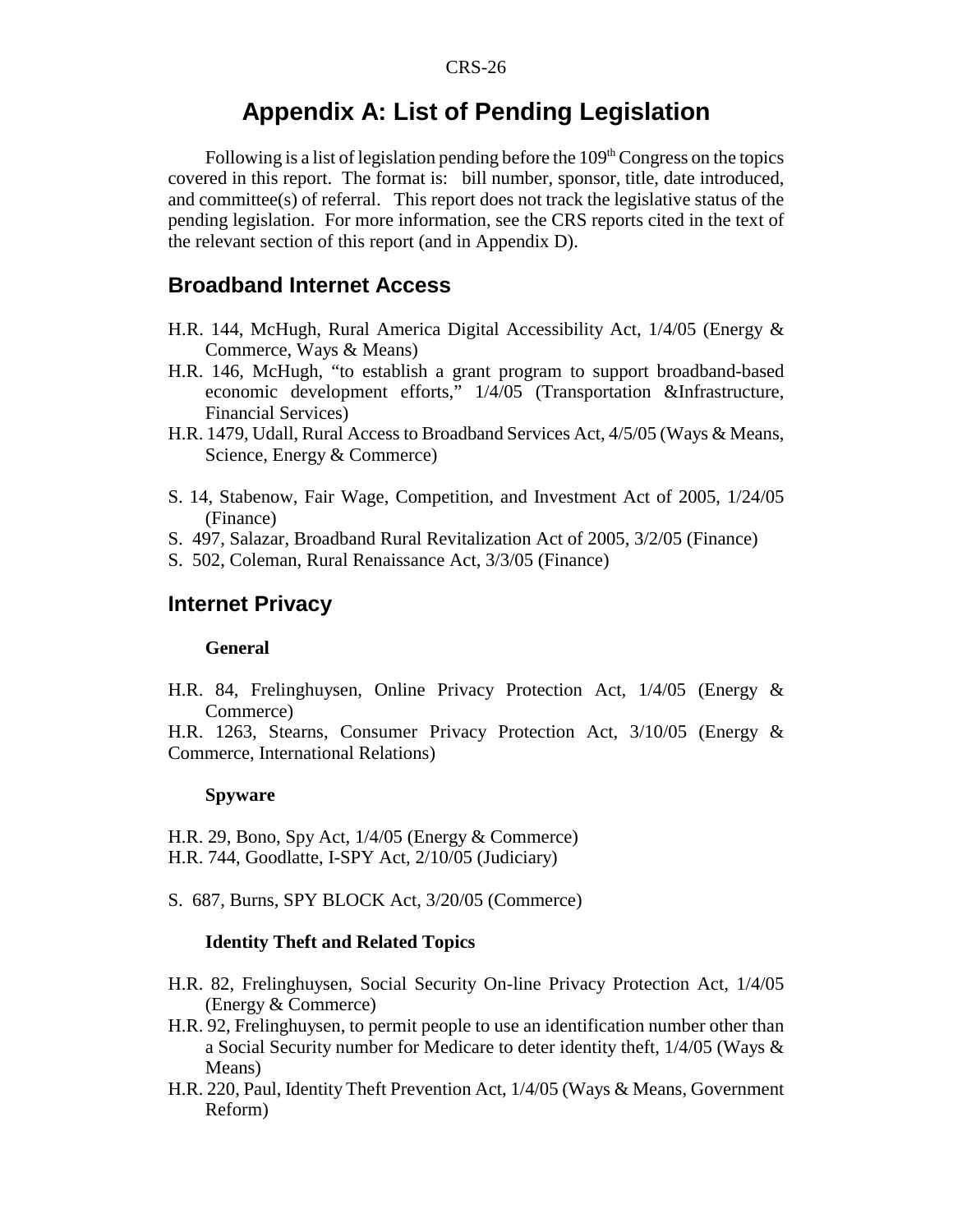- H.R. 1069, Bean, Notification of Risk to Personal Data Act, 3/3/05 (Energy & Commerce, Gov Reform, Financial Services)
- H.R. 1078, Markey, Social Security Number Protection Act, 3/3/05 (Energy & Commerce, Ways &Means)
- H.R. 1080, Markey, Information Protection and Security Act, 3/3/05 (Energy & Commerce)
- H.R. 1099, Hooley, Anti-Phishing Act, 3/3/05 (Judiciary)
- S. 29, Feinstein, Social Security Misuse Prevention Act, 1/24/05 (Judiciary)
- S. 115, Feinstein, Notification of Risk to Personal Data Act, 1/24/05 (Judiciary)
- S. 116, Feinstein, Privacy Act of 2005, 1/24/05 (Judiciary)
- S. 472, Leahy, Anti-Phishing Act, 2/28/05 (Judiciary)
- S. 500, Bill Nelson, Information Protection and Security Act, 3/3/05 (Commerce)

#### **Government IT**

- H.R. 214, Stearns, Advanced Internet Communications Services Act, 1/4/2005 (Energy & Commerce)
- H.R. 28, Biggert, High-Performance Computing Revitalization Act, 1/4/2005; approved by committee 3/17/2005 (Science)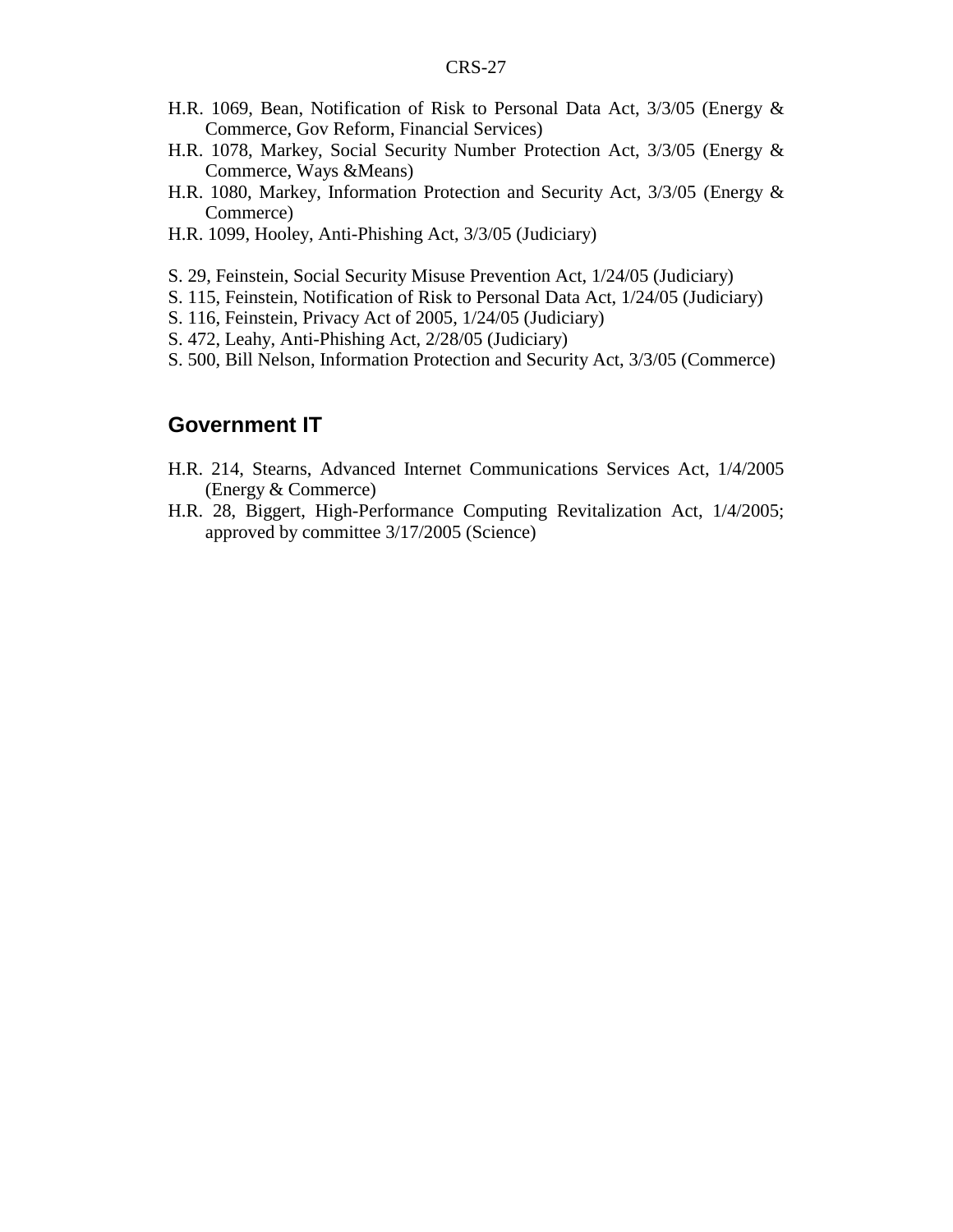# **Appendix B: List of Acronyms**

# **Alphabetical Listing**

| B2B              | Business-to-Business                                                             |
|------------------|----------------------------------------------------------------------------------|
| B2G              | Business-to-Government                                                           |
| <b>BOC</b>       | <b>Bell Operating Company</b>                                                    |
| <b>CIO</b>       | <b>Chief Information Officer</b>                                                 |
| <b>DMA</b>       | <b>Direct Marketing Association</b>                                              |
| <b>DNS</b>       | Domain Name System                                                               |
| <b>DOC</b>       | Department of Commerce                                                           |
| <b>DSL</b>       | Digital Subscriber Line                                                          |
| <b>FBI</b>       | Federal Bureau of Investigation                                                  |
| <b>FCC</b>       | <b>Federal Communications Commission</b>                                         |
| <b>FTC</b>       | <b>Federal Trade Commission</b>                                                  |
| G2B              | Government-to-Business                                                           |
| G <sub>2</sub> C | Government-to-Citizen                                                            |
| G2G              | Government-to-Government                                                         |
| GAO              | Government Accountability Office (formerly General<br><b>Accounting Office</b> ) |
| <b>GSA</b>       | <b>General Services Administration</b>                                           |
| gTLD             | generic Top Level Domain                                                         |
| <b>ICANN</b>     | Internet Corporation for Assigned Names and Numbers                              |
| <b>ILEC</b>      | Incumbent Local Exchange Carrier                                                 |
| IP               | <b>Internet Protocol</b>                                                         |
| <b>ISP</b>       | <b>Internet Service Provider</b>                                                 |
| IT               | <b>Information Technology</b>                                                    |
| <b>LATA</b>      | Local Access and Transport Area                                                  |
| <b>LEC</b>       | Local Exchange Carrier                                                           |
| <b>MOU</b>       | Memorandum of Understanding                                                      |
| <b>NGI</b>       | <b>Next Generation Internet</b>                                                  |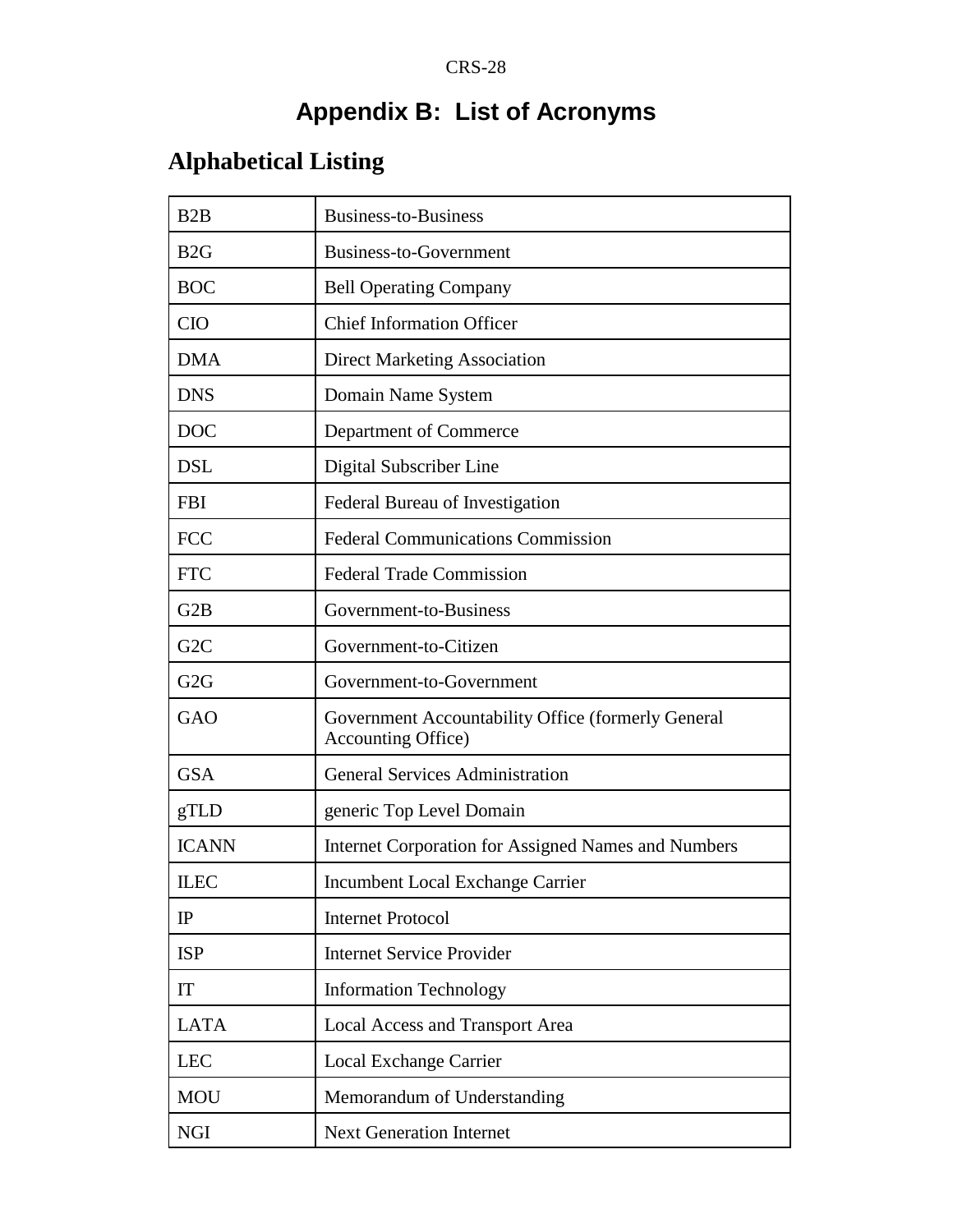| <b>NIST</b> | National Institute for Standards and Technology (part of<br>Department of Commerce)            |
|-------------|------------------------------------------------------------------------------------------------|
| <b>NSI</b>  | Network Solutions, Inc.                                                                        |
| <b>NSF</b>  | <b>National Science Foundation</b>                                                             |
| <b>NTIA</b> | National Telecommunications and Information<br>Administration (part of Department of Commerce) |
| <b>OMB</b>  | Office of Management and Budget                                                                |
| <b>OPA</b>  | <b>Online Privacy Alliance</b>                                                                 |
| <b>OSS</b>  | <b>Open Source Software</b>                                                                    |
| <b>SSN</b>  | Social Security Number                                                                         |
| <b>TLD</b>  | Top Level Domain                                                                               |
| <b>UCE</b>  | <b>Unsolicited Commercial E-mail</b>                                                           |
| WIPO        | World Intellectual Property Organization                                                       |

# **Categorical Listing**

| <b>U.S. Government Entities</b> |                                                                                                |  |
|---------------------------------|------------------------------------------------------------------------------------------------|--|
| <b>DOC</b>                      | Department of Commerce                                                                         |  |
| <b>FBI</b>                      | Federal Bureau of Investigation                                                                |  |
| <b>FCC</b>                      | <b>Federal Communications Commission</b>                                                       |  |
| <b>FTC</b>                      | <b>Federal Trade Commission</b>                                                                |  |
| GAO                             | Government Accountability Office (formerly General<br><b>Accounting Office</b> )               |  |
| <b>GSA</b>                      | <b>General Services Administration</b>                                                         |  |
| <b>NIST</b>                     | National Institute of Standards and Technology (part of<br>Department of Commerce)             |  |
| <b>NSF</b>                      | National Science Foundation                                                                    |  |
| <b>NTIA</b>                     | National Telecommunications and Information<br>Administration (part of Department of Commerce) |  |
| <b>OMB</b>                      | Office of Management and Budget                                                                |  |
| <b>Private Sector Entities</b>  |                                                                                                |  |
| <b>BOC</b>                      | <b>Bell Operating Company</b>                                                                  |  |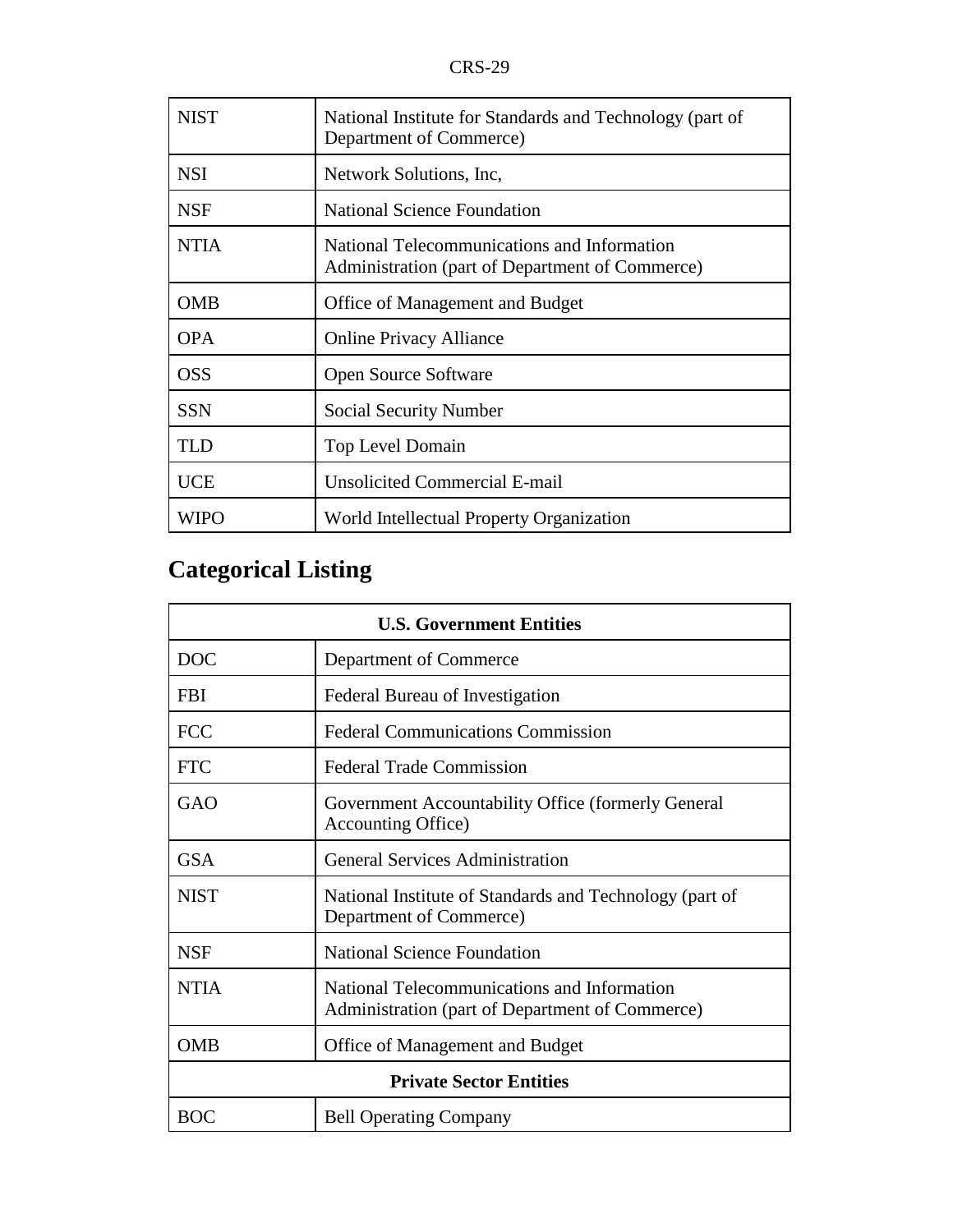| <b>DMA</b>                                         | <b>Direct Marketing Association</b>                        |  |  |
|----------------------------------------------------|------------------------------------------------------------|--|--|
| <b>ICANN</b>                                       | <b>Internet Corporation for Assigned Names and Numbers</b> |  |  |
| <b>ILEC</b>                                        | Incumbent Local Exchange Carrier                           |  |  |
| <b>ISP</b>                                         | <b>Internet Service Provider</b>                           |  |  |
| <b>LEC</b>                                         | Local Exchange Carrier                                     |  |  |
| <b>NSI</b>                                         | Network Solutions, Inc.                                    |  |  |
| <b>General Types of Internet Services</b>          |                                                            |  |  |
| B2B                                                | <b>Business-to-Business</b>                                |  |  |
| B2G                                                | <b>Business-to-Government</b>                              |  |  |
| G2B                                                | Government-to-Business                                     |  |  |
| G <sub>2</sub> C                                   | Government-to-Citizen                                      |  |  |
| G <sub>2</sub> G                                   | Government-to-Government                                   |  |  |
| <b>Internet and Telecommunications Terminology</b> |                                                            |  |  |
| <b>CIO</b>                                         | <b>Chief Information Officer</b>                           |  |  |
| <b>DNS</b>                                         | Domain Name System                                         |  |  |
| <b>DSL</b>                                         | Digital Subscriber Line                                    |  |  |
| gTLD                                               | generic Top Level Domain                                   |  |  |
| IP                                                 | <b>Internet Protocol</b>                                   |  |  |
| IT                                                 | <b>Information Technology</b>                              |  |  |
| <b>LATA</b>                                        | <b>Local Access and Transport Area</b>                     |  |  |
| <b>NGI</b>                                         | <b>Next Generation Internet</b>                            |  |  |
| <b>OSS</b>                                         | Open Source Software                                       |  |  |
| <b>TLD</b>                                         | Top Level Domain                                           |  |  |
| <b>UCE</b>                                         | <b>Unsolicited Commercial E-mail</b>                       |  |  |
| <b>Other</b>                                       |                                                            |  |  |
| <b>MOU</b>                                         | Memorandum of Understanding                                |  |  |
| <b>SSN</b>                                         | <b>Social Security Number</b>                              |  |  |
| <b>WIPO</b>                                        | World Intellectual Property Organization                   |  |  |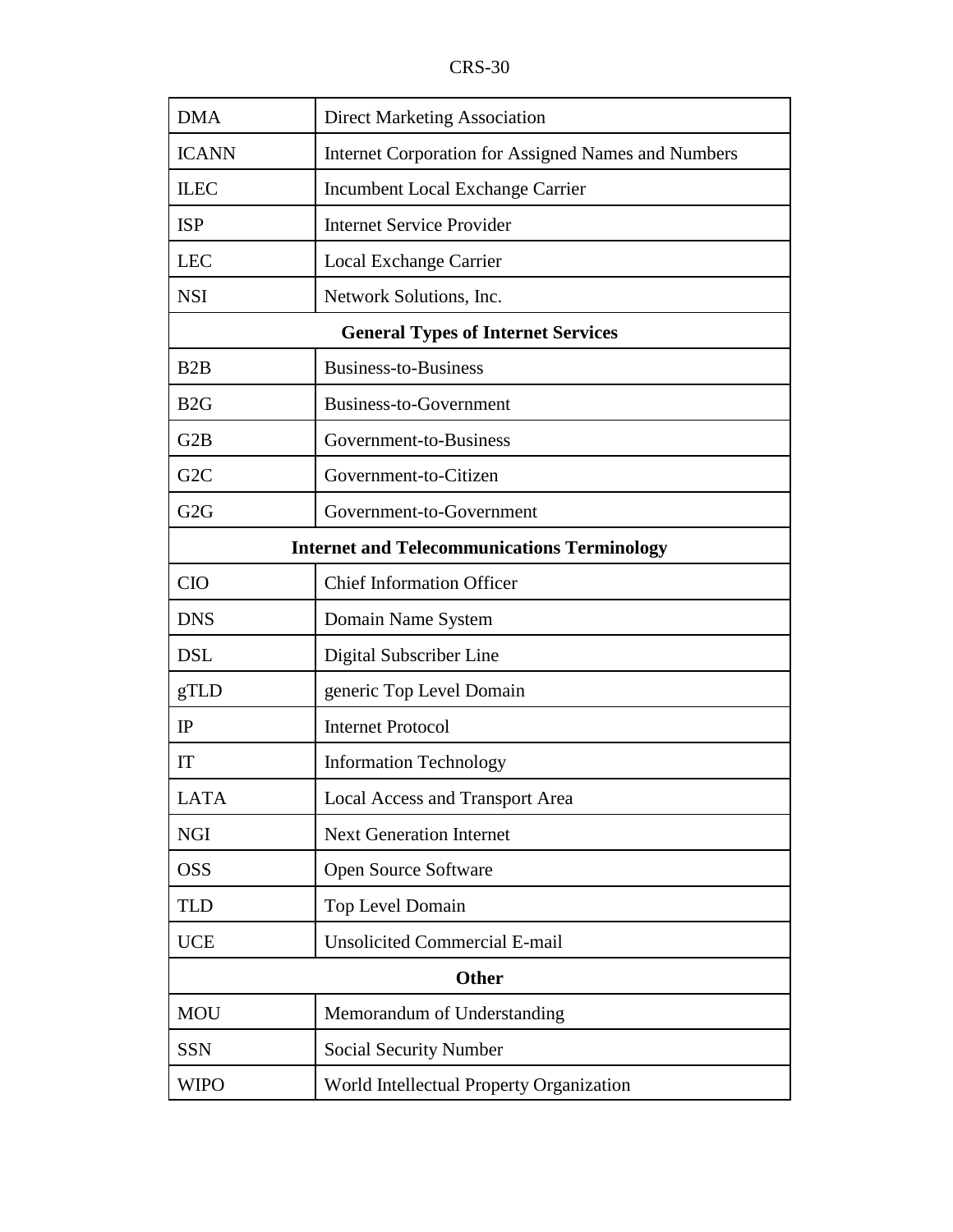### **Appendix C: Legislation Passed by the 105th - 108th Congresses**

During the years that this report has been published (since the  $105<sup>th</sup>$  Congress), various topics have been covered based on congressional interest and action. Some of those issues continue to be of interest to Congress and are discussed in this edition of the report. Others, however, appear to be resolved from a congressional point of view, and therefore are not discussed in the main text. Nevertheless, it appears useful to retain information about legislation that passed on those subjects. Following is such a summary of all laws that have been tracked in this report over the years, by topic. Tables showing which laws were passed in each Congress appear at the end of this section.

#### **Broadband Internet Access**

The **Farm Security and Rural Investment Act of 2002 (P.L. 107-171, Section 6103)** authorizes the Secretary of Agriculture to make loans and loan guarantees to eligible entities for facilities and equipment providing broadband service in rural communities. The **National Science Foundation Authorization Act of 2002 (P.L. 107-368, Section 18(d))** directs the National Science Foundation to conduct a study of broadband network access for schools and libraries.

The **Commercial Spectrum Enhancement Ac**t (Title II of H.R. 5419, P.L. 108- 494) seeks to make more spectrum available for wireless broadband and other services by facilitating the reallocation of spectrum from government to commercial users.

#### **Computer Security**

The **Computer Crime Enforcement Act (P.L. 106-572)** establishes Department of Justice grants to state and local authorities to help them investigate and prosecute computer crimes. The law authorizes the expenditure of \$25 million for the grant program through FY2004. The **FY2001 Department of Defense Authorization Act (P.L. 106-398)** includes language that originated in S. 1993 to modify the Paperwork Reduction Act and other relevant statutes concerning computer security of government systems, codifying agency responsibilities regarding computer security.

#### **Internet Privacy (Including Identity Theft)**

The **Identity Theft and Assumption Deterrence Act** (P.L. 105-318) sets penalties for persons who knowingly, and with the intent to commit unlawful activities, possess, transfer, or use one or more means of identification not legally issued for use to that person.

Language in the **FY2001 Transportation Appropriations Act (P.L. 106-246)** and the **FY2001 Treasury-General Government Appropriations Act** (included as part of the FY2001 Consolidated Appropriations Act, P.L. 106-554) addresses website information collection practices by departments and agencies. Section 501 of the FY2001 Transportation Appropriations Act prohibits funds in the FY2001 Treasury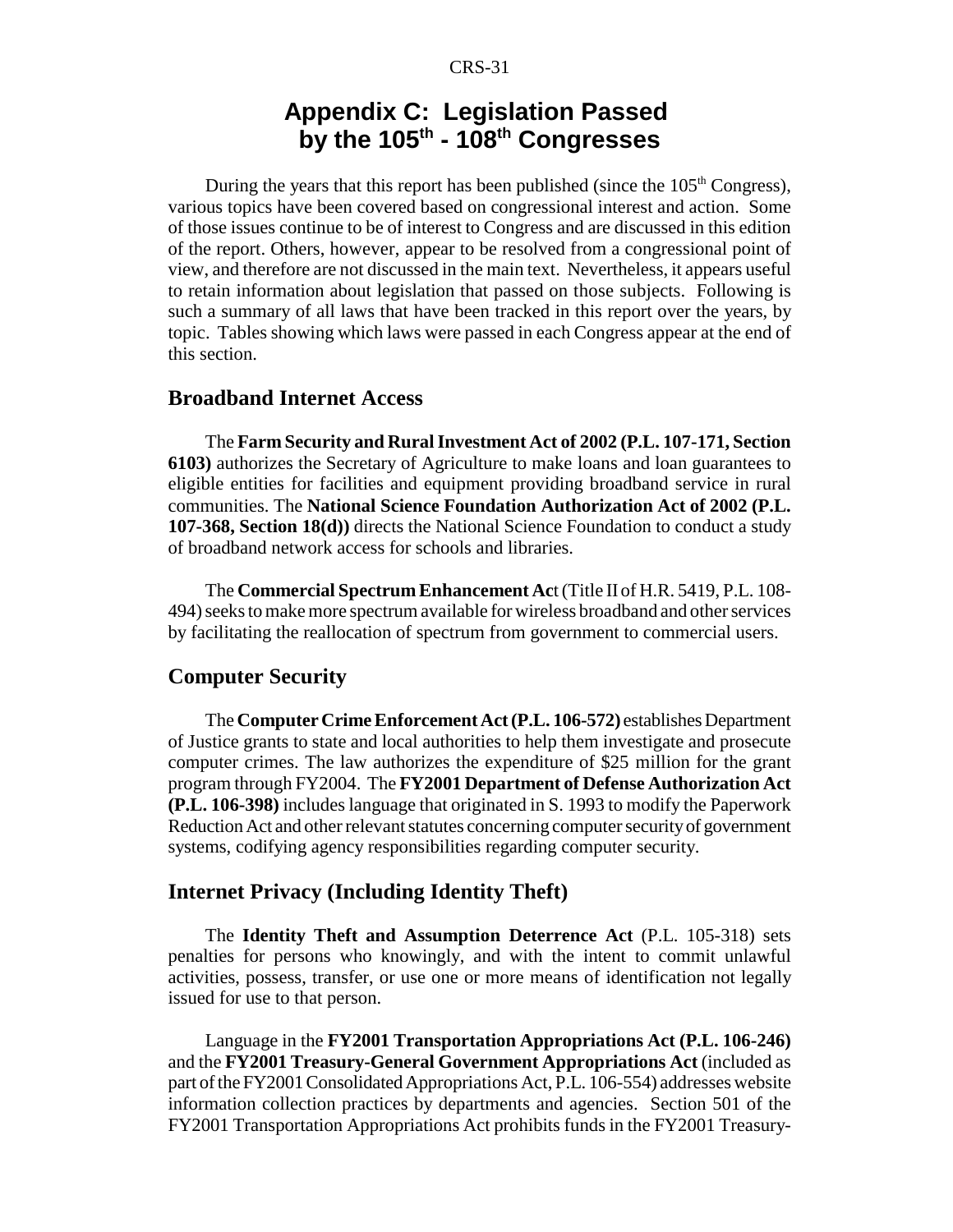General Government Appropriations Act from being used by any federal agency to collect, review, or create aggregate lists that include personally identifiable information (PII) about an individual's access to or use of a federal website, or enter into agreements with third parties to do so, with exceptions. Section 646 of the FY2001 Treasury-General Government Appropriations Act requires Inspectors General of agencies or departments covered in that act to report to Congress within 60 days of enactment on activities by those agencies or departments relating to the collection of PII about individuals who access any Internet site of that department or agency, or entering into agreements with third parties to obtain PII about use of government or non-government websites.

The **Internet False Identification Prevention Act (P.L. 106-578)** updates existing law against selling or distributing false identification documents to include those sold or distributed through computer files, templates, and disks. It also requires the Attorney General and Secretary of the Treasury to create a coordinating committee to ensure that the creation and distribution of false IDs is vigorously investigated and prosecuted.

The **USA PATRIOT Act (P.L. 107-56)**, passed in the wake of the September 11, 2001 terrorist attacks, *inter alia* expands law enforcement's authority to monitor Internet activities. The **Cyber Security Enhancement Act**, included as section 225 of the Homeland Security Act (P.L. 107-296), amends the USA PATRIOT Act to further loosen restrictions on Internet Service Providers (ISPs) as to when, and to whom, they can voluntarily release information about subscribers.

Prior to the terrorist attacks, concern had focused on the opposite issue whether law enforcement officials might be overstepping their authority when using a software program named Carnivore (later renamed DCS 1000) to monitor Internet activities. Although the USA PATRIOT Act expands law enforcement's authority to monitor Internet activities, Congress also passed a provision in the **21st Century Department of Justice Authorization Act (P.L. 107-273, section 305)** requiring the Justice Department to notify Congress about its use of Carnivore or similar systems.

The **E-Government Act (P.L. 107-347)**, *inter alia*, sets requirements on government agencies as to how they assure the privacy of personal information in government information systems and establishes guidelines for privacy policies for federal websites.

**The Intelligence Reform and Terrorism Protection Ac**t (P.L. 108-458) was passed largely in response to recommendations from the 9/11 Commission, which investigated the September 11, 2001 terrorist attacks. Among its many provisions, the act creates a Privacy and Civil Liberties Oversight Board (Section 1061), composed of five members, two of whom (the chairman and vice-chairman) must be confirmed by the Senate. The Board's mandate is to ensure that privacy and civil liberties are not neglected when implementing terrorism-related laws, regulations, and policies. The 9/11 Commission had recommended creation of such a Board because of concern that the USA PATRIOT Act, enacted soon after the attacks, shifts the balance of power to the government.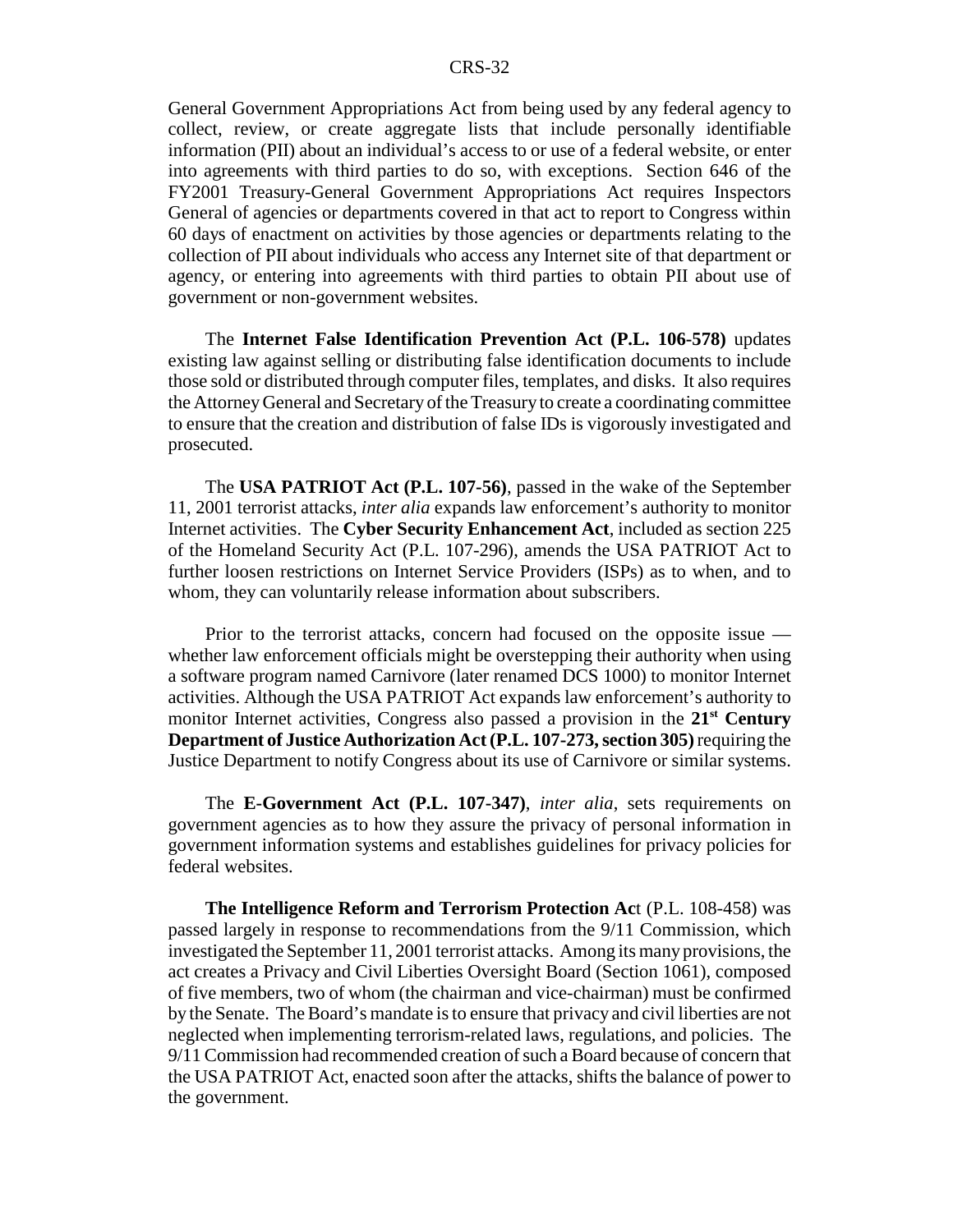#### **Spam: Unsolicited Commercial E-Mail**

The **CAN-SPAM Act, P.L. 108-187**, sets civil or criminal penalties if senders of commercial e-mail do not provide a legitimate opportunity for recipients to "optout" of receiving further commercial e-mail from the sender, if they use deceptive subject headings, if they use fraudulent information in the header of the message, if they "harvest" e-mail addresses from the Internet or use "dictionary attacks" to create e-mail addresses, if they access someone else's computer without authorization and use it to send multiple commercial e-mail messages, or engage in certain other activities connected with sending "spam." Spam is variously defined by participants in the debate as unsolicited commercial e-mail, unwanted commercial e-mail, or fraudulent commercial e-mail. The CAN-SPAM Act preempts state laws that specifically regulate electronic mail, but not other state laws, such as trespass, contract, or tort law, or other state laws to the extent they relate to fraud or computer crime. It authorizes, but does not require, the Federal Trade Commission to establish a centralized "do not e-mail" list similar to the National Do Not Call list for telemarketing. The FTC has concluded that a do not e-mail list is not feasible at this time.

#### **Internet Domain Names**

The **Next Generation Internet Research Act (P.L. 105-305)** directs the National Academy of Sciences to conduct a study of the short- and long-term effects on trademark rights of adding new generation top-level domains and related dispute resolution procedures.

The **Anticybersquatting Consumer Protection Act (**part of the FY2000 Consolidated Appropriations Act**, P.L. 106-113)** gives courts the authority to order the forfeiture, cancellation, and/or transfer of domain names registered in "bad faith" that are identical or similar to trademarks. The act provides for statutory civil damages of at least \$1,000, but not more than \$100,000 per domain name identifier.

The **Dot Kids Implementation and Efficiency Act of 2002 (P.L. 107-317)** directs the National Telecommunications and Information Administration of the Department of Commerce to require the .us registry operator to establish, operate, and maintain a second level domain that is restricted to material suitable for minors.

The **PROTECT Act (P.L. 108-21)** contains a provision (Sec. 108, Misleading Domain Names on the Internet) that makes it a punishable crime to knowingly use a misleading domain name with the intent to deceive a person into viewing obscenity on the Internet. Increased penalties are provided for deceiving minors into viewing harmful material. (CRS Report RS21328 provides further information on this and other legislative efforts to protect children from unsuitable material on the Internet.)

The **Fraudulent Online Identity Sanctions Act** (Title II of the Intellectual Property Protection and Courts Amendments Act of 2004, **P.L. 108-482**) increases criminal penalties for those who submit false contact information when registering a domain name that is subsequently used to commit a crime or engage in copyright or trademark infringement.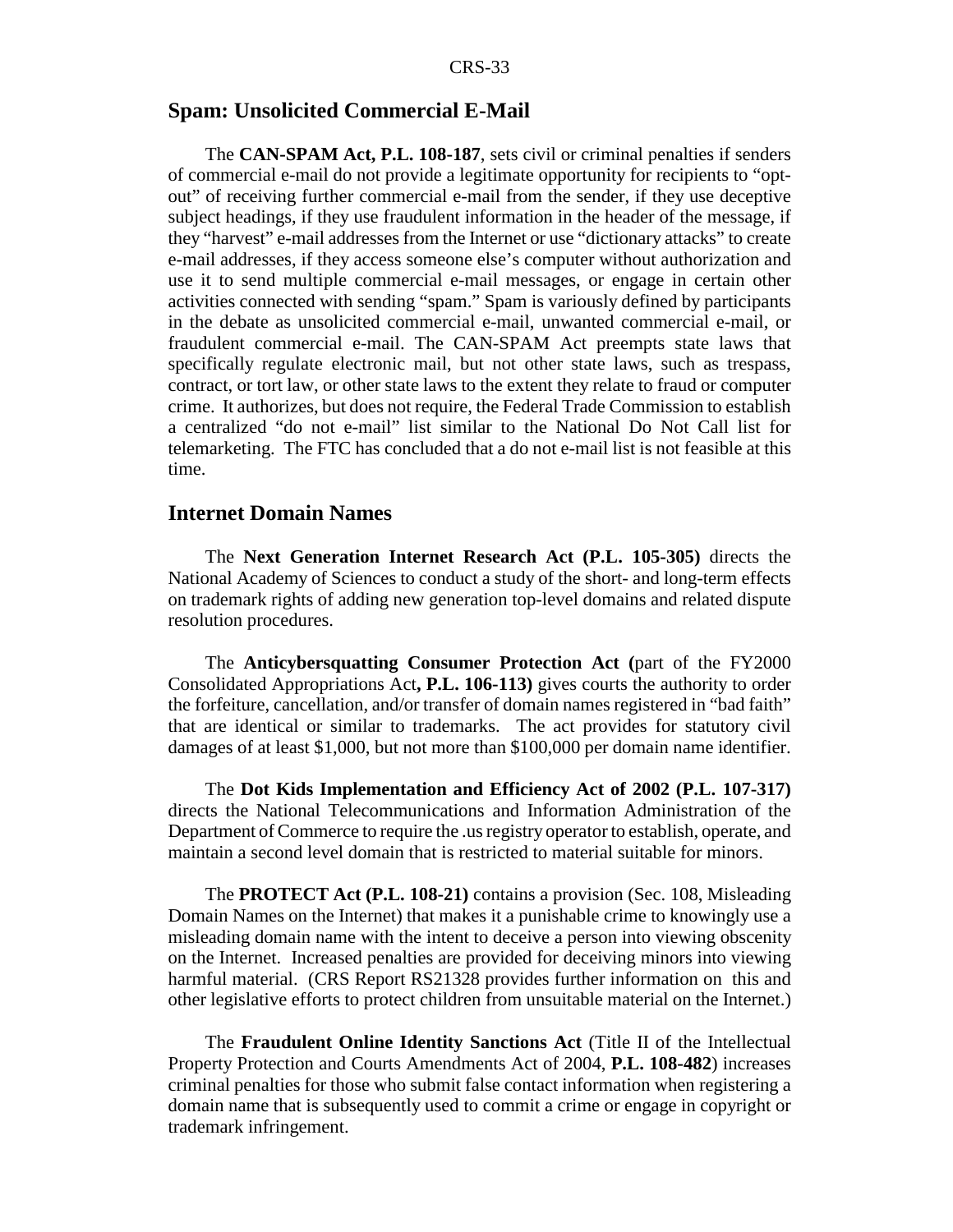#### **Protecting Children from Unsuitable Material and Predators on the Internet**

The **Child Online Protection Act**, Title XIV of Division C of the FY1999 Omnibus Appropriations Act, **P.L. 105-277**), made it a crime to send material over the Web that is "harmful to minors" to children. Similar language was also included in the Internet Tax Freedom Act (Title XI of Division C of the same act). Called "CDA II" by some in reference to the Communications Decency Act that passed Congress in 1996, but was overturned by the Supreme Court, the bill restricted access to commercial material that is "harmful to minors" distributed on the World Wide Web to those 17 and older. This act also was challenged in the courts. See CRS Report 98-670 for a summary of court actions.

The **Children's Online Privacy Protection Act** (Title XIII of Division C of the FY1999 Omnibus Appropriations Act, **P.L. 105-277**), requires verifiable parental consent for the collection, use, or dissemination of personally identifiable information from children under 13.

The **Protection of Children from Sexual Predators Act (P.L. 105-314)** is a broad law addressing concerns about sexual predators. Among its provisions are increased penalties for anyone who uses a computer to persuade, entice, coerce, or facilitate the transport of a child to engage in prohibited sexual activity, a requirement that Internet service providers report to law enforcement if they become aware of child pornography activities, a requirement that federal prisoners using the Internet be supervised, and a requirement for a study by the National Academy of Sciences on how to reduce the availability to children of pornography on the Internet.

The **Children's Internet Protection Act (**Title XVII of the FY2001 Labor-HHS Appropriations Act, included in the FY2001 Consolidated Appropriations Act**, P.L. 106-554)** requires most schools and libraries that receive federal funding through Title III of the Elementary and Secondary Education Act, the Museum and Library Services Act, or "E-rate" subsidies from the universal service fund, to use technology protection measures (filtering software or other technologies) to block certain websites when computers are being used by minors, and in some cases, by adults. When minors are using the computers, the technology protection measure must block access to visual depictions that are obscene, child pornography, or harmful to minors. When others are using the computers, the technology must block visual depictions that are obscene or are child pornography. The technology protection measure may be disabled by authorized persons to enable access for bona fide research or other lawful purposes.

#### **E-Government**

The **E-Government Act of 2002 (P.L. 107-347)** amends Title 44 U.S.C. by adding Chapter 36 — Management and Promotion of Electronic Government Services, and Chapter 37 — Information Technology Management Program, which includes a variety of provisions related to information technology management and the provision of e-government services. Among its provisions, the law establishes an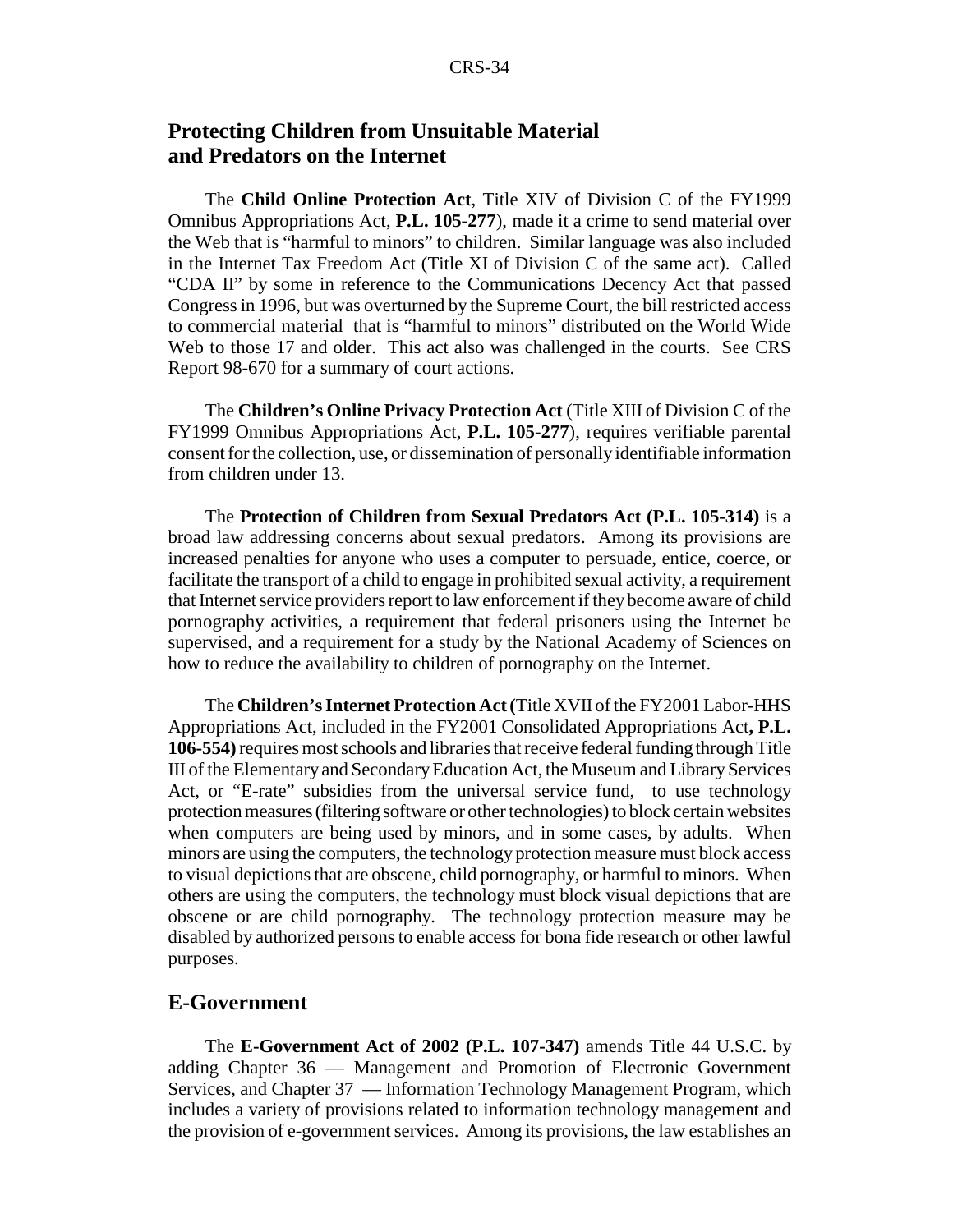Office of Electronic Government in the Office of Management and Budget to be headed by an Administrator appointed by the President. It also authorizes \$345 million through FY2006 for an E-Government Fund to support initiatives, including interagency and intergovernmental projects, that involve the "development and implementation of innovative uses of the Internet or other electronic methods, to conduct activities electronically." Additionally, the law includes language that reauthorizes and amends the Government Information Security Reform Act (GISRA), establishes an information technology worker exchange program between the federal government and the private sector, promotes the use of Share-In-Savings procurement contracts, and establishes coordination and oversight policies for the protection of confidential information and statistical efficiency (the Confidential Information Protection and Statistical Efficiency Act of 2002).

#### **Intellectual Property**

Congress passed the **Digital Millennium Copyright Act (P.L. 105-304)** implementing the World Intellectual Property Organization (WIPO) treaties regarding protection of copyright on the Internet. The law also limits copyright infringement liability for online service providers that serve only as conduits of information. Provisions relating to database protection that were included by the House were not included in the enacted version and are being debated anew in the  $106<sup>th</sup>$  Congress. Since database protection per se is not an Internet issue, it is not included in this report (see CRS Report 98-902, *Intellectual Property Protection for Noncreative Databases*).

#### **Electronic and Digital Signatures**

 The **Government Paperwork Elimination Act** (Title XVII of Division C of the Omnibus Appropriations Act, **P.L. 105-277**)directs the Office of Management and Budget to develop procedures for the use and acceptance of "electronic" signatures (of which digital signatures are one type) by executive branch agencies.

The **Millennium Digital Commerce Act (P.L. 106-229)** regulates Internet electronic commerce by permitting and encouraging its continued expansion through the operation of free market forces, including the legal recognition of electronic signatures and electronic records.

#### **Electronic Commerce**

The **Internet Tax Nondiscrimination Act (P.L. 107-75)** extended the Internet tax moratorium through November 1, 2003. Facing expiration of that moratorium, Congress passed the **Internet Tax Non-Discrimination Act of 2003 (P.L. 108-435)**. Among its provisions, the act: 1) extended the e-commerce tax moratorium for four years, from November 1, 2003 through November 1, 2007; 2) expanded the definition of Internet access to include both providers and buyers of Internet access; 3) grandfathered through November 1, 2007, Internet access taxes enforced before October 1, 1998; 4) similarly grandfathered through November 1, 2005 Internet access taxes enforced before November 1, 2003; and 5) excluded Voice Over Internet Protocol (VoIP) and similar voice services.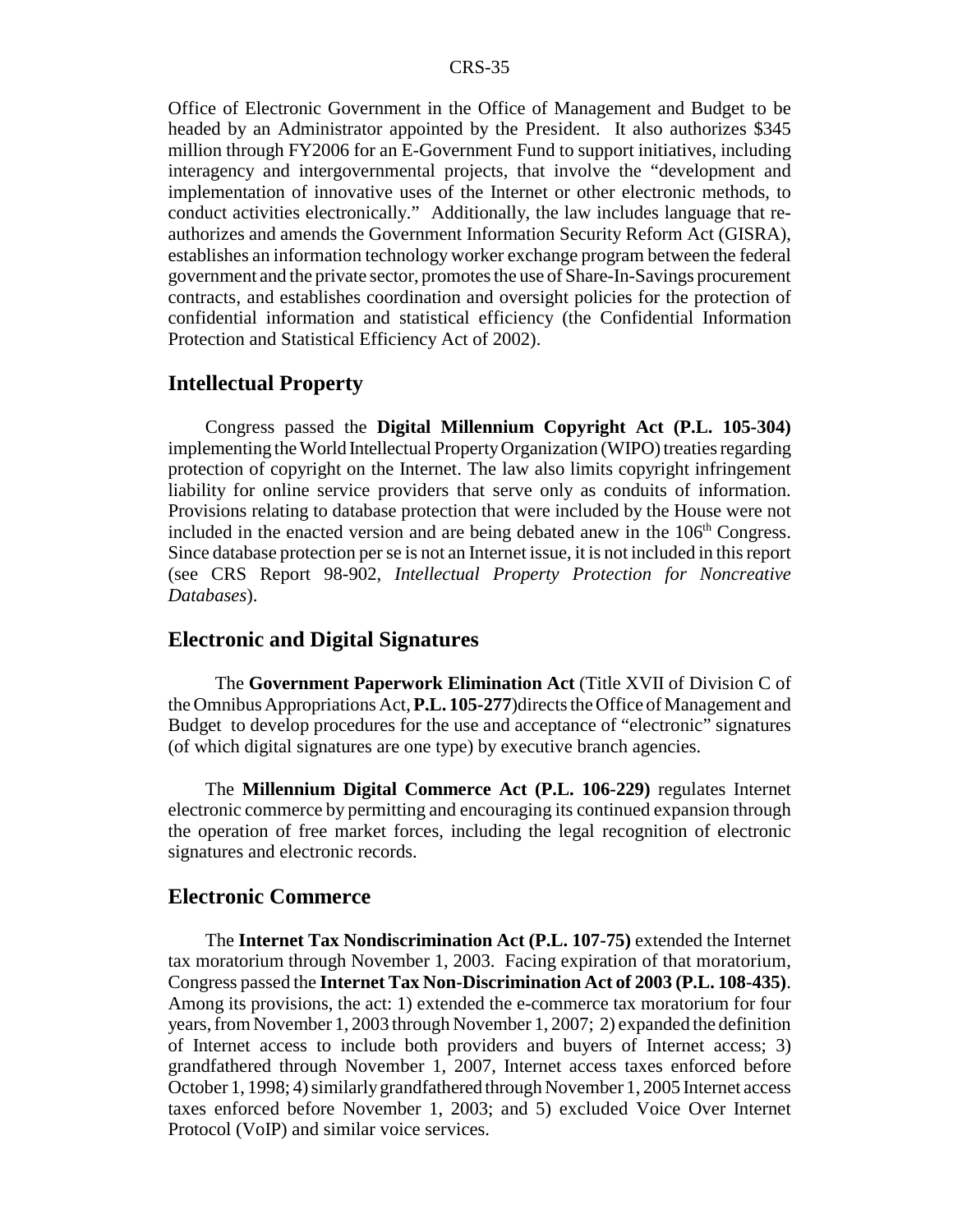| <b>Title</b>                                                                 | <b>Public Law Number</b> |
|------------------------------------------------------------------------------|--------------------------|
| FY1999 Omnibus Consolidated and Emergency<br>Supplemental Appropriations Act | P.L. 105-277             |
| Internet Tax Freedom Act                                                     | Division C, Title XI     |
| Children's Online Privacy Protection Act                                     | Division C, Title XIII   |
| Child Online Protection Act                                                  | Division C, Title XIV    |
| Government Paperwork Elimination Act                                         | Division C, Title XVII   |
| Protection of Children from Sexual Predators Act                             | P.L. 105-314             |
| <b>Identity Theft and Assumption Deterrence Act</b>                          | P.L. 105-318             |
| Digital Millennium Copyright Act                                             | P.L. 105-304             |
| Next Generation Internet Research Act                                        | P.L. 105-305             |

# **Table 1: Summary of Legislation Passed by the 105th Congress**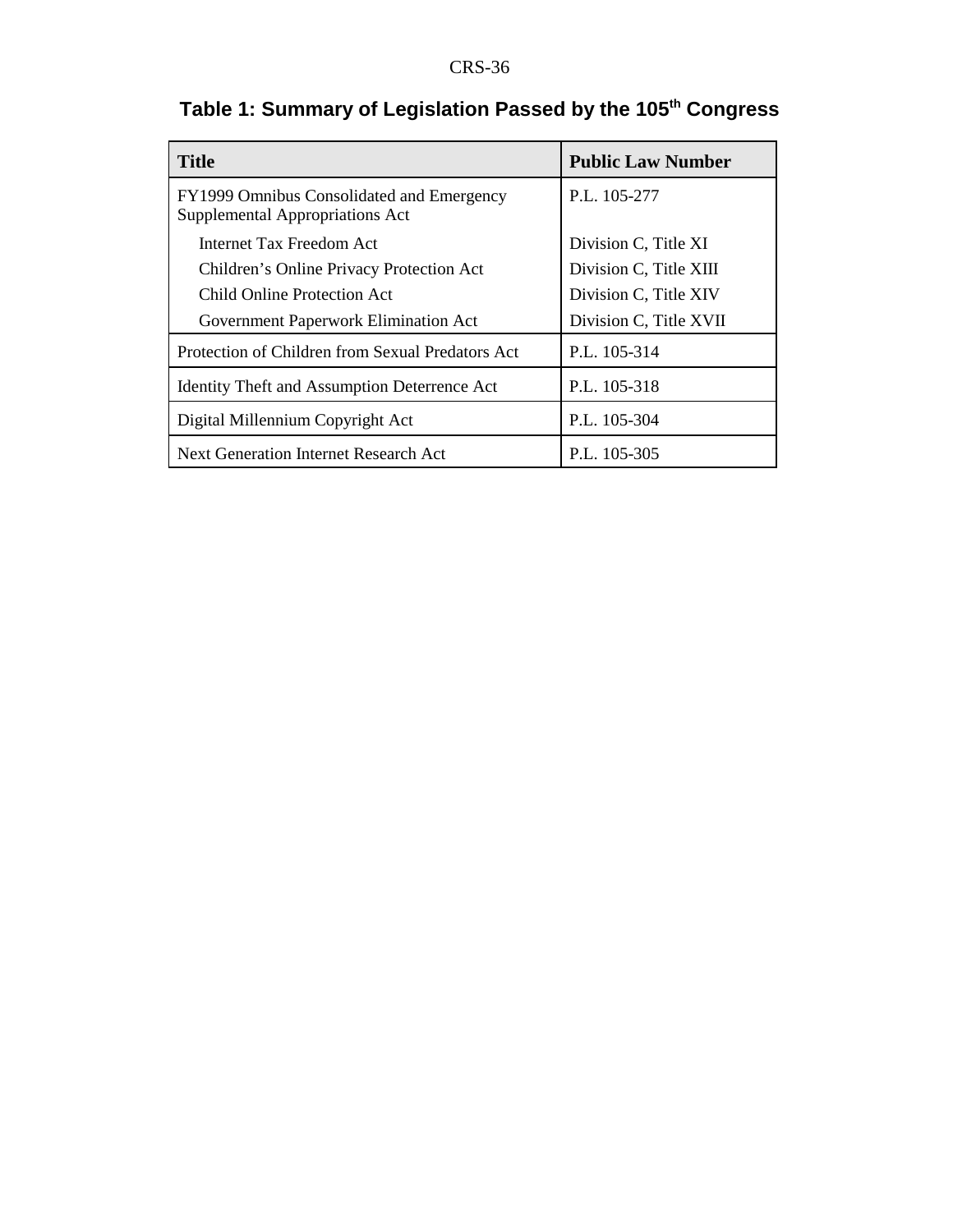| <b>Title</b>                                                                                                                                                          | <b>Public Law Number</b> |
|-----------------------------------------------------------------------------------------------------------------------------------------------------------------------|--------------------------|
| Millennium Digital Commerce Act                                                                                                                                       | P.L. 106-229             |
| <b>Computer Crime Enforcement Act</b>                                                                                                                                 | P.L. 106-572             |
| FY2001 Transportation Appropriations Act, section 501                                                                                                                 | P.L. 106-246             |
| FY2001 Treasury-General Government Appropriations Act,<br>section 646 (enacted by reference in the FY2001<br><b>Consolidated Appropriations Act)</b>                  | P.L. 106-554             |
| Internet False Identification Prevention Act                                                                                                                          | P.L. 106-578             |
| Children's Internet Protection Act (Title XVII of the FY2001)<br>Labor-HHS Appropriations Act, enacted by reference in the<br>FY2001 Consolidated Appropriations Act) | P.L. 106-554             |
| Anticybersquatting Consumer Protection Act (enacted by<br>reference in the FY2000 Consolidated Appropriations Act)                                                    | P.L. 106-113             |

# **Table 2: Summary of Legislation Passed by the 106th Congress**

# **Table 3. Summary of Legislation Passed by the 107th Congress**

| <b>Title</b>                                                                                                                 | <b>Public Law Number</b> |
|------------------------------------------------------------------------------------------------------------------------------|--------------------------|
| Uniting and Strengthening America by Providing<br>Appropriate Tools to Intercept and Obstruct Terrorism<br>(USA PATRIOT) Act | P.L. 107-56              |
| Internet Tax Nondiscrimination Act                                                                                           | P.L. 107-75              |
| Farm Security and Rural Investment Act (Section 6103)                                                                        | P.L. 107-171             |
| Cyber Security Enhancement Act (Section 225 of the<br>Homeland Security Act)                                                 | P.L. 107-296             |
| 21 <sup>st</sup> Century Department of Justice Authorization Act<br>(Section 305)                                            | P.L. 107-297             |
| Dot Kids Implementation and Efficiency Act                                                                                   | P.L. 107-317             |
| E-Government Act                                                                                                             | P.L. 107-347             |
| National Science Foundation Authorization Act of 2002<br>(Section 18d)                                                       | P.L. 107-368             |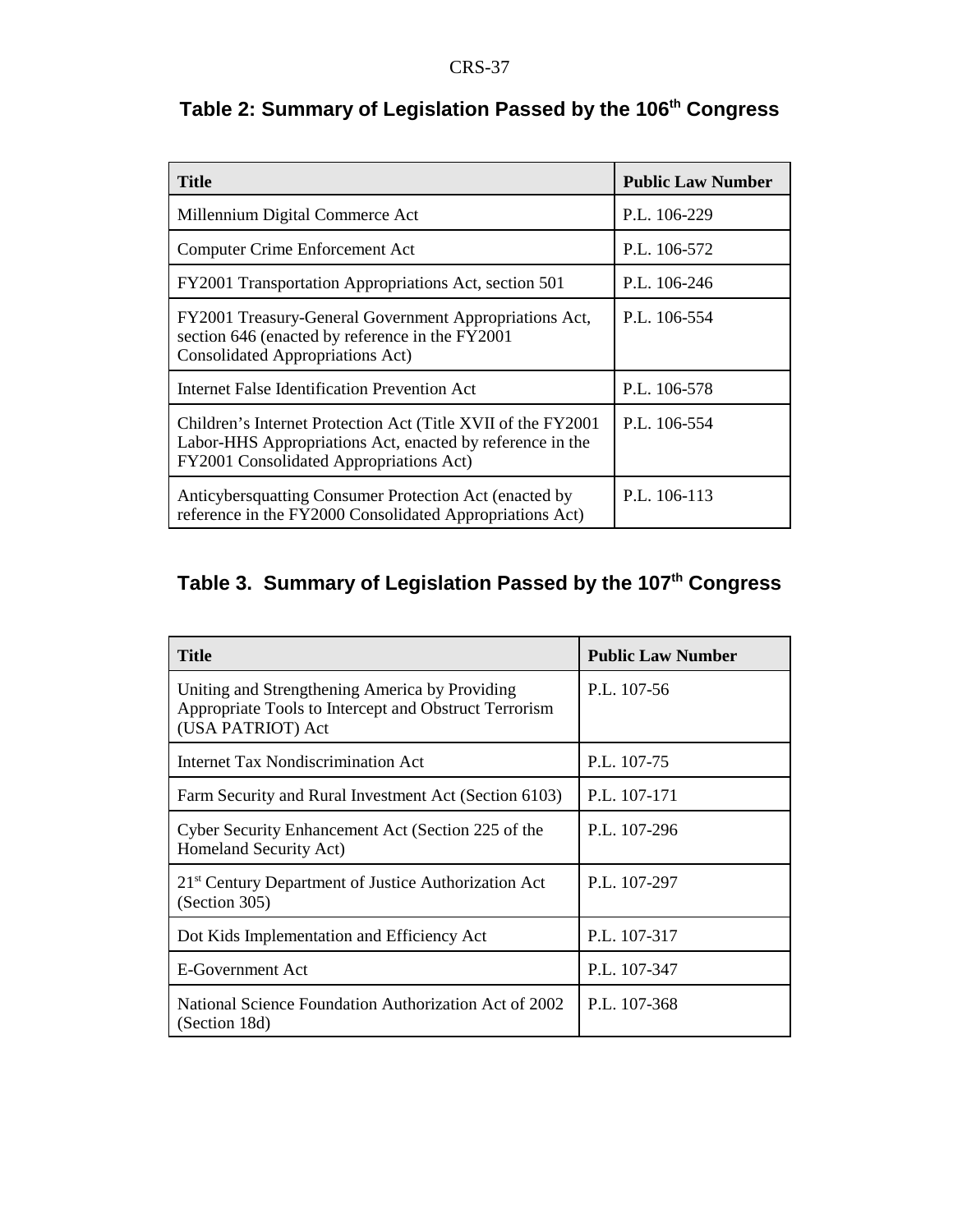| Table 4: Summary of Legislation Passed by the 108th Congress |  |  |  |
|--------------------------------------------------------------|--|--|--|
|--------------------------------------------------------------|--|--|--|

| <b>Title</b>                                                                                                                               | <b>Public Law Number</b> |
|--------------------------------------------------------------------------------------------------------------------------------------------|--------------------------|
| <b>PROTECT</b> Act (Section 108, Misleading Domain<br>Names on the Internet)                                                               | P.L. 108-21              |
| <b>CAN-SPAM Act</b>                                                                                                                        | P.L. 108-187             |
| Internet Tax Non-Discrimination Act of 2003                                                                                                | P.L. 108-435             |
| Intelligence Reform and Terrorism Protection Act<br>(Section 1061)                                                                         | P.L. 108-458             |
| Fraudulent Online Identity Sanctions Act (Title II of the<br><b>Intellectual Property Protection and Courts Amendments</b><br>Act of 2004) | P.L. 108-482             |
| Commercial Spectrum Enhancement Act (Title II of the<br><b>ENHANCE 911 Act)</b>                                                            | P.L. 108-494             |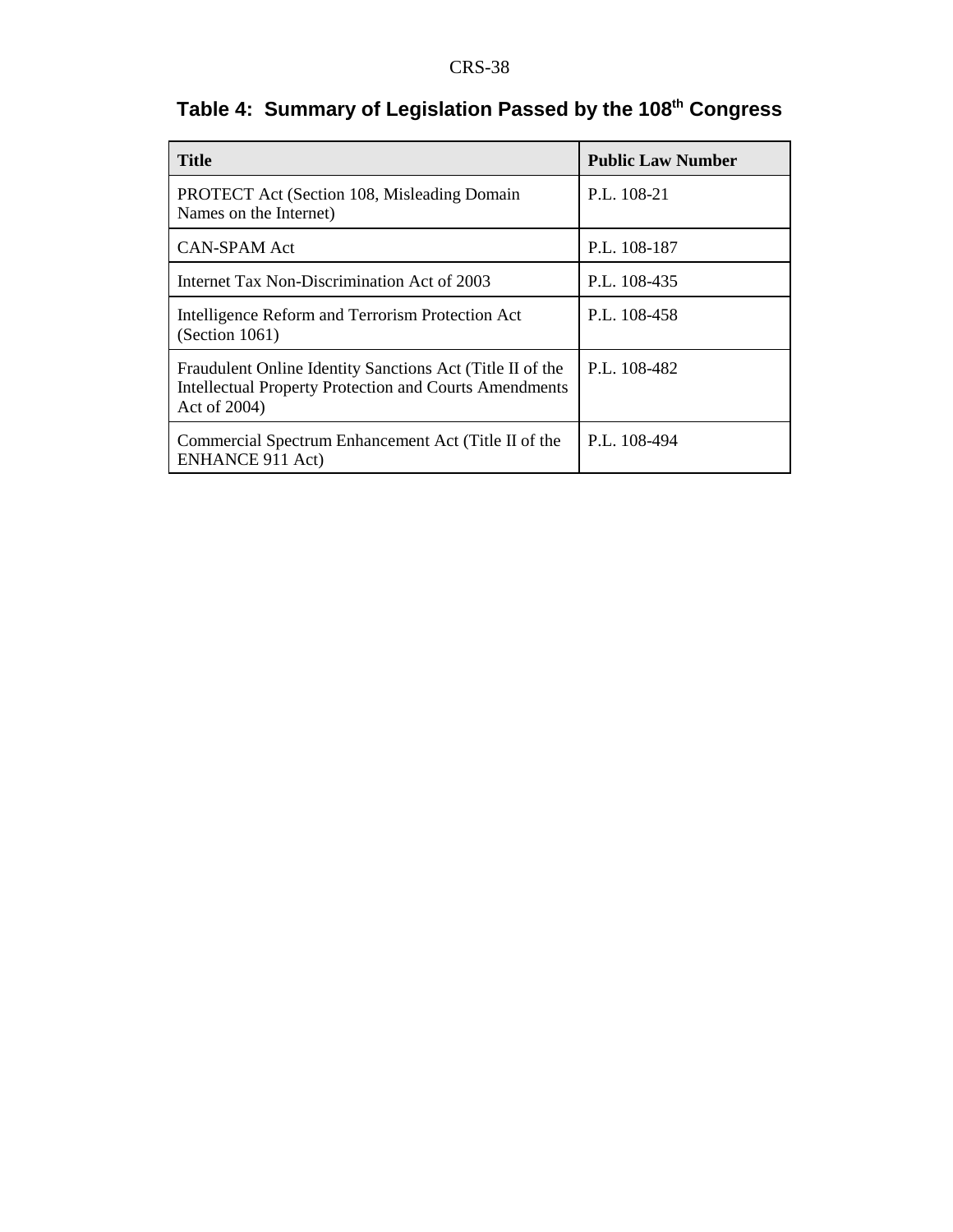### **Appendix D: Related CRS Reports**

#### **Broadband Internet Access**

- CRS Issue Brief IB10045. *Broadband Internet Access: Background and Issues*, by Angele A. Gilroy and Lennard G. Kruger.
- CRS Report RL30719. *Broadband Internet Access and the Digital Divide: Federal Assistance Programs*, by Lennard G. Kruger.
- CRS Report RL32421. *Broadband over Powerlines: Regulatory and Policy Issues*, by Patricia Moloney Figliola.
- CRS Report RL30018. *Long Distance Telephony: Bell Operating Company Entry Into the Long Distance Market*, by James R. Riehl.
- CRS Issue Brief IB98040. *Telecommunications Discounts for Schools and Libraries: the "E-Rate" Program and Controversies*, by Angele Gilroy.
- CRS Report RS20993. *Wireless Technology and Spectrum Demand: Third Generation (3G) and Beyond*, by Linda K. Moore.

#### **Computer and Internet Security**

- CRS Report RL32357. *Computer Security: A Summary of Selected Federal Laws, Executive Orders, and Presidential Directives*, by John Moteff.
- CRS Report RL32777. *Creating a National Framework for Cybersecurity: An Analysis of Issues and Options*, by Eric A. Fischer
- CRS Report RL30153. *Critical Infrastructures: Background, Policy, and Implementation*, by John D. Moteff.
- CRS Report RL32331. *The Economic Impact of Cyber-Attacks*, by Brian Cashell, William D. Jackson, Mark Jickling, and Baird Webel.
- CRS Report RL31289. *The Internet and the USA PATRIOT Act: Potential Implications for Electronic Privacy, Security, Commerce, and Government*, by Marcia S. Smith, Jeffrey W. Seifert, Glenn J. McLoughlin, and John Dimitri Moteff.

#### **Internet Privacy**

CRS Report RL31289. *The Internet and the USA PATRIOT Act: Potential Implications for Electronic Privacy, Security, Commerce, and Government*, by Marcia S. Smith, Jeffrey W. Seifert, Glenn J. McLoughlin, and John Dimitri Moteff.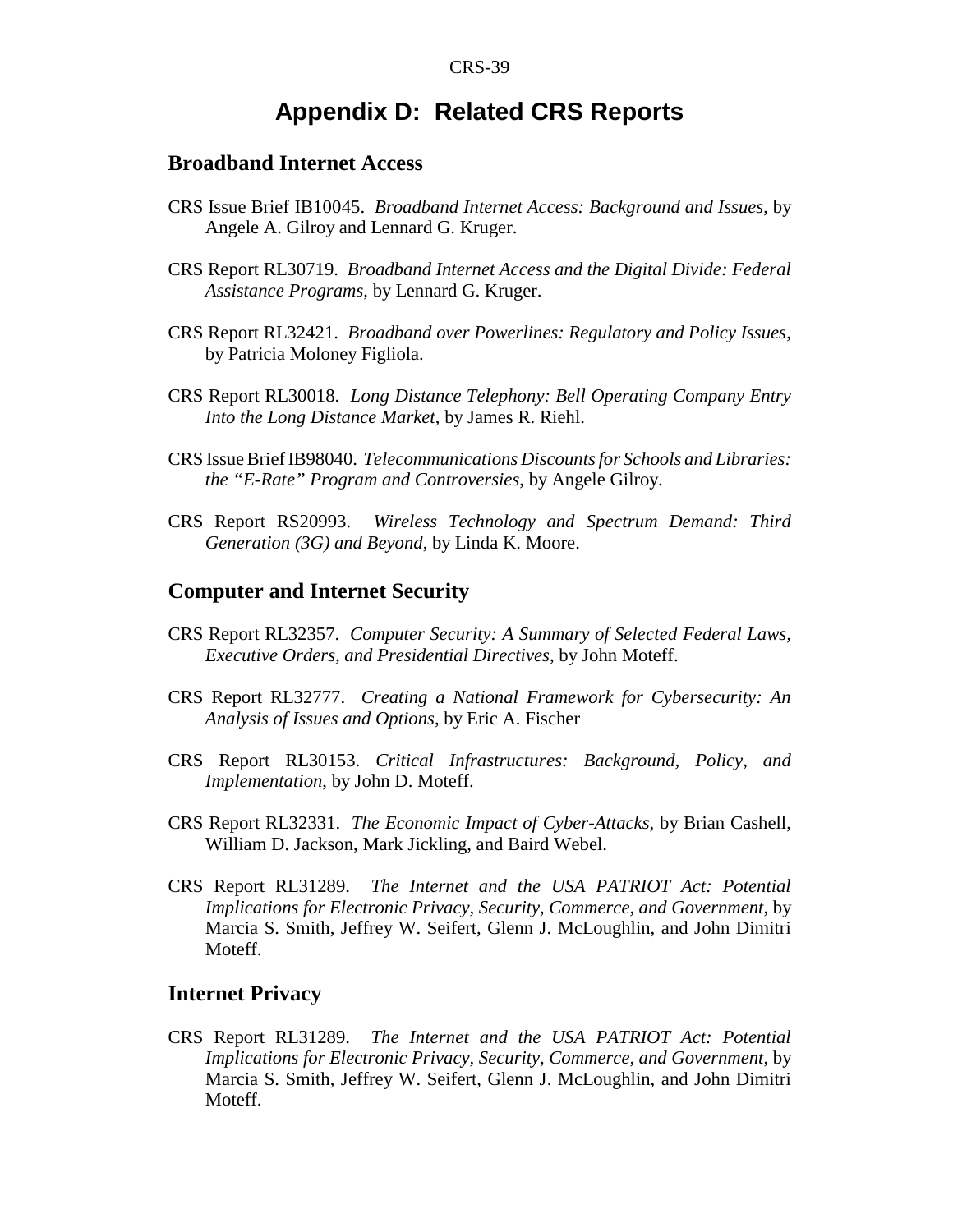- CRS Report RL31408. *Internet Privacy: Overview and Pending Legislation*, by Marcia S. Smith.
- CRS Report 98-326. *Privacy: An Overview of Federal Statutes Governing Wiretapping and Electronic Eavesdropping*, by Gina Marie Stevens and Charles Doyle.
- CRS Report RS22078. *Privacy and Civil Liberties Oversight Board: 109th Congress Proposed Refinements*, by Harold C. Relyea.
- CRS Report RS21851. *Privacy Protection: Mandating New Arrangements to Implement and Assess Federal Privacy Policy and Practice*, by Harold C. Relyea.
- CRS Report RL32706. *Spyware: Background and Policy Issues for Congress*, by Marcia S. Smith.
- CRS Report RL31377. *The USA PATRIOT Act: A Legal Analysis*, by Charles Doyle.
- CRS Report RL32186. *USA PATRIOT Act Sunset: Provisions that Expire on December 31, 2005*, by Charles Doyle.

#### **"Spam"**

- CRS Report RL31953. *"Spam": An Overview of Issues Concerning Commercial Electronic Mail*, by Marcia S. Smith.
- CRS Report RL31488. *Regulation of Unsolicited Commercial E-Mail*, by Angie A. Welborn.

#### **Protecting Children**

- CRS Report RS21328. *Internet: Status of Legislative Attempts to Protect Children from Unsuitable Material on the Web*, by Marcia S. Smith and Amanda Jacobs.
- CRS Report 98-670. *Obscenity, Child Pornography, and Indecency: Recent Developments and Pending Issues*, by Henry Cohen.

#### **Internet Domain Names**

CRS Report 97-868 STM. *Internet Domain Names: Background and Policy Issues*, by Lennard G. Kruger.

#### **Government Information Technology Management**

CRS Report RL31627. *Computer Software and Open Source Issues: A Primer*, by Jeffrey W. Seifert.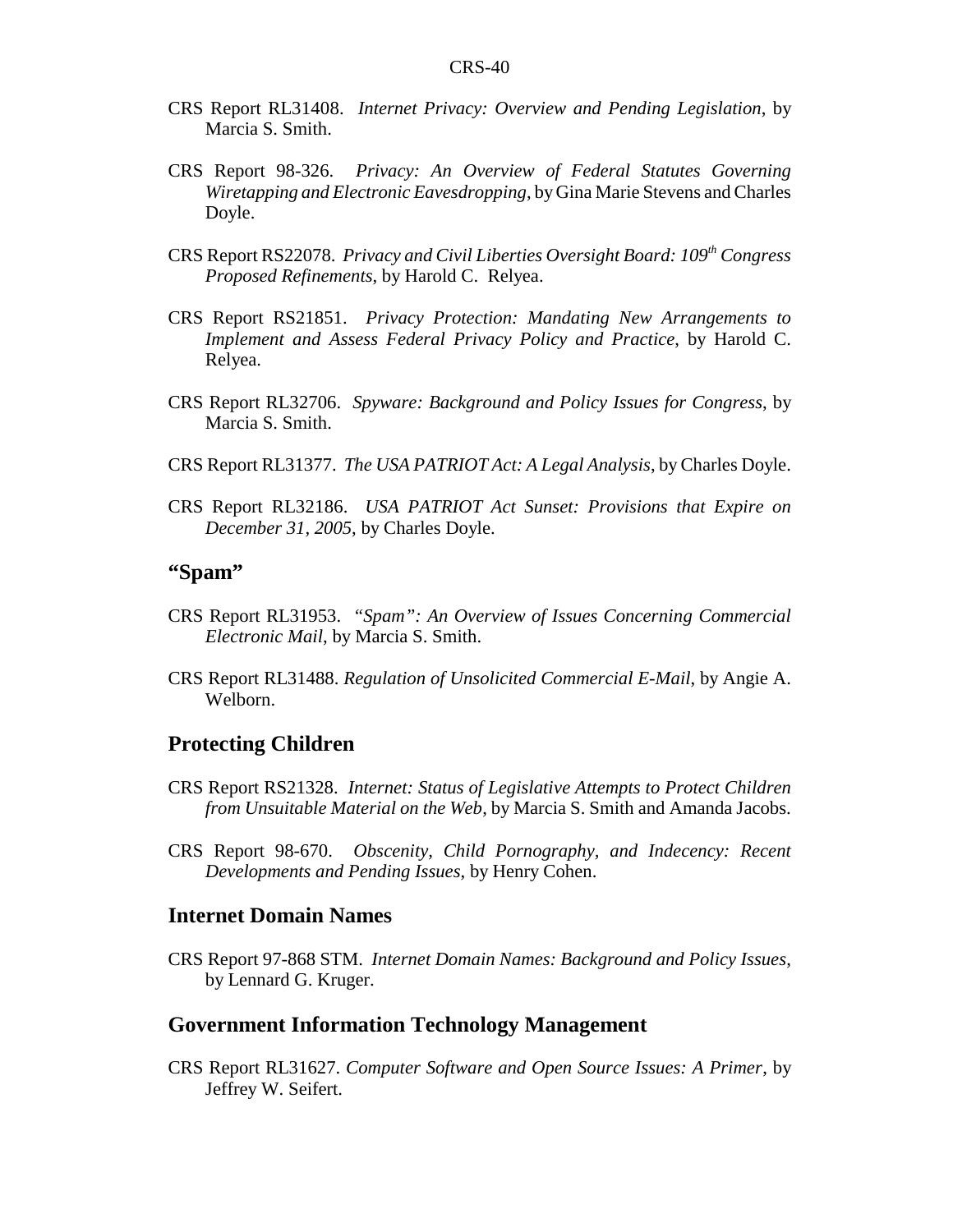- CRS Report RL31594. *Congressional Continuity of Operations (COOP): An Overview of Concepts and Challenges*, by R. Eric Petersen and Jeffrey W. Seifert. 16 p.
- CRS Report RL31857. *Continuity of Operations (COOP) in the Executive Branch: Background and Issues for Congress*, by R. Eric Petersen.
- CRS Report RS21140. *Emergency Electronic Communications in Congress: Proposals and Issues*, by Jeffrey W. Seifert and R. Eric Petersen.
- CRS Report RL30914. *Federal Chief Information Officer (CIO): Opportunities and Challenges*, by Jeffrey W. Seifert.
- CRS Issue Brief IB10130. *The Federal Networking and Information Technology Research and Development Program: Funding Issues and Activities*, by Patricia Moloney Figliola.
- CRS Report RL31103. *House of Representatives Information Technology Management Issues: An Overview of the Effects on Institutional Operations, the Legislative Process, and Future Planning*, by Jeffrey W. Seifert and R. Eric Petersen.
- CRS Report RL32597. *Information Sharing for Homeland Security: A Brief Overview*, by Harold C. Relyea and Jeffrey W. Seifert.
- CRS Report RL31289. *The Internet and the USA PATRIOT Act: Potential Implications for Electronic Privacy, Security, Commerce, and Government*, by Marcia S. Smith, Jeffrey W. Seifert, Glenn J. McLoughlin, and John Dimitri Moteff.
- CRS Report RL31057. *A Primer on E-Government: Sectors, Stages, Opportunities, and Challenges of Online Governance*, by Jeffrey W. Seifert.

#### **Related Topics**

#### **Copyright and "Fair Use"**

- CRS Report RL31626. *Copyright Law: Statutory Royalty Rates for Webcasters*, by Robin Jeweler.
- CRS Report RL31827, *"Digital Rights" and Fair Use in Copyright Law*, by Robin Jeweler.
- CRS Report RL32035. *Digital Rights Management Legislation in the 107<sup>th</sup> and 108<sup>th</sup> Congresses*, by Robin Jeweler.
- CRS Report RS21206. *"Fair Use" on the Internet: Copyright's Reproduction and Public Display Rights*, by Robin Jeweler.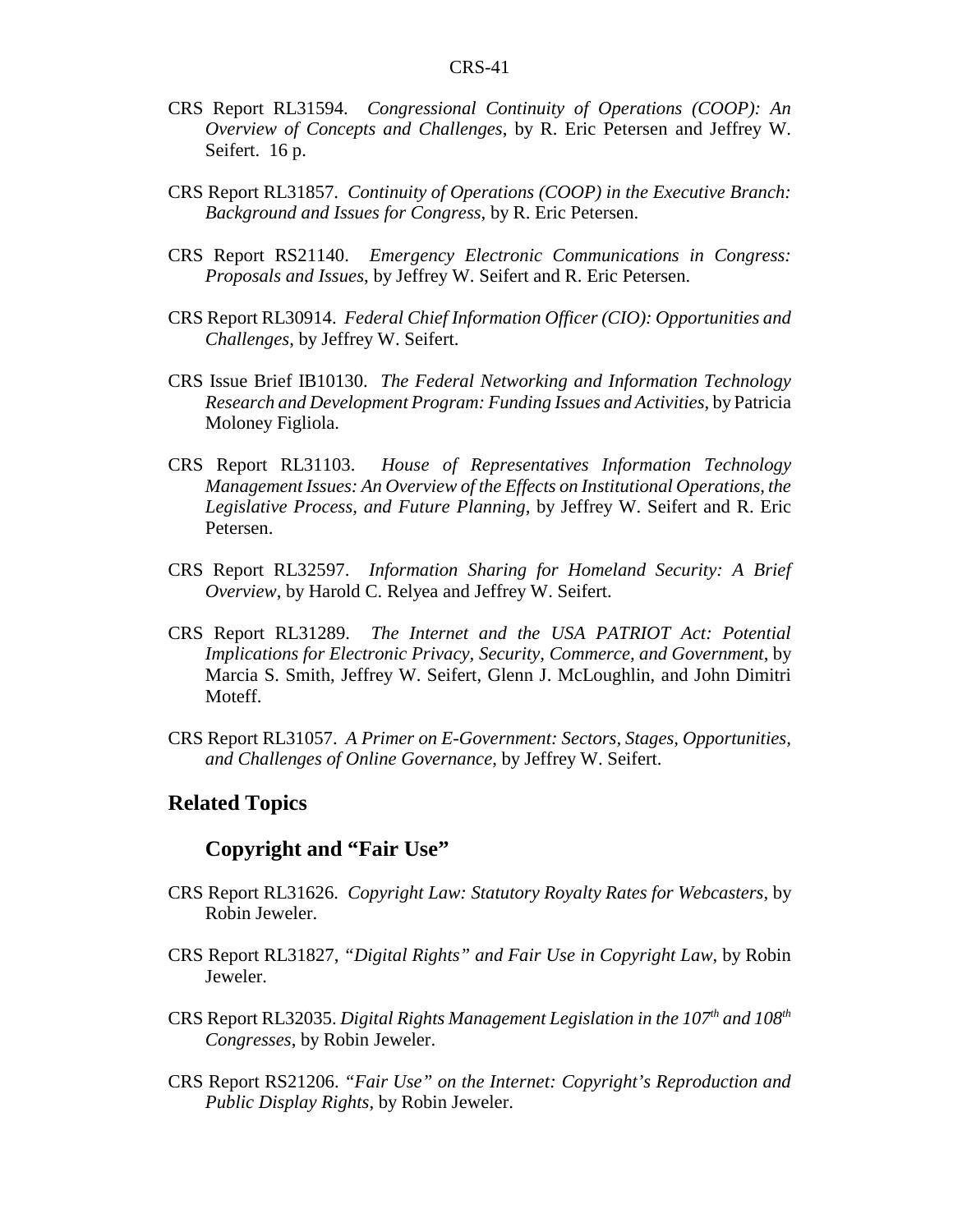#### **Electronic Commerce**

- CRS Report RS21596. *EU Tax on Digitally Delivered E-Commerce*, by Martin A. Weiss and Nonna A. Noto.
- CRS Report RL31929. *Internet Taxation: Issues and Legislation*, by Steven Maguire and Nonna A. Noto.
- CRS Report RL31289. *The Internet and the USA PATRIOT Act: Potential Implications for Electronic Privacy, Security, Commerce, and Government*, by Marcia S. Smith, Jeffrey W. Seifert, Glenn J. McLoughlin, and John Dimitri Moteff.
- CRS Report RL31252. *State and Local Sales and Use Taxes and Internet Commerce*, by Stephen Maguire.
- CRS Report RS21537. *State Sales Taxation of Internet Transactions*, by John Luckey.

#### **Identity Theft**

- CRS Report RS22082. *Identity Theft: The Internet Connection*, by Marcia S. Smith.
- CRS Report RL32535. *Implementation of the Fair and Accurate Credit Transactions (FACT) Act of 2003*, by Angie A. Welborn and Grace Chu.
- CRS Report RL31919. *Remedies Available to Victims of Identity Theft*, by Angie A. Welborn.

#### **Medical Records, Financial, and Other Privacy Issues**

- CRS Report RL30677. *Digital Surveillance: The Communications Assistance for Law Enforcement Act*, by Patricia Moloney Figliola.
- CRS Report RS20500. *Medical Records Privacy: Questions and Answers on the December 2000 Federal Regulation*, by C. Stephen Redhead.
- CRS Report RS20185. *Privacy Protection for Customer Financial Information*, by M. Maureen Murphy.
- CRS Report RL31636. *Wireless Privacy and Spam: Issues for Congress*, by Marcia S. Smith.

#### **Other Related Topics**

CRS Report RL32232. *Bundling Residential Telephone, Internet, and Video Services: Issues for Congress*, by Charles B. Goldfarb.